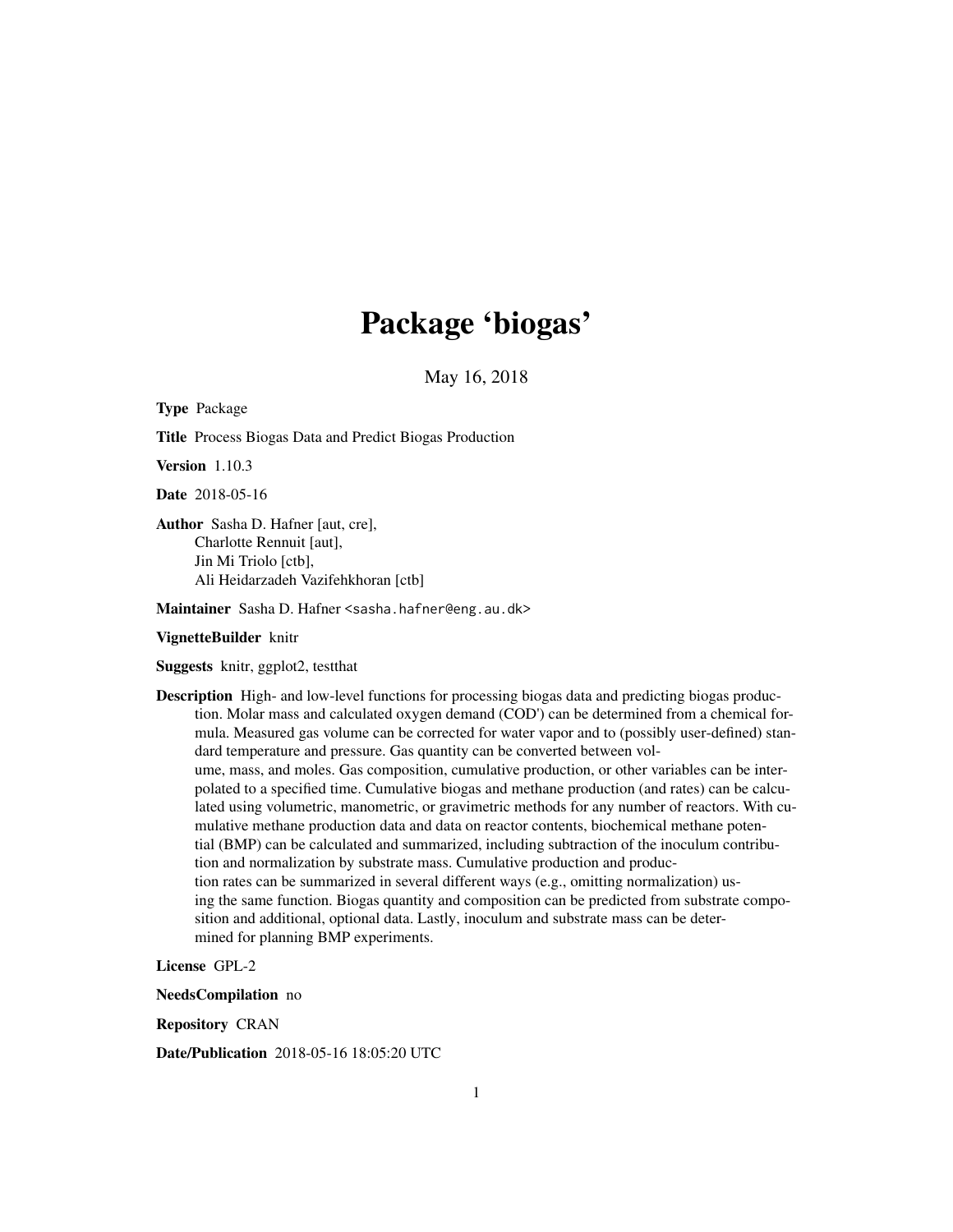## <span id="page-1-0"></span>R topics documented:

|                                                                                                                                                                                                                                | 50             |
|--------------------------------------------------------------------------------------------------------------------------------------------------------------------------------------------------------------------------------|----------------|
| vol2mol<br><u>. In the second product of the second product of the second product of the second product</u>                                                                                                                    | 48             |
|                                                                                                                                                                                                                                |                |
| vol2mass                                                                                                                                                                                                                       | 46             |
|                                                                                                                                                                                                                                | 45             |
|                                                                                                                                                                                                                                | 44             |
|                                                                                                                                                                                                                                | 40             |
|                                                                                                                                                                                                                                | 39             |
|                                                                                                                                                                                                                                | 38             |
|                                                                                                                                                                                                                                | 37             |
|                                                                                                                                                                                                                                | 36             |
| $setup2$                                                                                                                                                                                                                       | 34             |
|                                                                                                                                                                                                                                | 32<br>33       |
|                                                                                                                                                                                                                                | 31             |
| s3voll                                                                                                                                                                                                                         | 31             |
|                                                                                                                                                                                                                                | 30             |
| s3compw                                                                                                                                                                                                                        | 29             |
|                                                                                                                                                                                                                                | 28             |
|                                                                                                                                                                                                                                | 24             |
|                                                                                                                                                                                                                                | 22             |
|                                                                                                                                                                                                                                | 21             |
| massweep and contain a series of the container and container and container and container and container and containing the containing of the containing of the containing of the containing of the containing of the containing | 20             |
|                                                                                                                                                                                                                                | 18             |
|                                                                                                                                                                                                                                | 17             |
|                                                                                                                                                                                                                                | 15             |
|                                                                                                                                                                                                                                | 6              |
|                                                                                                                                                                                                                                | 5              |
| comp                                                                                                                                                                                                                           | $\overline{4}$ |
| calcCOD                                                                                                                                                                                                                        | $\overline{2}$ |

#### **Index**

<span id="page-1-1"></span>calcCOD

Calculate Oxygen Demand

### Description

calcCOD is used to calculate the oxygen demand ("calculated oxygen demand", or COD' as described by Rittmann and McCarty (2001)) of a compound.

#### **Usage**

calcCOD(form)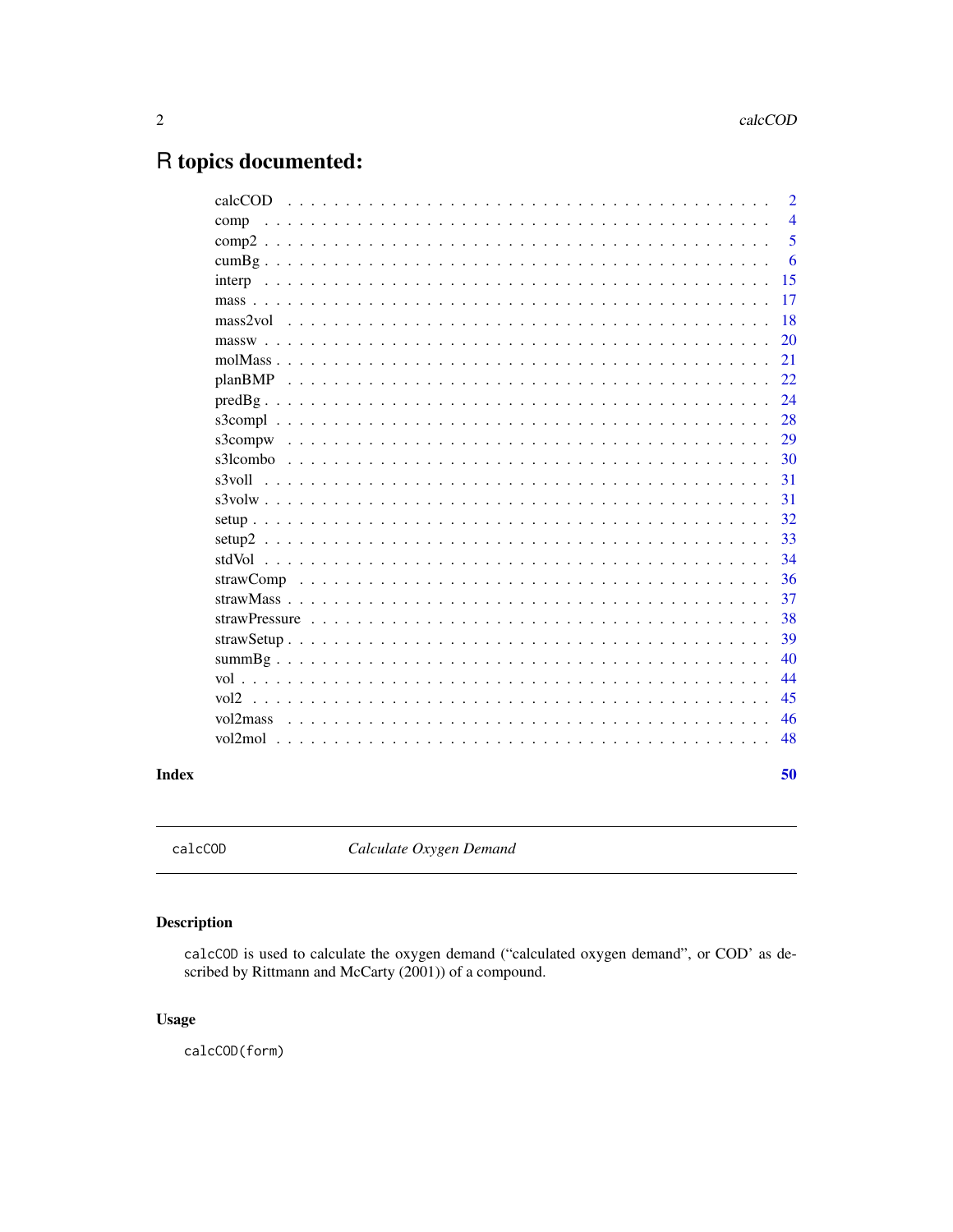#### <span id="page-2-0"></span>calcCOD 3

#### Arguments

form a chemical formula, as a character vector, e.g., "C6H12O6" for glucose or "CH3COOH" for acetic acid, or c("C6H12O6", "CH3COOH") for both at once. Not casesensitive for single letter elements (see 'Details').

#### Details

Based on Eqs. (2.2) and (2.3) in Rittmann and McCarty (2001) (p 128), but using molar mass calculated with [molMass](#page-20-1). calcCOD is not case-sensitive as long as all elements have single letter abbreviations. The function is vectorized.

#### Value

A numeric vector with length equal to length of form with COD' in g of oxygen per g of compound.

#### Author(s)

Sasha D. Hafner and Charlotte Rennuit

#### References

Rittmann, B., McCarty, P. 2001 *Environmental Biotechnology*. McGraw-Hill.

#### See Also

[molMass](#page-20-1), [predBg](#page-23-1)

#### Examples

calcCOD("C6H12O6")

calcCOD("CH3COOH")

calcCOD("CH3CH2OH")

calcCOD("CH4")

calcCOD("ch4")

calcCOD(c("C6H12O6", "CH3COOH", "CH3CH2OH"))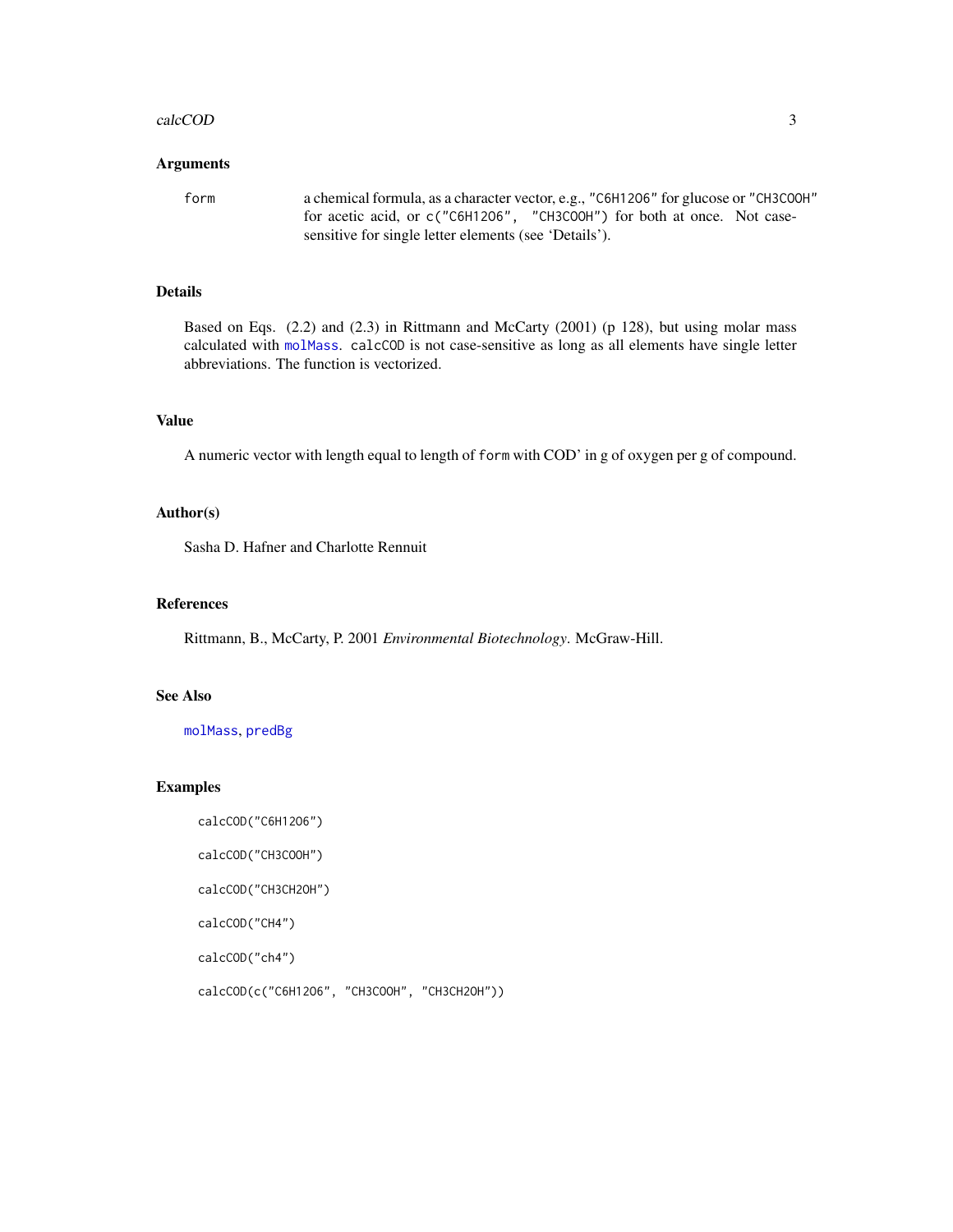<span id="page-3-0"></span>

Methane content (biogas composition) measurements from nine batch reactors.

#### Usage

data("comp")

#### Format

A data frame with 132 observations on the following 4 variables.

- id identification code, a unique value for each reactor in the dataset. A factor with levels 2\_1, 2\_2, 2\_3, 2\_4, 2\_5, 2\_6, 2\_7, 2\_8, 2\_9, 2\_10, 2\_11, and 2\_12
- date.time date and time of mass measurement, a POSIXct object.
- days elapsed time of mass measurements (from reactor setup) in days, a numeric vector.
- xCH4 biogas methane content as a mole fraction, excluding water and all other gases other than carbon dioxide, a numeric vector

#### Details

These data are meant to be example data for multiple functions, e.g., [interp](#page-14-1), [cumBg](#page-5-1), or [summBg](#page-39-1). Reactors were 500 mL glass serum bottles with butyl rubber septa and screw caps. Methane and carbon dioxide contents were determined by gas chromatography using a thermal conductivity detector and normalised so methane and carbon dioxide sum to 1.0. Data in vol, mass, comp, and setup are from the same reactors.

#### Source

Measurements by Charlotte Rennuit and Ali Heidarzadeh Vazifehkhoran.

#### Examples

data(comp)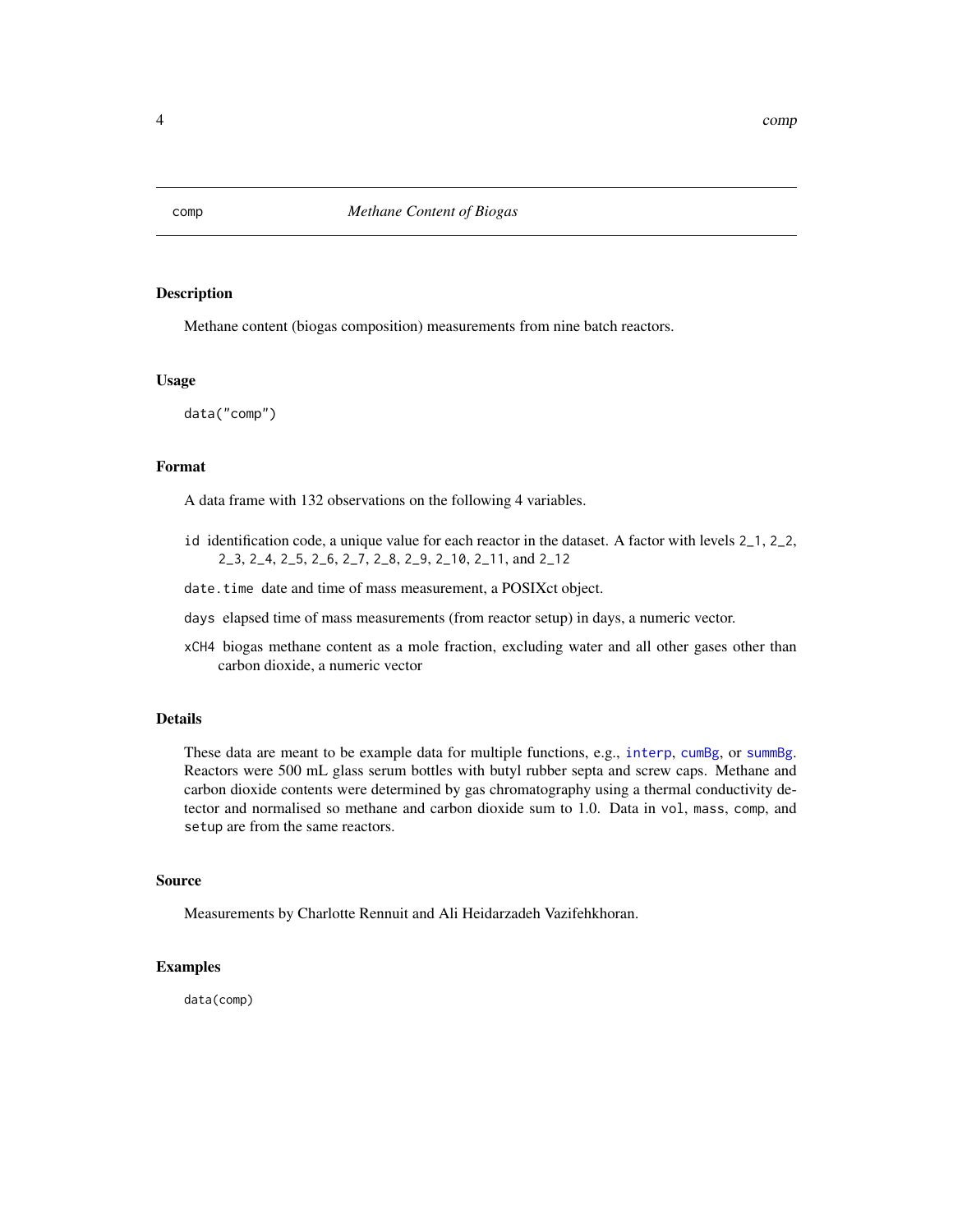<span id="page-4-0"></span>

Methane content (biogas composition) measurements from 15 batch reactors.

#### Usage

data("comp2")

#### Format

A data frame with 360 observations on the following 3 variables.

- bottle identification code, a unique value for each reactor in the dataset. A factor with levels 1\_1, 1\_2, 1\_3, 2\_1, 2\_2, 2\_2, ... through 5\_3. The first number indicates the sample, the second the replicate.
- days elapsed time of mass measurements (from reactor setup) in days, a numeric vector.
- CH4.conc biogas methane content as a mole fraction, excluding water and all other gases other than carbon dioxide, a numeric vector

#### Details

These data are meant to be example data for multiple functions, e.g., [interp](#page-14-1), [cumBg](#page-5-1), or [summBg](#page-39-1). Reactors were 500 mL or 1000 mL glass serum bottles with butyl rubber septa and screw caps. Methane and carbon dioxide contents were determined by gas chromatography using a thermal conductivity detector and normalised so methane and carbon dioxide sum to 1.0. Data in vol2, comp2, and setup2 are from the same reactors.

#### Source

Measurements made by Ali Heidarzadeh Vazifehkhoran

#### Examples

data(comp2)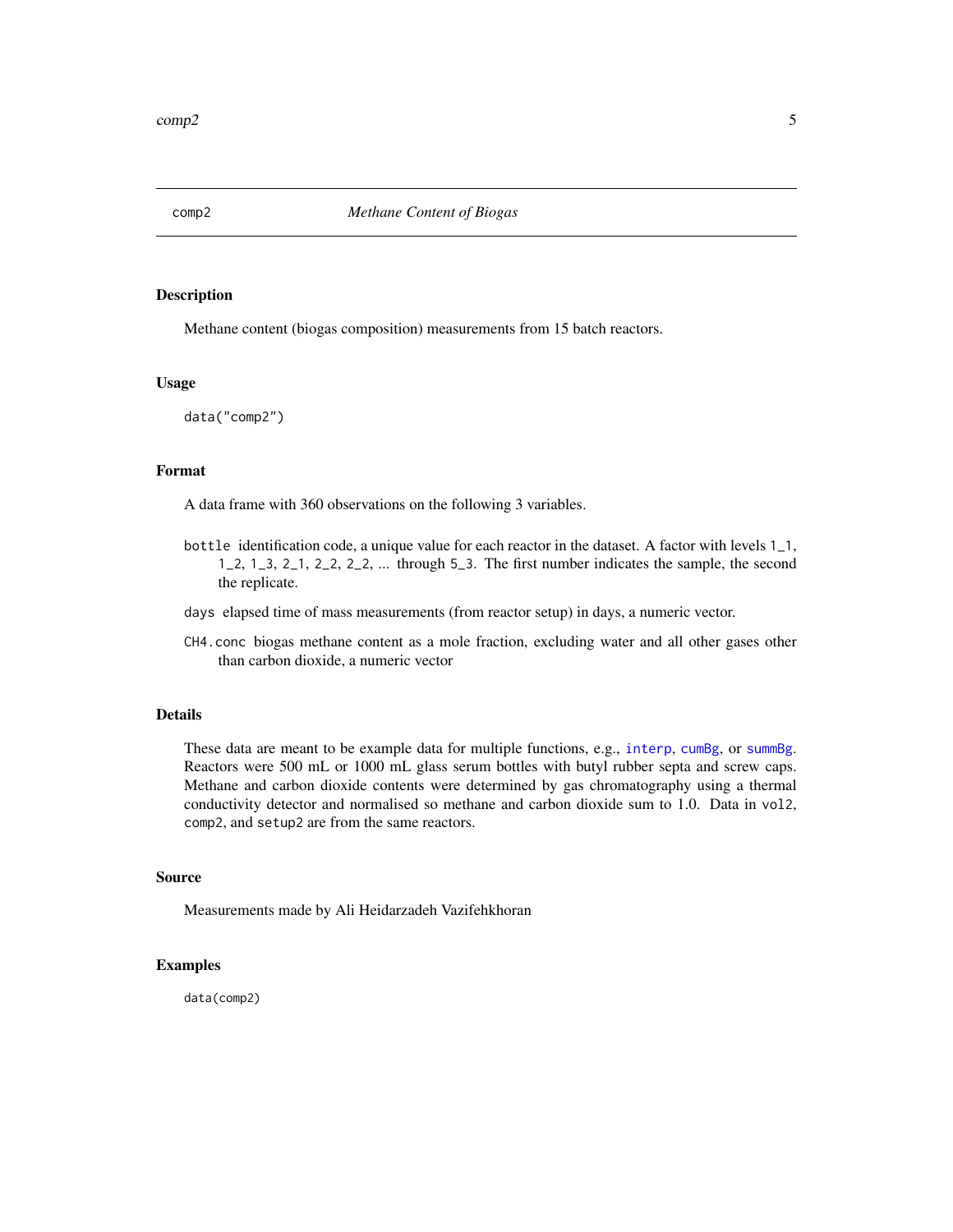<span id="page-5-1"></span><span id="page-5-0"></span>cumBg (for *cum*ulative *b*io*g*as) calculates cumulative biogas, methane production and production rates from individual volume (or mass) and composition measurements for any number of reactors.

#### Usage

```
cumBg(
  # Main arguments
  dat, dat.type = 'vol', comp = NULL, temp = NULL,
 pres = NULL, interval = TRUE,
  data.struct = 'long',
  # Column names for volumetric method
  id.name = 'id', time.name = 'time', dat.name = dat.type,
  comp.name = 'xCH4',# Additional arguments for manometric and gravimetric methods
  pres.resid = NULL, temp.init = NULL, pres.init = NULL,
  rh.resid.init = 1, headspace = NULL,
  vol.hs.name = 'vol.hs', headcomp = 'N2',
  absolute = TRUE, pres.amb = NULL,
  # Additional arguments for GCA method
  mol.f.name = NULL, vol.syr = NULL,
  # Calculation method and other settings
  cmethod = 'removed', imethod = 'linear', extrap = FALSE,
  addt0 = TRUE, showt0 = TRUE,dry = FALSE,# Warnings and messages
  std.message = TRUE, check = TRUE,
  # Units and standard conditions
  temp.std = getOption('temp.std', as.numeric(NA)),
 pres.std = getOption('pres.std', as.numeric(NA)),
  unit.temp = getOption('unit.temp', 'C'),
  unit.pres = getOption('unit.pres', 'atm')
  )
```
#### Arguments

| dat      | a data frame with reactor identification code; time of measurement (as numeric, |
|----------|---------------------------------------------------------------------------------|
|          | or POSIX); and measured biogas volume, pressure in pres. unit, or total reactor |
|          | mass (see dat. type argument). See Details section for details on units. Addi-  |
|          | tional columns can be present-these will be returned in the output data frame.  |
|          | See data.struct argument for details on how data frames are structured.         |
| dat.type | the type of data contained in dat. Use "vol" or "volume" for biogas vol-        |
|          | ume (volumetric method will be used), "mass" for reactor masses (gravimetric    |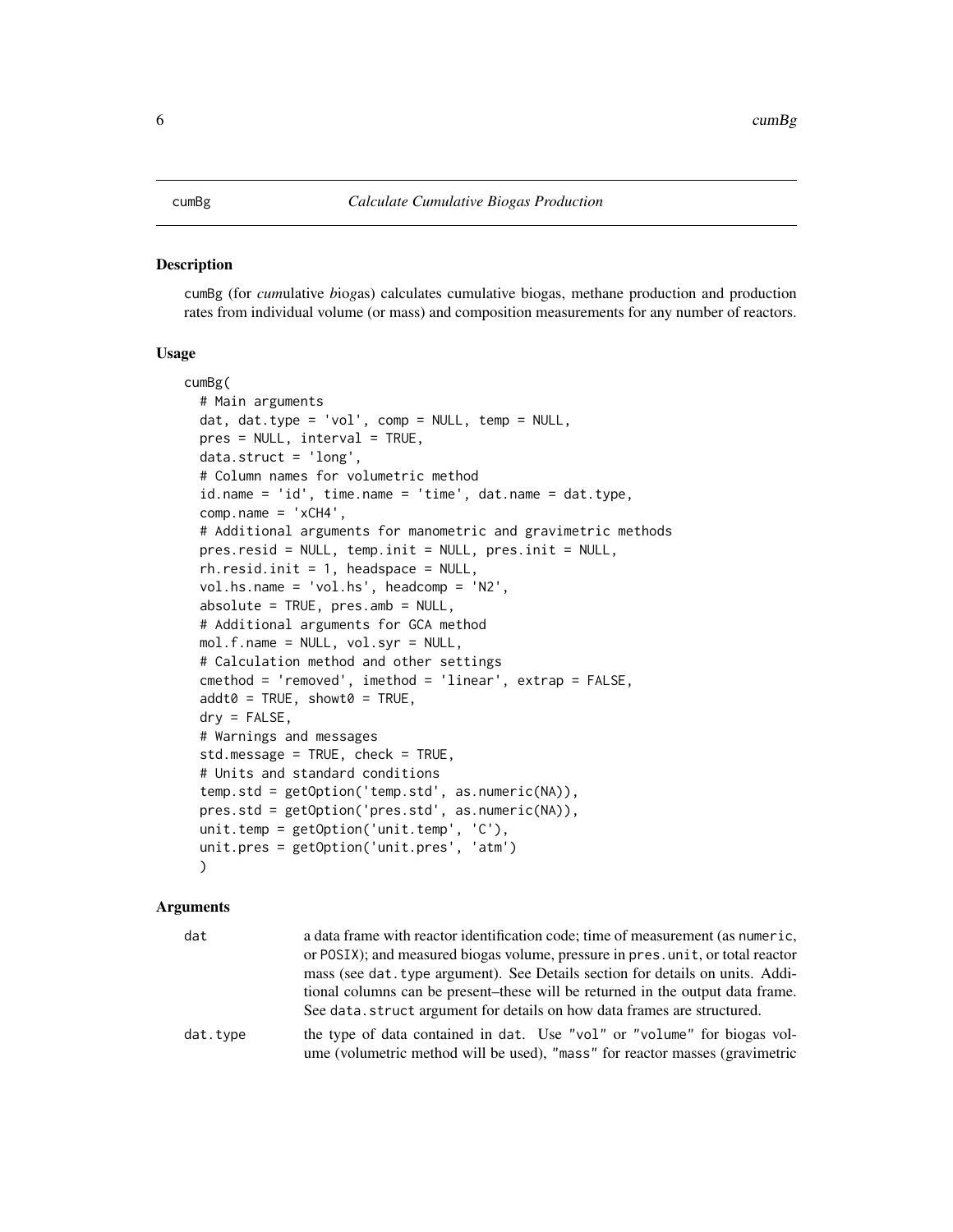|             | method will be used) or "pres" ("pressure") for headspace pressure (pressure<br>of the headspace will be converted to gas volume). Default is "vol".                                                                                                                                                                                                                                                                                                                                                                                                                                                                                                                                                                                                                                                                                                                                                                                                                                                                                                                                                                                                                                                                                                                                                                                                                                                                                                                        |
|-------------|-----------------------------------------------------------------------------------------------------------------------------------------------------------------------------------------------------------------------------------------------------------------------------------------------------------------------------------------------------------------------------------------------------------------------------------------------------------------------------------------------------------------------------------------------------------------------------------------------------------------------------------------------------------------------------------------------------------------------------------------------------------------------------------------------------------------------------------------------------------------------------------------------------------------------------------------------------------------------------------------------------------------------------------------------------------------------------------------------------------------------------------------------------------------------------------------------------------------------------------------------------------------------------------------------------------------------------------------------------------------------------------------------------------------------------------------------------------------------------|
| comp        | (optional) a data frame with the columns reactor identification code; time of<br>measurement, (as numeric, or POSIX); and methane concentration within dry<br>biogas as a mole fraction, considering only methane and carbon dioxide (unless<br>cmethod = "total") or a single numeric value. If omitted, cumulative bio-<br>gas volume will still be calculated and returned (but no methane data will be<br>returned). The names of these columns are specified with id. name, time. name,<br>and comp.name. Default is NULL.                                                                                                                                                                                                                                                                                                                                                                                                                                                                                                                                                                                                                                                                                                                                                                                                                                                                                                                                             |
| temp        | the temperature at which biogas volume was measured (when $dat. type = "vol"),$<br>or of biogas just prior to exiting the reactor (when $dat. type = "mass").$ A<br>length-one numeric vector. Degrees Celcius by default (see unit.temp argu-<br>ment). Default is NULL, which suppresses correction for temperature and pres-<br>sure.                                                                                                                                                                                                                                                                                                                                                                                                                                                                                                                                                                                                                                                                                                                                                                                                                                                                                                                                                                                                                                                                                                                                    |
| pres        | the absolute pressure at which biogas volume was measured (when $\text{dat. type} = "vol"),$<br>or of biogas just prior to exiting the reactor (when $dat. type = "mass").$ A<br>length-one numeric vector or a character vector giving the name of the column in<br>dat with the pressure measurements. Atmospheres by default (see unit.pres<br>argument). Default is NULL, which suppresses correction for temperature and<br>pressure. Not used for manometric method (when dat. type = "pres").                                                                                                                                                                                                                                                                                                                                                                                                                                                                                                                                                                                                                                                                                                                                                                                                                                                                                                                                                                        |
| interval    | do biogas measurements (volume or pressure) represent production only from<br>the time interval between observations (default)? interval = FALSE means<br>measured gas volume or pressure is cumulative. Applies to volumetric (dat. type = "vol")<br>and manometric methods $(data-type = "pres").$ The gravimetric method<br>(dat.type = "mass") is cumulative by nature and the interval argument<br>is not used. Default is TRUE.                                                                                                                                                                                                                                                                                                                                                                                                                                                                                                                                                                                                                                                                                                                                                                                                                                                                                                                                                                                                                                       |
| data.struct | the structure of input data. The default of 'long' means separate objects for vol-<br>ume (or pressure or mass for manometric and gravimetric methods) and com-<br>position (if available). Each data frame must have reactor identification code<br>and time columns with names specified with id. name and time. name. The dat<br>data frame must have volume (or pressure or mass) data in a single column with<br>the name specified by dat.name. The comp data frame must have biogas com-<br>position in a single column with the name specified by comp.name. For the<br>data.struct = 'longcombo' option, the composition column should be in the<br>dat data frame, and the comp argument is not used. For the data.struct = 'wide'<br>option, two separate data frames are needed as in 'long', but there are no reac-<br>tor identification code columns. Instead, in dat, volume (or pressure or mass)<br>data are in a separate column for each bottle, and column names are reactor<br>identification codes. Here, dat .name should be the name of the first column<br>with volume (or pressure or mass) data. All following columns are assumed to<br>also have volume (or pressure or mass) data. And in comp, biogas composition<br>data are also in a separate column for each bottle, also with reactor identifica-<br>tion codes for column names. Here, comp. name should be the name of the first<br>column with biogas composition data, as for dat. |
| id.name     | name of the reactor identification code column in dat. Must be the same in all<br>data frames used in the function. Default is "id".                                                                                                                                                                                                                                                                                                                                                                                                                                                                                                                                                                                                                                                                                                                                                                                                                                                                                                                                                                                                                                                                                                                                                                                                                                                                                                                                        |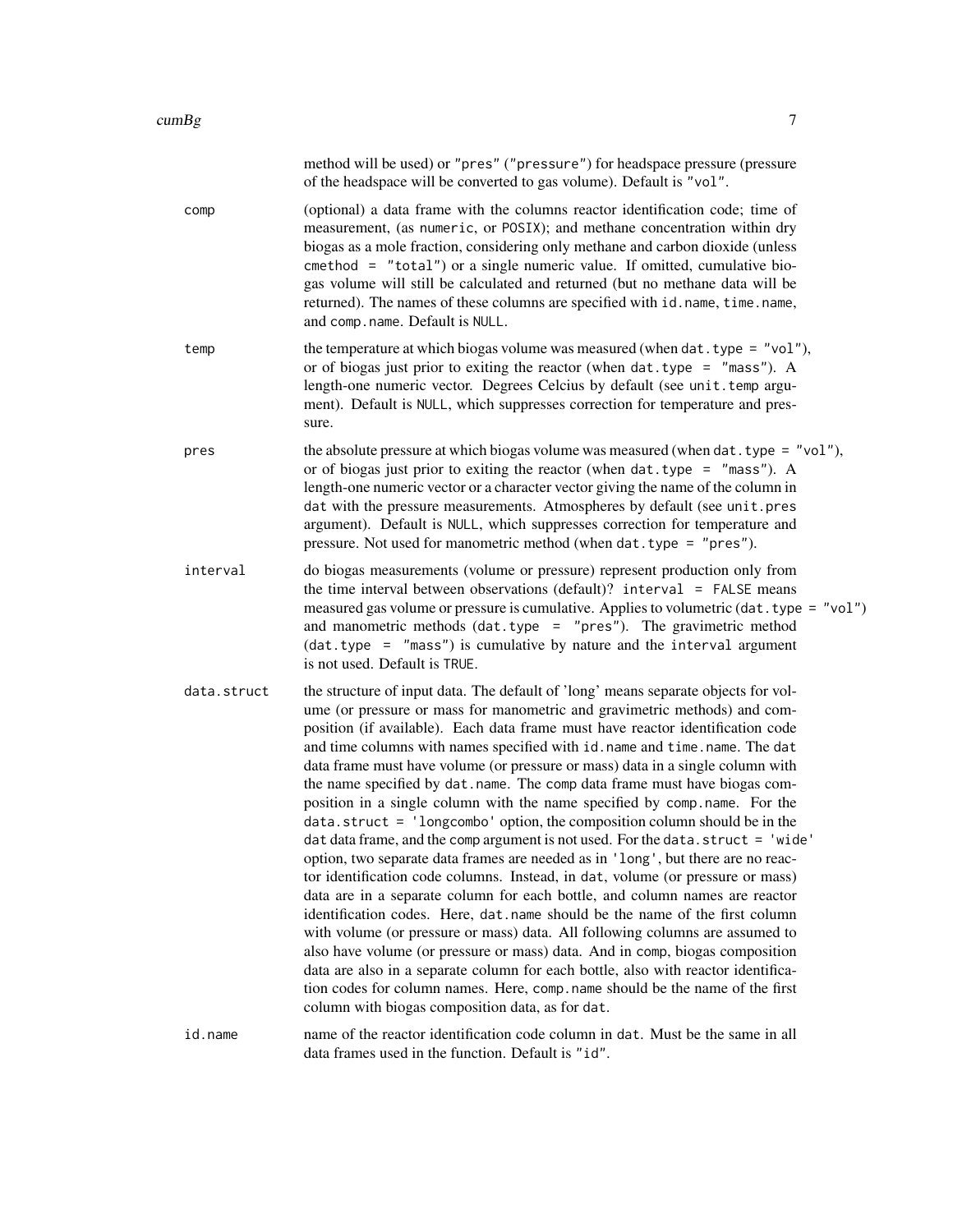<span id="page-7-0"></span>

| time.name     | name of column containing time data in dat and comp data frames. Default is<br>"time".                                                                                                                                                                                                                                                                                                                                                                                                                                                     |
|---------------|--------------------------------------------------------------------------------------------------------------------------------------------------------------------------------------------------------------------------------------------------------------------------------------------------------------------------------------------------------------------------------------------------------------------------------------------------------------------------------------------------------------------------------------------|
| dat.name      | name of column containing the primary response variable (volume or mass) in<br>dat data frame. Default is dat. type value. See dat. type argument.                                                                                                                                                                                                                                                                                                                                                                                         |
| comp.name     | name of column containing biogas mole fraction of methane in comp data frame.<br>Default is "xCH4". Must be normalised so $xCH4 + xCO2 = 1.0$ unless cmethod = "total".                                                                                                                                                                                                                                                                                                                                                                    |
| pres.resid    | headspace pressure after venting. Either a single numeric value, assumed to be<br>the same for all observations, or the name of a column in dat that contains these<br>values for each observation. Used in manometric method only (dat. type = "pres").<br>Can be absolute (default) or gauge depending on the value of absolute. Length<br>one numeric or character vector.                                                                                                                                                              |
| temp.init     | initial headspace temperature in unit. temp units. Used to correct for effect of<br>initial reactor headspace on mass loss for the gravimetric method (dat. type = $"mass",$<br>and to determine initial gas volume in the manometric method $(data, type = "pres").$<br>Not used for volumetric method $(data, type = "vol").$                                                                                                                                                                                                            |
| pres.init     | headspace pressure at the begining of the experiment. Used in manometric<br>method only $(data, type = "pres").$ Can be absolute $(default)$ or gauge de-<br>pending on the value of absolute. Length one numeric vector.                                                                                                                                                                                                                                                                                                                  |
| rh.resid.init | relative humidity of the gas in the headspace at the begining of the experiment.<br>Typically should be 1.0 (the default). Length one numeric vector. Used in mano-<br>metric method only $(data-type = "pres").$                                                                                                                                                                                                                                                                                                                          |
| headspace     | (optional) a data frame or length-one numeric vector with reactor headspace<br>volume(s). If a data frame is used, it should at least contain a "id" (reactor<br>identification code) column (see "id.name") and headspace volume column<br>(see vol.hs.name argument). Required if method = "total" for the volu-<br>metric method, for initial headspace correction for the gravimetric method (see<br>headcomp and temp. init) and for the manometric method using pressure mea-<br>surements $(data, type = "pres").$ Default is NULL. |
| vol.hs.name   | name of column containing headspace volume data in optional headspace data<br>frame. Default is "vol.hs".                                                                                                                                                                                                                                                                                                                                                                                                                                  |
| headcomp      | (optional) Composition of headspace for correction of initial headspace mass<br>for gravimetric method only. If provided, correction will be applied to first mass<br>loss observation for each individual reactor. See argument of the same name in<br>mass2vol. Currently, the only option is "N2" for dinitrogen gas. Use of any<br>other value will be ignored with a warning.                                                                                                                                                         |
| absolute      | is the headspace pressure measured in the manometric method (dat.name and<br>pres.resid values/columns) absolute or gauge pressure? Applies to manomet-<br>ric method only (dat.type = "pres"). Default is TRUE.                                                                                                                                                                                                                                                                                                                           |
| pres.amb      | absolute ambient pressure needed to calculate absolute pressure from gauge<br>pressure measurements. In atmospheres by default (see unit.pres argument).<br>Only a single value is accepted. If ambient pressure differed among measure-<br>ments, it is necessary to convert pressures to absolute values and use absolute = TRUE<br>instead.                                                                                                                                                                                             |
| mol.f.name    | name of the column in dat that contains the post-venting (f for final) quantity of<br>methane in the syringe. Used for the absolute GC method (dat. type = "gca")                                                                                                                                                                                                                                                                                                                                                                          |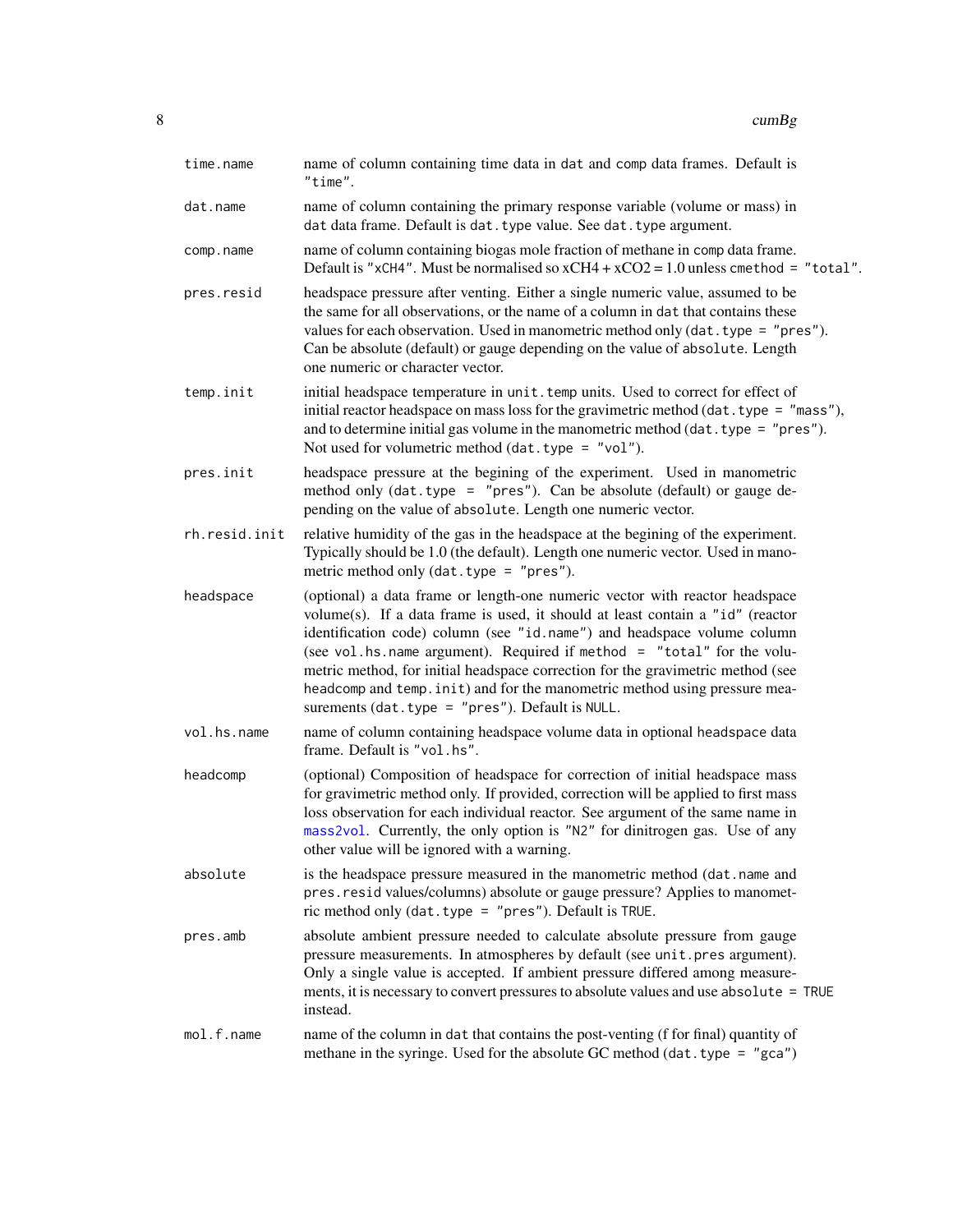<span id="page-8-0"></span>

|             | only (Hansen et al., 2004). If venting was not done for a particular observation,<br>the value in this column should be NA. The pre-venting column name is given<br>in the dat. name column.                                                                                                                                                                                                                                                                                                                                                                                 |
|-------------|------------------------------------------------------------------------------------------------------------------------------------------------------------------------------------------------------------------------------------------------------------------------------------------------------------------------------------------------------------------------------------------------------------------------------------------------------------------------------------------------------------------------------------------------------------------------------|
| vol.syr     | volume of the syringe used in the absolute GC method (Hansen et al., 2004)<br>$(data-type = "gca")$ in mL. Only a single value is accepted. If other volume<br>units are used (e.g., microL), the units used for the (headspace) argument must<br>match, and the output volume unit will be the same.                                                                                                                                                                                                                                                                        |
| cmethod     | method for calculating cumulative methane production. Applies to $dat. type = "vol"$<br>and $dat. type = "pres" methods only. Use "removed" to base production$<br>on xCH4 and gas volumes removed (default). Use "total" to base it on the<br>sum of methane removed and methane remaining in the reactor headspace. For<br>"removed", xCH4 should be calculated based on methane and CO2 only (xCH4<br>$+ xCO2 = 1.0$ ). For "total", xCH4 should be calculated including all biogas<br>components (CH4, CO2, N2, H2S, etc.) except water. Length one character<br>vector. |
| imethod     | method used for interpolation of xCH4. This is passed as the method argument<br>to interp. Length one character vector. Default is "linear" for linear interpo-<br>lation.                                                                                                                                                                                                                                                                                                                                                                                                   |
| extrap      | should comp. name be extrapolated? Length one logical vector. This is passed as<br>the extrap argument to interp. Default is FALSE.                                                                                                                                                                                                                                                                                                                                                                                                                                          |
| addt0       | is the earliest time in dat data frame "time zero" (start time)? If not, this ar-<br>gument adds a row with time.name = $\theta$ for each reactor in order to calcu-<br>late production rates for the first observation. This addition is only made when<br>$dat. type = "vol"$ or $dat. type = "pres"$ and time. name is numeric (or<br>integer). Length-one logical vector. Default is TRUE. To return these additional<br>rows in the output, see showt0.                                                                                                                 |
| showt0      | should "time zero" rows be returned in the output? Can be convenient for plot-<br>ting cumulative volumes. Only applies if time.name is numeric (or integer).<br>These rows may have been present in the original data (dat) or added by the<br>function (see addt0). Default value depends on dat time.name column con-<br>tent. If time name column is numeric and contains 0 then the default value is<br>TRUE and otherwise FALSE.                                                                                                                                       |
| dry         | set to TRUE is volume data are standardised to dry conditions (e.g., AMPTS II<br>data). Only applies to volumetric data (dat.type = 'vol'). The default (FALSE)<br>means biogas is assumed to be saturated with water vapor.                                                                                                                                                                                                                                                                                                                                                 |
| std.message | should a message with the standard conditions be displayed? Default is TRUE.                                                                                                                                                                                                                                                                                                                                                                                                                                                                                                 |
| check       | should input data be checked for unreasonable values (with warnings)? Cur-<br>rently only composition values are checked. Default is TRUE.                                                                                                                                                                                                                                                                                                                                                                                                                                   |
| temp.std    | standard temperature for presentation of biogas and methane results. Length<br>one numeric vector. Default value is 0 degrees C (set in stdVol). Argument is<br>passed to stdVol.                                                                                                                                                                                                                                                                                                                                                                                            |
| pres.std    | standard pressure for presentation of biogas and methane results. Length one<br>numeric vector. Default value is 1.0 atm (101325 Pa) (set in stdVol). Argument<br>is passed to stdVol.                                                                                                                                                                                                                                                                                                                                                                                       |
| unit.temp   | temperature units for temp and temp. std arguments.<br>Default is "C". Argument is passed to stdVol.                                                                                                                                                                                                                                                                                                                                                                                                                                                                         |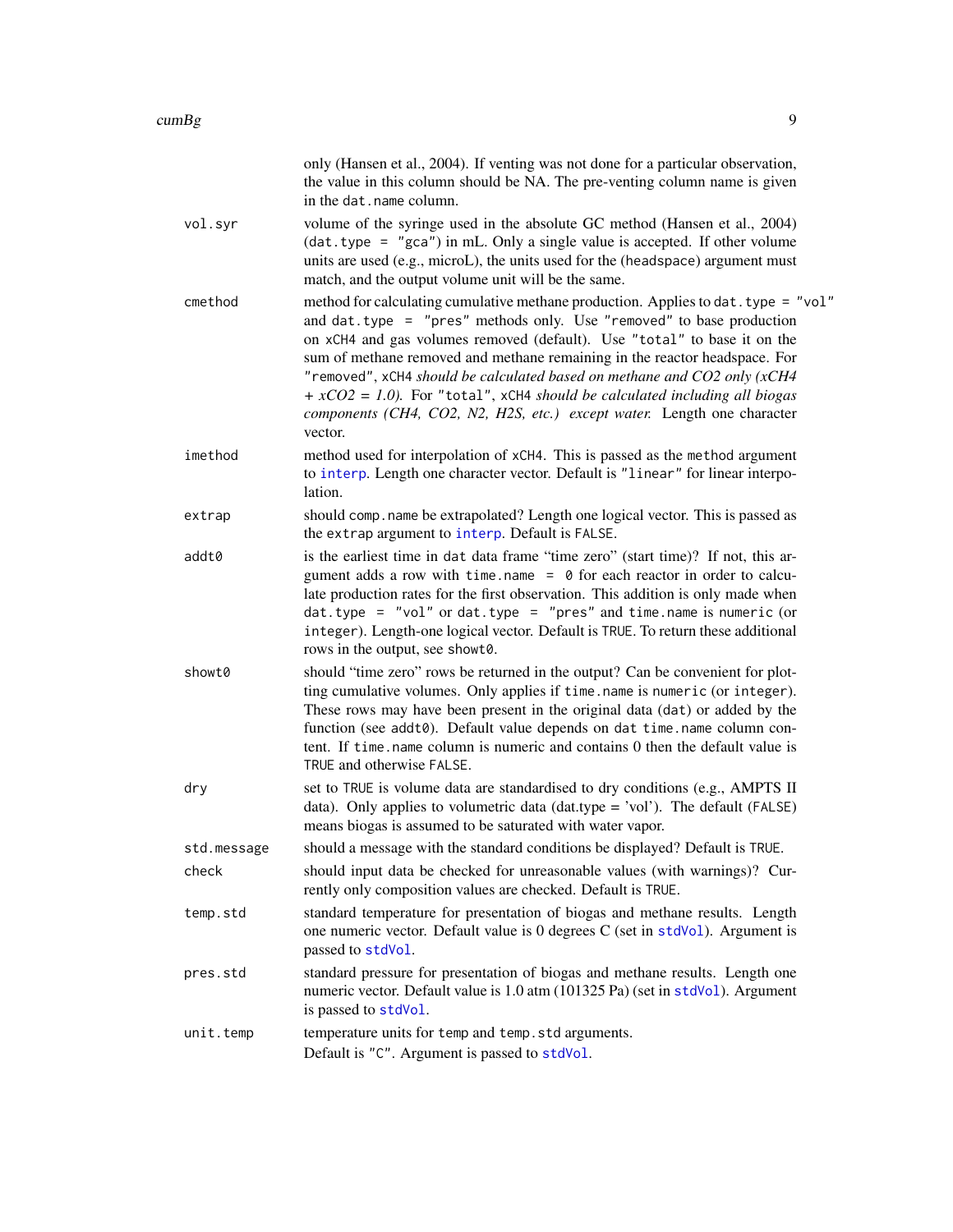<span id="page-9-0"></span>

| unit.pres | pressure units for pres and pres. std arguments. |
|-----------|--------------------------------------------------|
|           | Default is "atm". Argument is passed to stdVol.  |

#### Details

Using volume, mass, pressure, or molar quantity data from dat and gas composition from comp, this function will calculate standardised biogas and methane production (if comp is provided) for each observation, interpolating comp.name (from comp argument) to each time.name in dat if needed, and summing these for cumulative values. Use of volumetric measurements is the default case. Alternatively, if reactor mass is given in dat, a gravimetric approach (Hafner et al. 2015) can be applied by setting dat.type to "mass". In this case, to determine total cumulative biogas production for batch reactors, an initial mass should be included for each reactor. If pressure is measured in dat, a manometric method can be applied by setting dat.type to "pres". Lastly, molar quantity of methane can be used in the absolute GC method by setting dat.type to "gca".

For the volumetric and absolute GC methods, all volumes (input and output) have the same units, e.g., mL, L, SCF. For the gravimetric method, output volumes will be in mL if input masses are in g (or in L if input masses are in kg, etc.). For the manometric method, inputs units are specified with unit.pres, and output volumes are the same as headspace volume, e.g., mL or L.

Biogas composition (comp.name column in comp) is specified as the mole fraction of methane in dry biogas, normalised so mole fractions of methane and carbon dioxide sum to unity (Richards et al. 1991). Alternatively, if cmethod is set to "total", biogas composition is the mole fraction of methane in dry biogas (include all the other gases except water).

Standard values and units for temperature and pressure can be globally set using the function [options](#page-0-0). See [stdVol](#page-33-1). To surpress volume correction to a "standard" temperature and pressure, leave temp as NULL (the default).

If check = TRUE, the input values of mole fraction of methane in biogas are checked, and a warning is returned if the are outside 0, 1.

#### Value

a data frame with all the columns originally present in dat, plus these others:

| vBg    | Standardised volume of biogas production for individual event.                                    |
|--------|---------------------------------------------------------------------------------------------------|
| xCH4   | Interpolated mole fraction of methane in biogas.                                                  |
| vCH4   | Standardised volume of methane production for individual event. Only if comp<br>is provided.      |
| vhsCH4 | Standardised volume of methane present in reactor headspace. Only if method = "total"<br>is used. |
| cvBg   | Standardised cumulative volume of biogas production.                                              |
| cvCH4  | Standardised cumulative volume of methane production. Only if comp is pro-<br>vided.              |
| rvBg   | Production rate of biogas.                                                                        |
| rvCH4  | Production rate of methane. Only if comp is provided.                                             |

#### Author(s)

Sasha D. Hafner and Charlotte Rennuit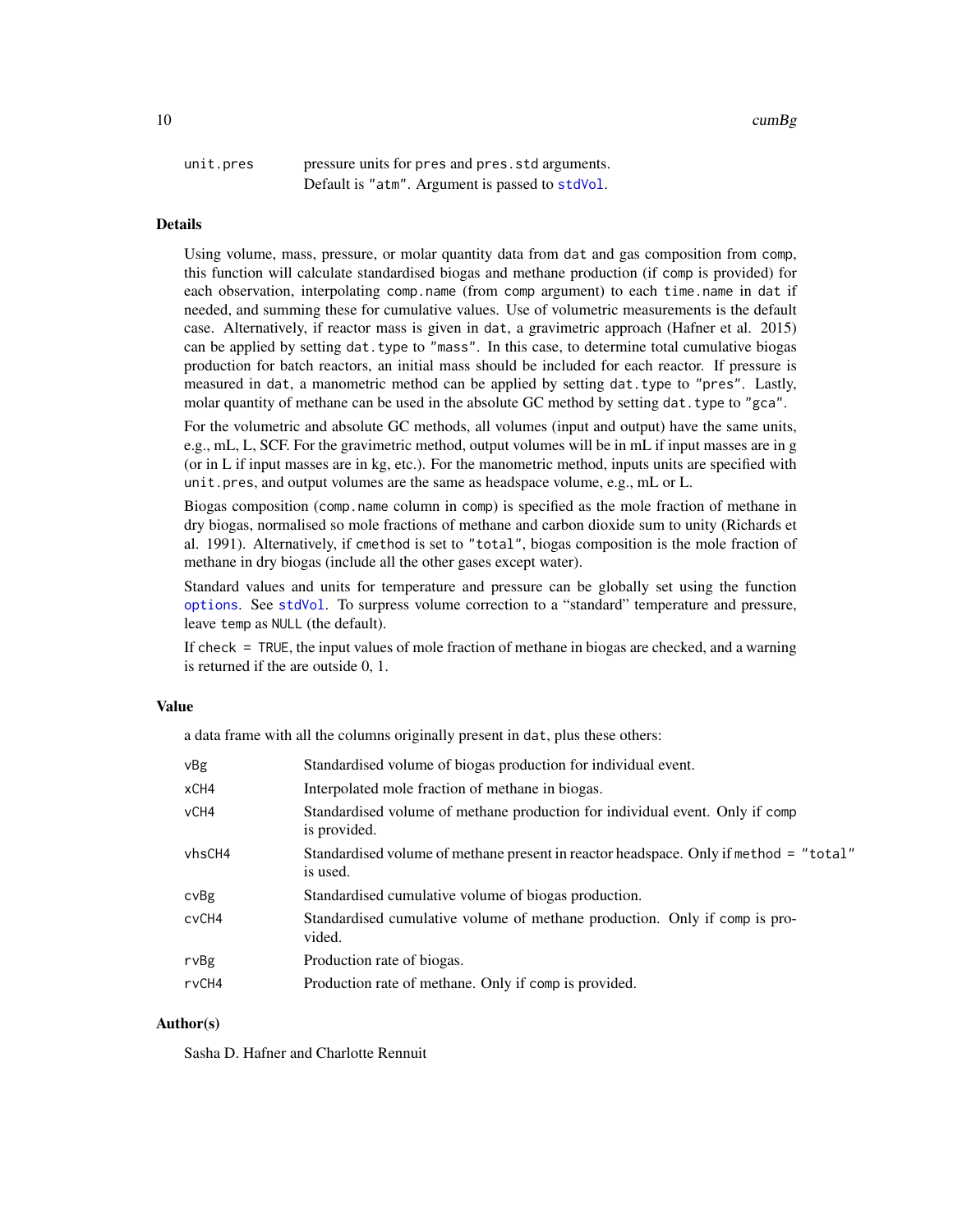#### <span id="page-10-0"></span> $\text{cumBg}$  and  $\text{numBg}$  and  $\text{numBg}$  and  $\text{numBg}$  and  $\text{numBg}$  and  $\text{numBg}$  and  $\text{numBg}$  and  $\text{numBg}$  and  $\text{numBg}$  and  $\text{numBg}$  and  $\text{numBg}$  and  $\text{numBg}$  and  $\text{numBg}$  and  $\text{numBg}$  and  $\text{numBg}$  and  $\text{numBg}$  an

#### References

Hafner, S.D., Rennuit, C., Triolo, J.M., Richards, B.K. 2015. Validation of a simple gravimetric method for measuring biogas production in laboratory experiments. *Biomass and Bioenergy* 83, 297-301.

Hansen, T.L., Schmidt, J.E., Angelidaki, I., Marca, E., Jansen, J. la C., Mosbak, H. and Christensen, T.H. 2004. Method for determination of methane potentials of solid organic waste. *Waste Management* 24, 393-400

Richards, B.K., Cummings, R.J., White, T.E., Jewell, W.J. 1991. Methods for kinetic analysis of methane fermentation in high solids biomass digesters. *Biomass and Bioenergy* 1: 65-73.

#### See Also

[summBg](#page-39-1), [interp](#page-14-1), [stdVol](#page-33-1), [options](#page-0-0)

#### Examples

```
data("vol")
data("comp")
head(vol)
head(comp)
# Calculate cumulative production and rates from vol and comp
cum.prod <- cumBg(vol, comp = comp, temp = 20, pres = 1, id.name = "id", time.name = "days",
  comp.name = "xCH4", dat.name = "vol")
head(cum.prod)
# Note warnings and related NAs in results
# Set extrap = TRUE to extrapolate xCH4 to earliest times
# Calculate cumulative production and rates from vol and comp
cum.prod \leq cumBg(vol, comp = comp, temp = 20, pres = 1, id.name = "id", time.name = "days",
  comp.name = "xCH4", dat.name = "vol", extrap = TRUE)
head(cum.prod)
# In this case, we can use default values for some column names, so this call is identical
cum.prod <- cumBg(vol, comp = comp, temp = 20, pres = 1, time.name = "days", extrap = TRUE)
# Plot results
## Not run:
# Not run just because it is a bit slow
library(ggplot2)
qplot(x = days, y = cvCH4, data = cum.prod, xlab = "Time (d)",ylab = "Cumulative methane production (mL)",color = id, geom = "line")
## End(Not run)
# Omit added time zero rows
cum.prod <- cumBg(vol, comp = comp, temp = 20, pres = 1, time.name = "days", extrap = TRUE,
  showt0 = FALSE)
```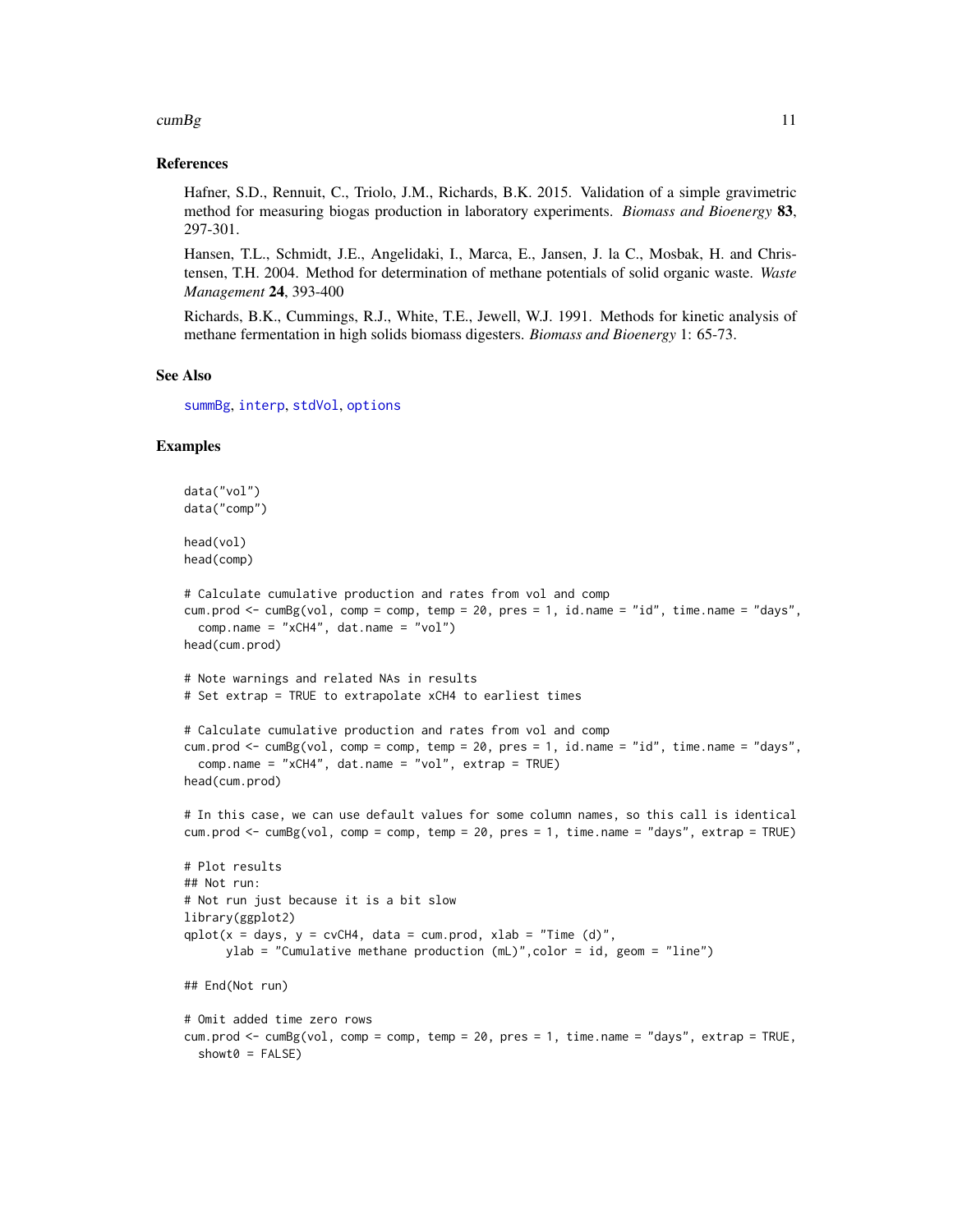12 cumBg

```
head(cum.prod)
## Not run:
# Not run just because it is a bit slow
qplot(x = days, y = cvCH4, data = cum.prod, xlab = "Time (d)",ylab = "Cumulative methane production (mL)", color = id, geom = "line")
## End(Not run)
# Previous is different from never adding them in the first place (rates not calculated for first
# observations here)
cum.prod <- cumBg(vol, comp = comp, temp = 20, pres = 1, time.name = "days", extrap = TRUE,
 addt0 = FALSE)head(cum.prod)
## Not run:
# Not run just because it is a bit slow
qplot(x = days, y = cvCH4, data = cum.prod, xlab = "Time (d)",ylab = "Cumulative methane production (mL)", color = id, geom = "line")
## End(Not run)
# Can use POSIX objects for time (but cumBg cannot add t0 rows here)
class(vol$date.time)
class(comp$date.time)
cum.prod <- cumBg(vol, comp = comp, temp = 20, pres = 1, time.name = "date.time", extrap = TRUE)
head(cum.prod)
## Not run:
# Not run just because it is a bit slow
qplot(x = date.time, y = cvCH4, data = cum.prod, xlab = "Time (d)",ylab = "Cumulative methane production (mL)", color = id, geom = "line")
## End(Not run)
# Can leave out composition data, and then CH4 is not included in results
cum.prod \leq cumBg(vol, temp = 20, pres = 1, time.name = "days")
head(cum.prod)
# Leave out pres or temp, and results are not standardised
cum.prod <- cumBg(vol, time.name = "days")
head(cum.prod)
# Example with input data frames with different column names
data("vol2")
data("comp2")
head(vol2)
head(comp2)
cum.prod <- cumBg(vol2, comp = comp2, temp = 20, pres = 1,
                 id.name = "bottle", time.name = "days",
 dat.name = "meas.vol", comp.name = "CH4.conc")
```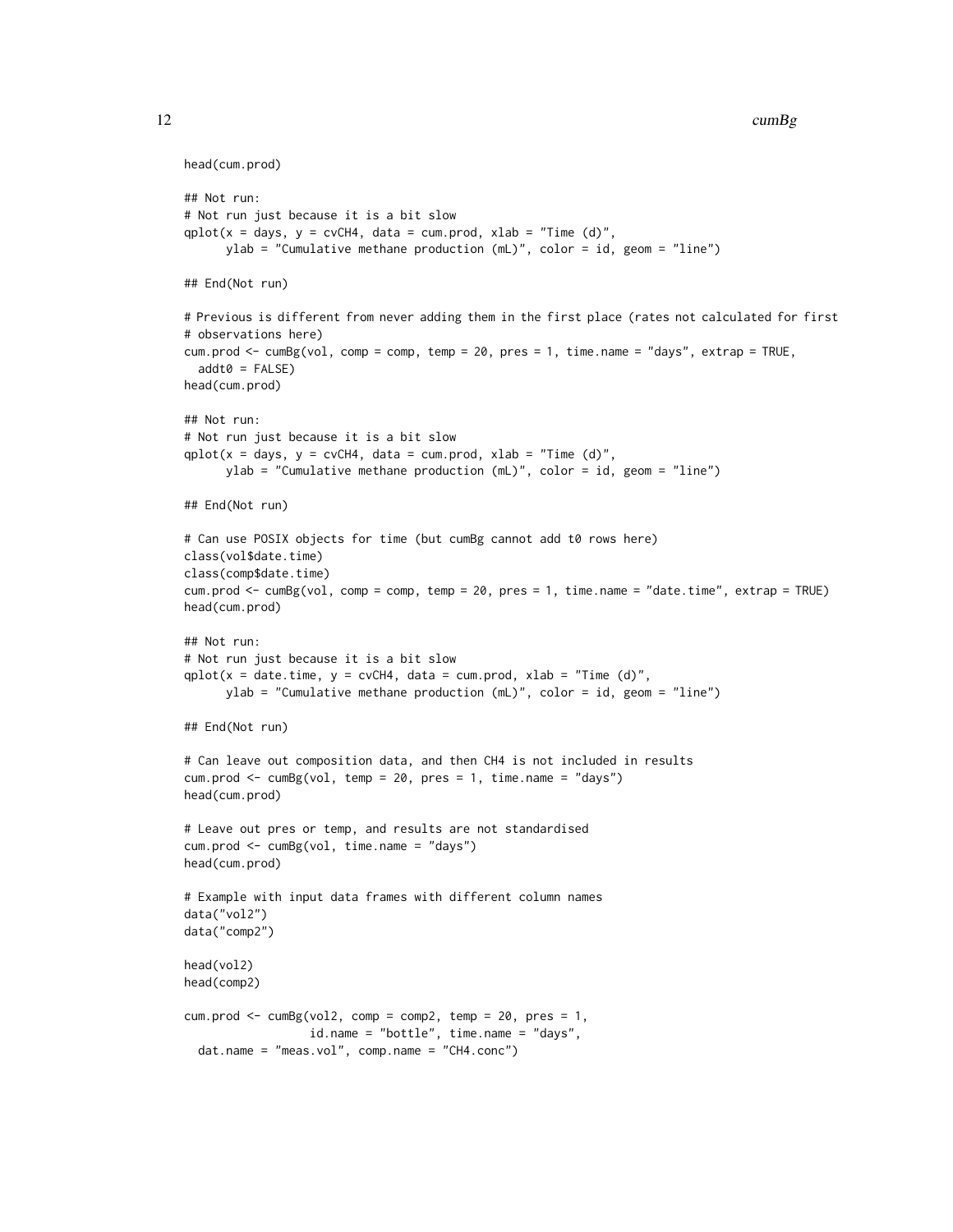#### $\text{cumBg}$  and  $\text{13}$

```
head(cum.prod)
tail(cum.prod)
# Note warnings and related NAs in results
warnings()
# Set extrap = TRUE to avoid
cum.prod <- cumBg(vol2, comp = comp2, temp = 20, pres = 1,
                  id.name = "bottle", time.name = "days",
 dat.name = "meas.vol", comp.name = "CH4.conc",
                  extrap = TRUE)
head(cum.prod)
## Not run:
# Not run just because it is a bit slow
qplot(x = days, y = cvCH4, data = cum.prod, xlab = "Time (d)",ylab = "Cumulative methane production (mL)",
     color = bottle, geom = "line")
## End(Not run)
# Mass example
data("mass")
mass
# Need to specify data type with dat.type argument (using default
# values for id.name, dat.name, and comp.name)
cum.prod <- cumBg(mass, dat.type = "mass", comp = comp, temp = 35,
                  pres = 1, time.name = "days")cum.prod
# Drop time 0 rows
cum.prod <- cumBg(mass, dat.type = "mass", comp = comp, temp = 35,
                  pres = 1, time.name = "days", showt0 = FALSE)
cum.prod
# Add initial headspace correction (alternatively, headspace could
# be a data frame with a different volume for each reactor)
cum.prod \leq cumBg(mass, dat.type = "mass", comp = comp, temp = 35,
                  pres = 1, time.name = "days", headspace = 300,
                  headcomp = "N2", temp.init = 20, showt0 = FALSE)
cum.prod
# Pressure example
data("strawPressure")
data("strawComp")
data("strawSetup")
cum.prod <- cumBg(strawPressure, dat.type = 'pres',
                  comp = strawComp, temp = 35,
                  id.name = 'bottle', time.name ='time',
                  dat.name = 'pres', comp.name = 'xCH4',
```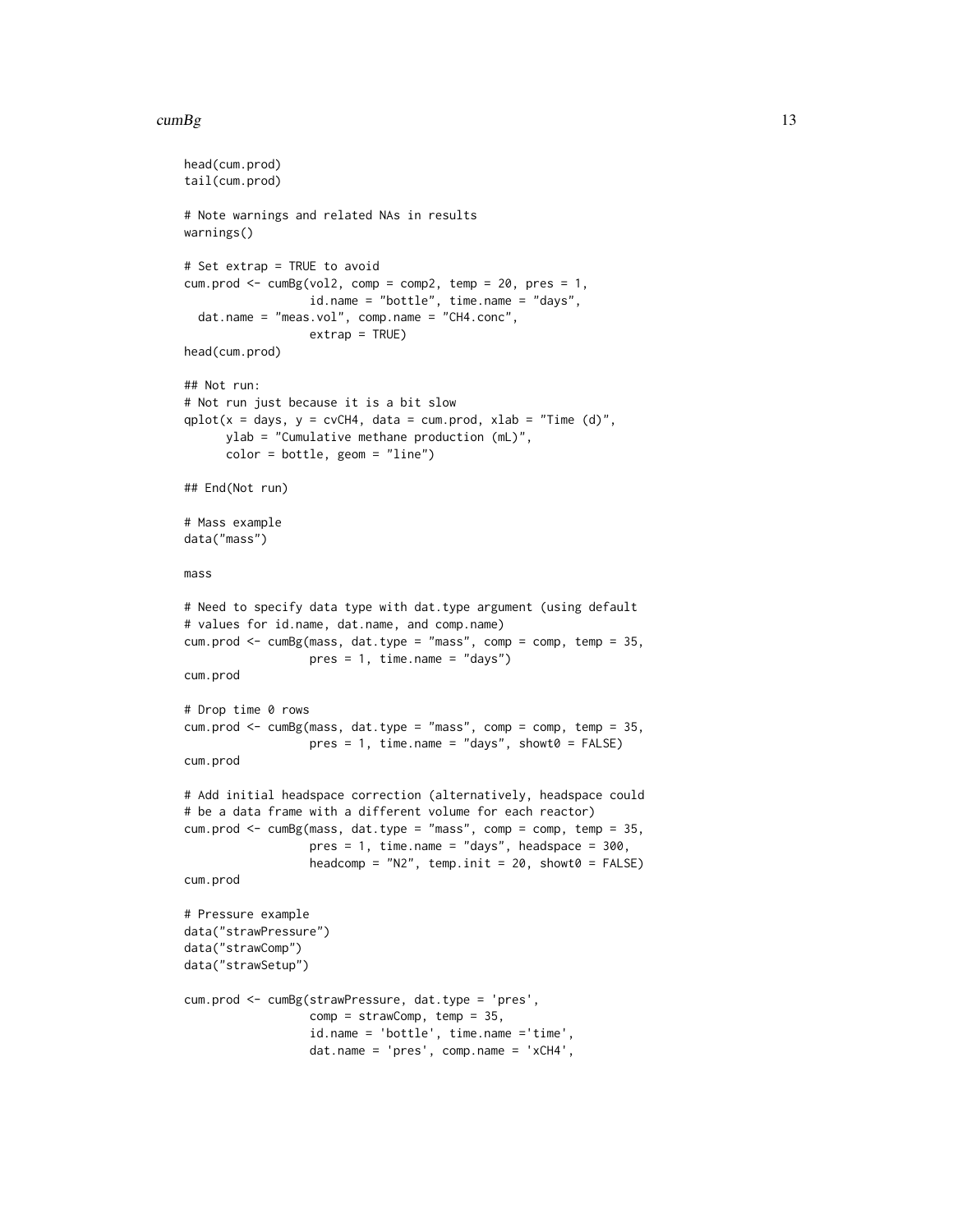```
pres.resid = 'pres.resid', temp.init = 20,
                  pres.init = 101.325,headspace = strawSetup,
                  vol.hs.name = 'headspace',
                  extrap = TRUE,
                  unit.pres = 'kPa', pres.std = 101.325)
head(cum.prod)
# Absolute GC method (long format is the only option)
# Generate some data--two bottles with identical results
# Units for n1 and n2 are micromoles of CH4
biogas \leq data.frame(id = rep(c('A', 'B'), each = 5),
                     time.d = rep(1:5, 2),n1 = rep(c(1.1, 2.4, 3.8, 5.9, 2.3), 2),n2 = rep(c(NA, NA, NA, 1.2, NA), 2))
# Bottles were vented after the measurements on day 4
biogas
# Syringe volume is 0.25 mL
# Headspace volume is 50 mL
cp <- cumBg(biogas, id.name = 'id', time.name = 'time.d',
            dat.name = 'n1', mol.f.name = 'n2', vol.syr= 0.25,
            headspace = 50, dat.type = 'gca')
cp
# Suppose the bottles had two difference headspace volumes
setup \le data.frame(id = c('A', 'B'), vol.hs = c(50, 60))
cp2 <- cumBg(biogas, id.name = 'id', time.name = 'time.d',
            dat.name = 'n1', mol.f.name = 'n2', vol.syr = 0.25,
            headspace = setup, vol.hs.name = 'vol.hs', dat.type = 'gca')
cp2
# Different data structures
# Load example data
data("s3voll")
data("s3volw")
data("s3compl")
data("s3compw")
data("s3lcombo")
# wide
# Check data structure first
s3volw
s3compw
```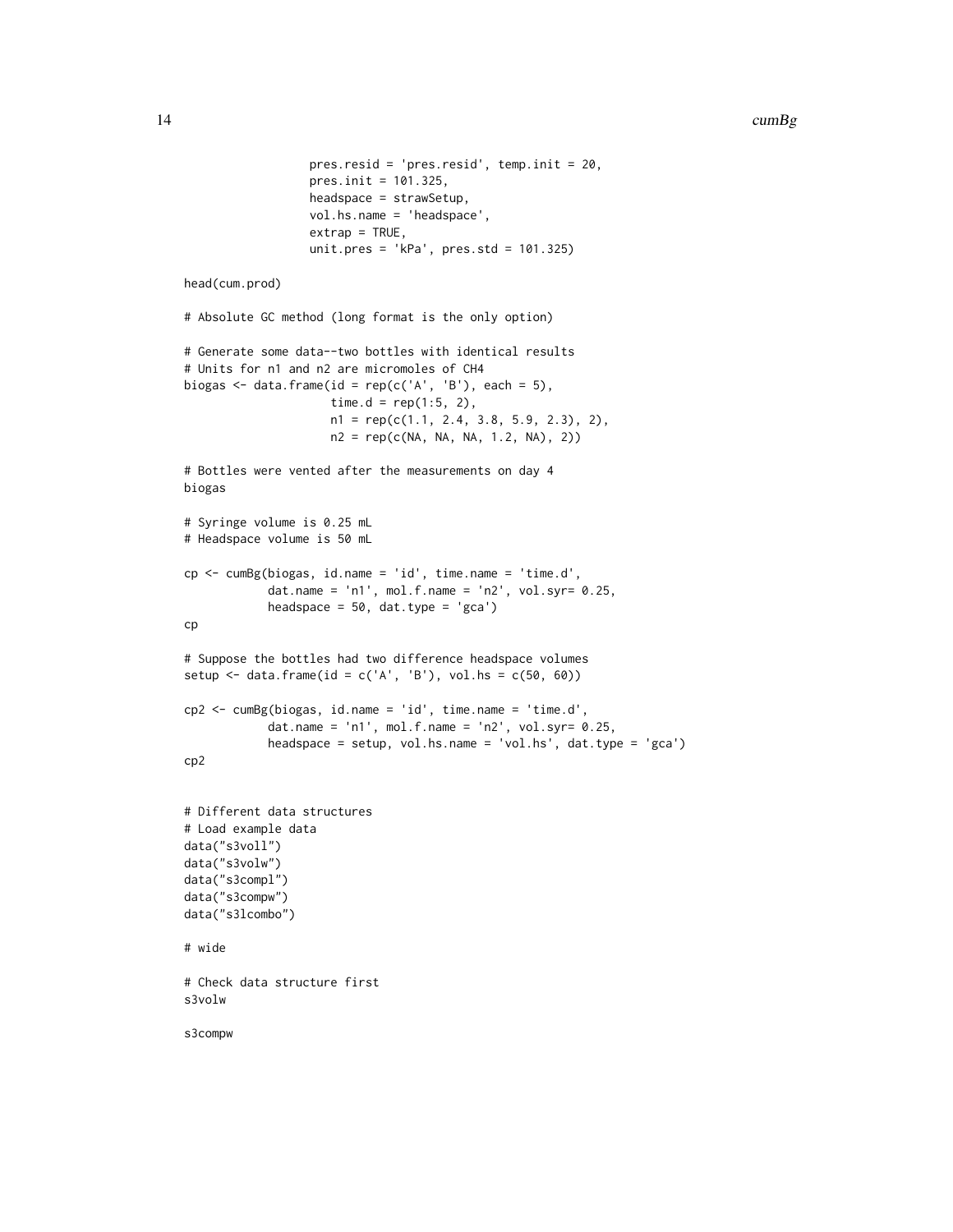```
cum.prod \leq cumBg(s3volw, comp = s3compw, temp = 25, pres = 1,
                 time.name = 'time.d',
                  data.struct = 'wide',
                  dat.name = 'D', comp.name = 'D',extrap = TRUE)
cum.prod
# longcombo
s3lcombo
cum.prod <- cumBg(s3lcombo, temp = 25, pres = 1,
                  id.name = 'id', time.name = 'time.d',
                  data.struct = 'longcombo',
                  dat.name = 'vol.ml', comp.name = 'xCH4',
                  extrap = TRUE)
# Compare wide and longcombo to long (default)
s3voll
s3compl
cum.prod <- cumBg(s3lcombo, comp = s3compl, temp = 25, pres = 1,
                  id.name = 'id', time.name = 'time.d',
                  dat.name = 'vol.ml', comp.name = 'xCH4',
                  extrap = TRUE)
cum.prod
```
<span id="page-14-1"></span>interp *Interpolate Biogas Composition or Cumulative Production*

#### Description

interp interpolates (or extrapolates) biogas composition (methane concentration) or cumulative production data to a wanted time using one of several possible methods.

#### Usage

```
interp(times, y, time.out, method = "linear", extrap = FALSE)
```
#### Arguments

| times    | measurement times. Numeric vector or POSIX.                                                                               |
|----------|---------------------------------------------------------------------------------------------------------------------------|
| v        | response variable at times, e.g., mole fraction of methane in biogas, or biogas<br>cumulative production. Numeric vector. |
| time.out | time or times at which interpolated values are needed. Numeric vector or POSIX.                                           |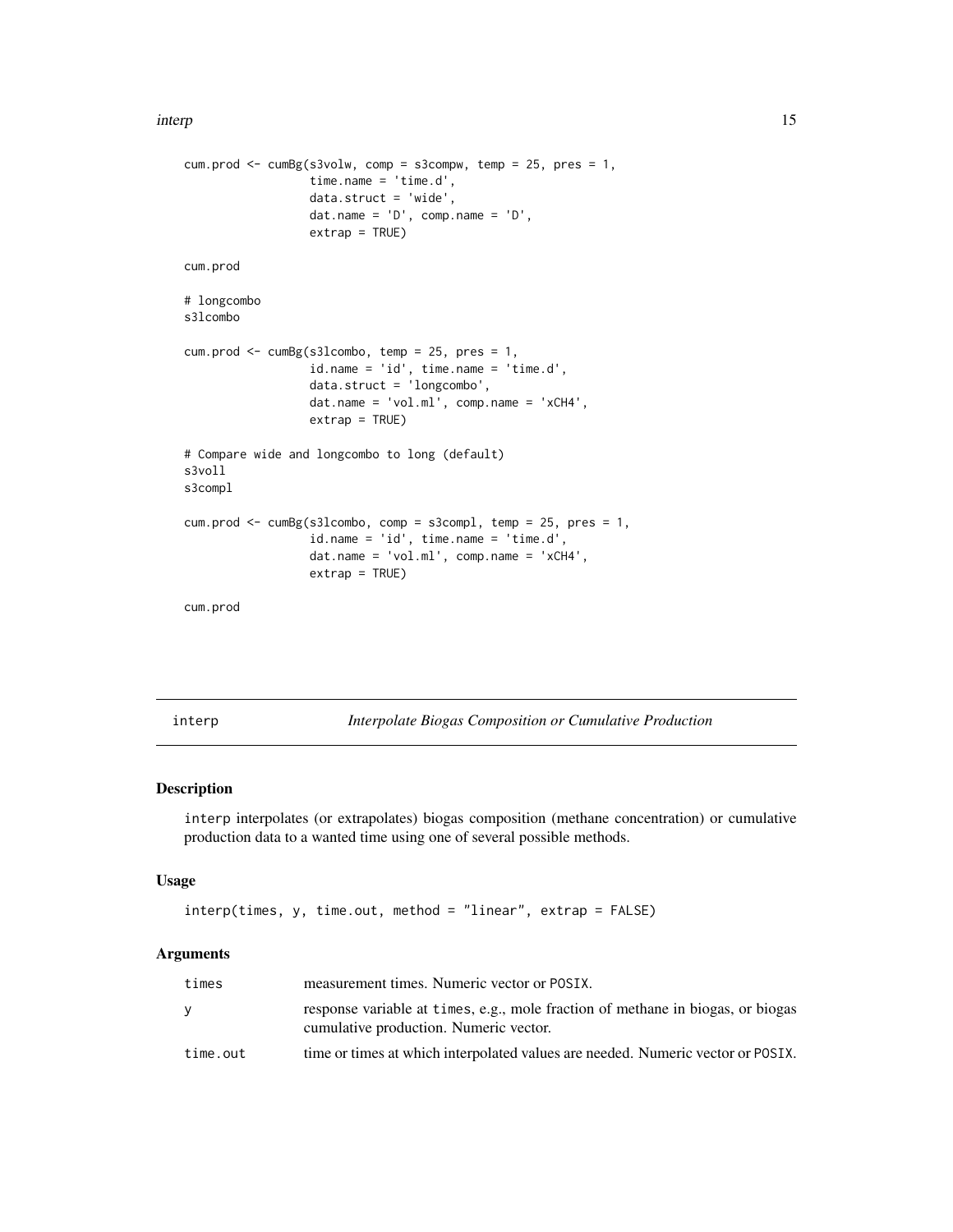<span id="page-15-0"></span>

| method | method used for interpolation. Default is "linear", which uses the approx         |
|--------|-----------------------------------------------------------------------------------|
|        | function. For spline interpolation, use "ffm" or the other options available (see |
|        | spline).                                                                          |
| extrap | should y be exptrapolated? Logical. Default is FALSE. See 'Details'.              |

#### Details

interp is really a wrapper for the interpolation functions [approx](#page-0-0) and [spline](#page-0-0). For cumulative production, which (usually) must monotonically increase, method = "hyman" is the best choice. Extrapolation behavior depends on method. For method  $=$  "linear", extrap  $=$  TRUE simply returns the value of the closest y. See [approx](#page-0-0) and [spline](#page-0-0) for more information.

#### Value

Interpolated estimates of y at given times.

#### Author(s)

Sasha D. Hafner and Charlotte Rennuit

#### See Also

[cumBg](#page-5-1)

#### Examples

```
# Fake composition data
dat \leq data.frame(time = c(1, 7, 14, 28),
                  xCH4 = c(0.3, 0.5, 0.61, 0.65)interp(dat$time, dat$xCH4, time.out = 10)
interp(dat$time, dat$xCH4, time.out = 10, method = "natural")
\text{interp}(\text{dat$time}, \text{dat$xCH4}, \text{time.out} = c(10, 30))interp(datatime, data&XCH4, time.out = c(10, 30), method = "natural")interp(dat$time, dat$xCH4, time.out = c(10, 30), extrap = TRUE)
# Actual data
data(comp)
# Work with one reactor
bgc \le subset(comp, id == "2_1")# With numeric time, interpolate to 1, 7, and 30 days
interp(bgc$days, bgc$xCH4, time.out = c(1, 7, 30))
# If extrapolation is OK
interp(bgc$days, bgc$xCH4, time.out = c(1, 7, 30), extrap = TRUE)# Or POSIXct
interp(bgc$date.time, bgc$xCH4,
       time.out = as.POSIXct("2014-07-12 13:00:00"))
# For cumulative gas production
```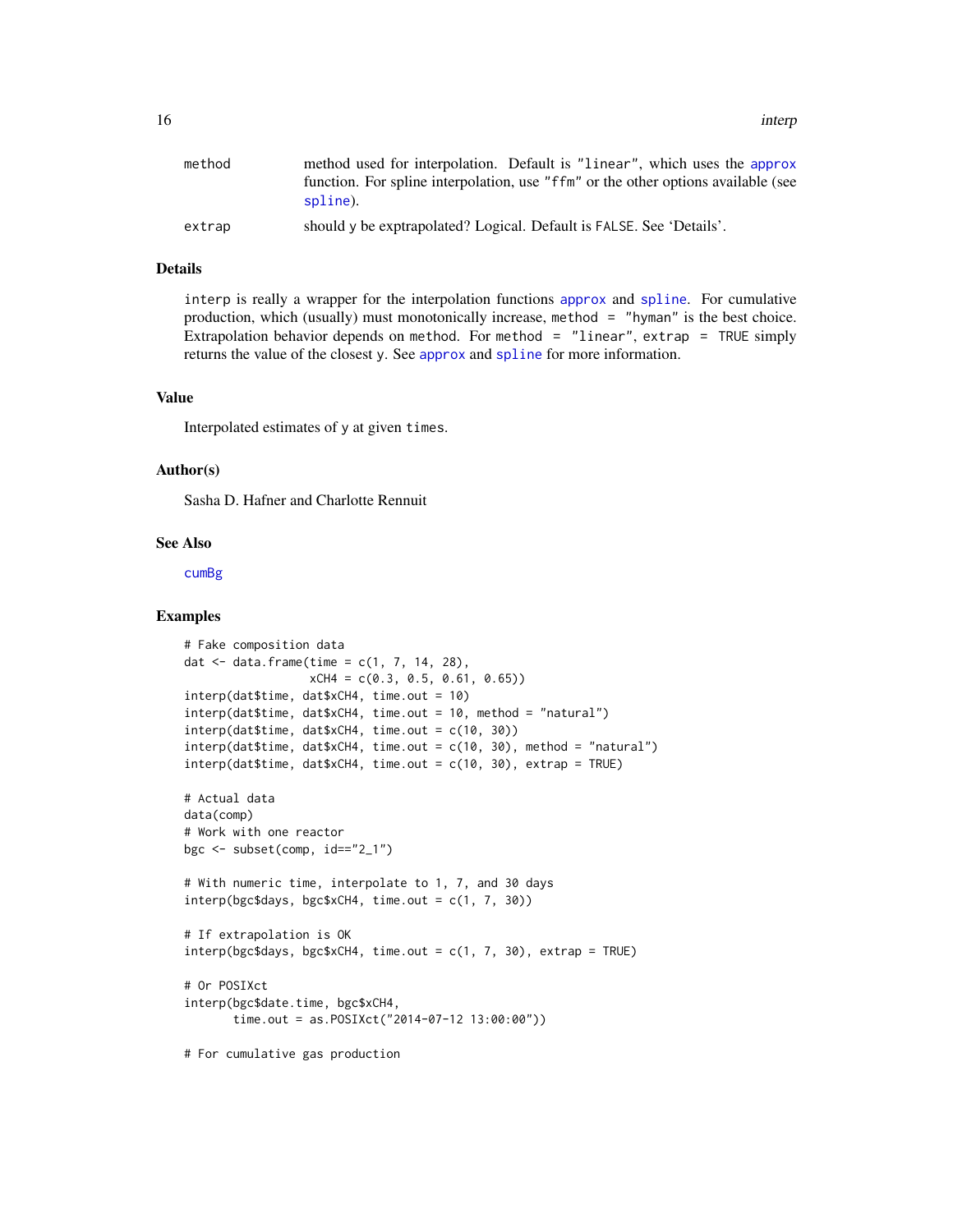<span id="page-16-0"></span> $mass \qquad 17$ 

```
data(vol)
# Work with one reactor
bgv <- subset(vol, id=="2_1")
# Calculate cumulative volume
bgv <- cumBg(bgv, time.name = "days")
# The interpolate of cumulative production to 1, 7, and 30 days
interp(bgv$days, bgv$cvBg, time.out = c(1, 7, 30), method = "hyman")
```
#### mass *Mass Change of Batch Reactors*

#### Description

Mass measurements for 9 batch anaerobic reactors.

#### Usage

data("mass")

#### Format

A data frame with 18 observations on the following 4 variables.

- id identification code, a unique value for each reactor in the dataset. A factor with levels 2\_1, 2\_2, 2\_3, 2\_4, 2\_5, 2\_6, 2\_10, 2\_11, and 2\_12
- date.time date and time of mass measurement, a POSIXct object.
- days elapsed time of mass measurements (from reactor setup) in days, a numeric vector.

mass total reactor mass in g, a numeric vector.

when when was measurement taken? A character vector with two values.

#### Details

These data are meant to be example data for [mass2vol](#page-17-1), for gravimetric determination of biogas production. Reactors were 500 mL glass serum bottles with butyl rubber septa and screw caps. Masses were measured with an electronic balance to 100 mg. Data in vol, mass, massw, comp, and setup are from the same reactors.

#### Source

Measurements by Charlotte Rennuit and Sasha Hafner.

#### Examples

data(mass)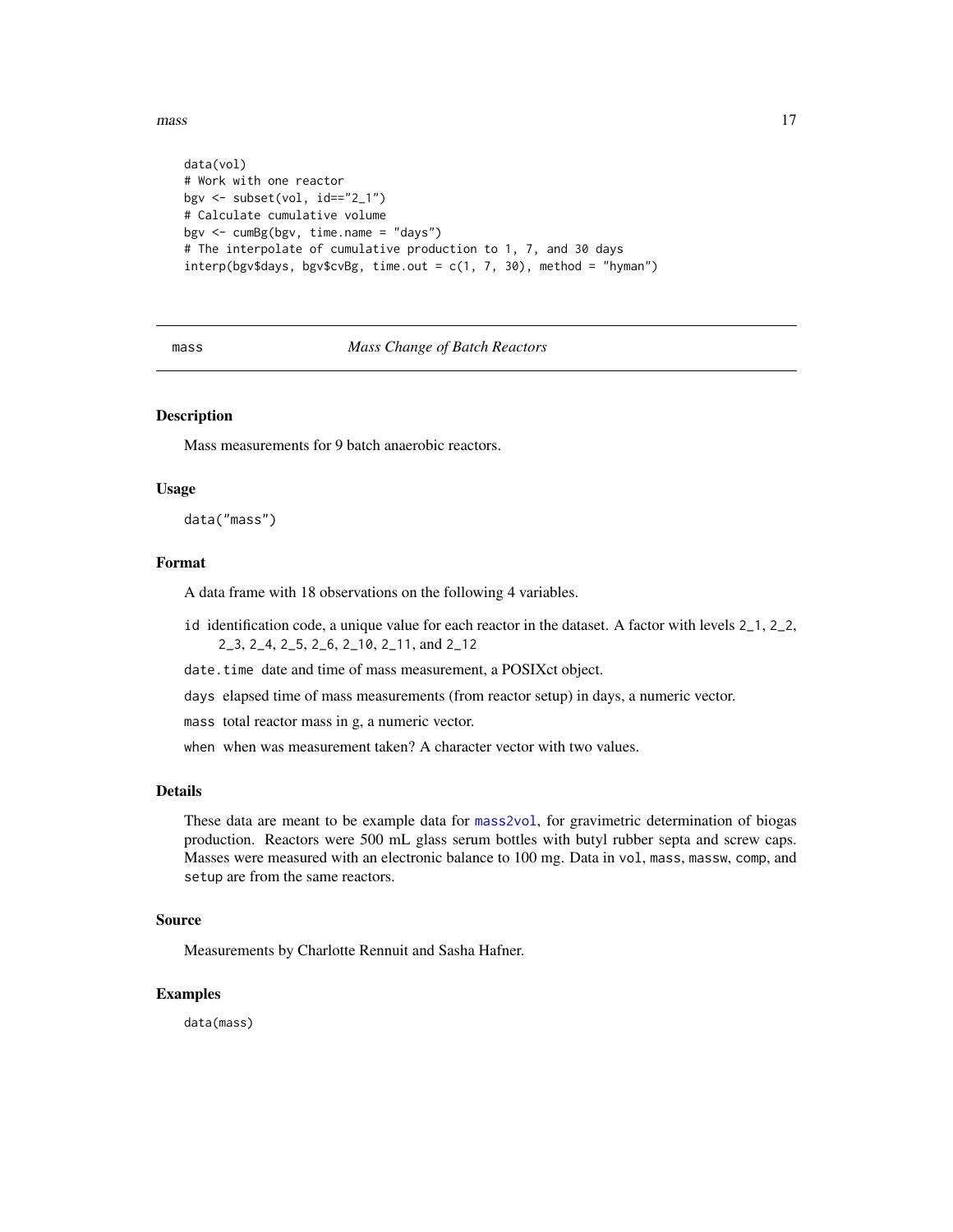<span id="page-17-1"></span><span id="page-17-0"></span>

mass2vol calculates biogas volume based on measured reactor mass loss.

#### Usage

```
mass2vol(mass, xCH4, temp, pres,
  temp.std = getOption('temp.std', 0.0),
 pres.std = getOption('pres.std', 1.0),
 unit.temp = getOption('unit.temp', 'C'),
 unit.pres = getOption('unit.pres', 'atm'),
 value = "CH4", headspace = NULL, headcomp = 'N2',
  temp.init = NULL, std.message = TRUE)
```
#### Arguments

| mass        | reactor mass loss in g. A numeric vector.                                                                                                                                                                                                                                                               |  |
|-------------|---------------------------------------------------------------------------------------------------------------------------------------------------------------------------------------------------------------------------------------------------------------------------------------------------------|--|
| xCH4        | biogas mole fraction of methane. Must be normalised so $xCH4 + xCO2 = 1.0$ .<br>A numeric vector.                                                                                                                                                                                                       |  |
| temp        | the temperature of biogas as it exited the reactor. A length-one numeric vector.<br>Degrees Celcius by default (see unit. temp argument).                                                                                                                                                               |  |
| pres        | the pressure of biogas as it exited the reactor. A length-one numeric vector.<br>Atmospheres (atm) by default (see unit.pres argument).                                                                                                                                                                 |  |
| temp.std    | standard temperature for presentation of biogas and methane results. Default<br>value is 0 degrees C. Argument is passed to stdVol. Length one numeric vector.                                                                                                                                          |  |
| pres.std    | standard pressure for presentation of biogas and methane results. Default value<br>is 1.0 atm. Argument is passed to stdVol. Length one numeric vector.                                                                                                                                                 |  |
| unit.temp   | temperature units for temp and temp. std arguments. Default is "C". Argument<br>is passed to stdVol.                                                                                                                                                                                                    |  |
| unit.pres   | pressure units for pres and pres.std arguments. Default is "atm". Argument<br>is passed to stdVol.                                                                                                                                                                                                      |  |
| value       | what should be returned? Default is "CH4", which returns methane volume in<br>mL. "all" returns biogas, methane, and carbon dioxide volumes.                                                                                                                                                            |  |
| headspace   | (optional) reactor headspace volume in mL. Used to correct for effect of initial<br>reactor headspace on mass loss. A numeric vector.                                                                                                                                                                   |  |
| headcomp    | (optional) composition of the initial reactor headspace. Only required if headspace<br>argument is specified. Used to correct for effect of initial reactor headspace on<br>mass loss. Currently, the only option is "N2" for dinitrogen gas. Use of any<br>other value will be ignored with a warning. |  |
| temp.init   | (optional) initial headspace temperature in unit.temp units. Used to correct for<br>effect of initial reactor headspace on mass loss.                                                                                                                                                                   |  |
| std.message | should a message with the standard conditions be displayed? Default is TRUE.                                                                                                                                                                                                                            |  |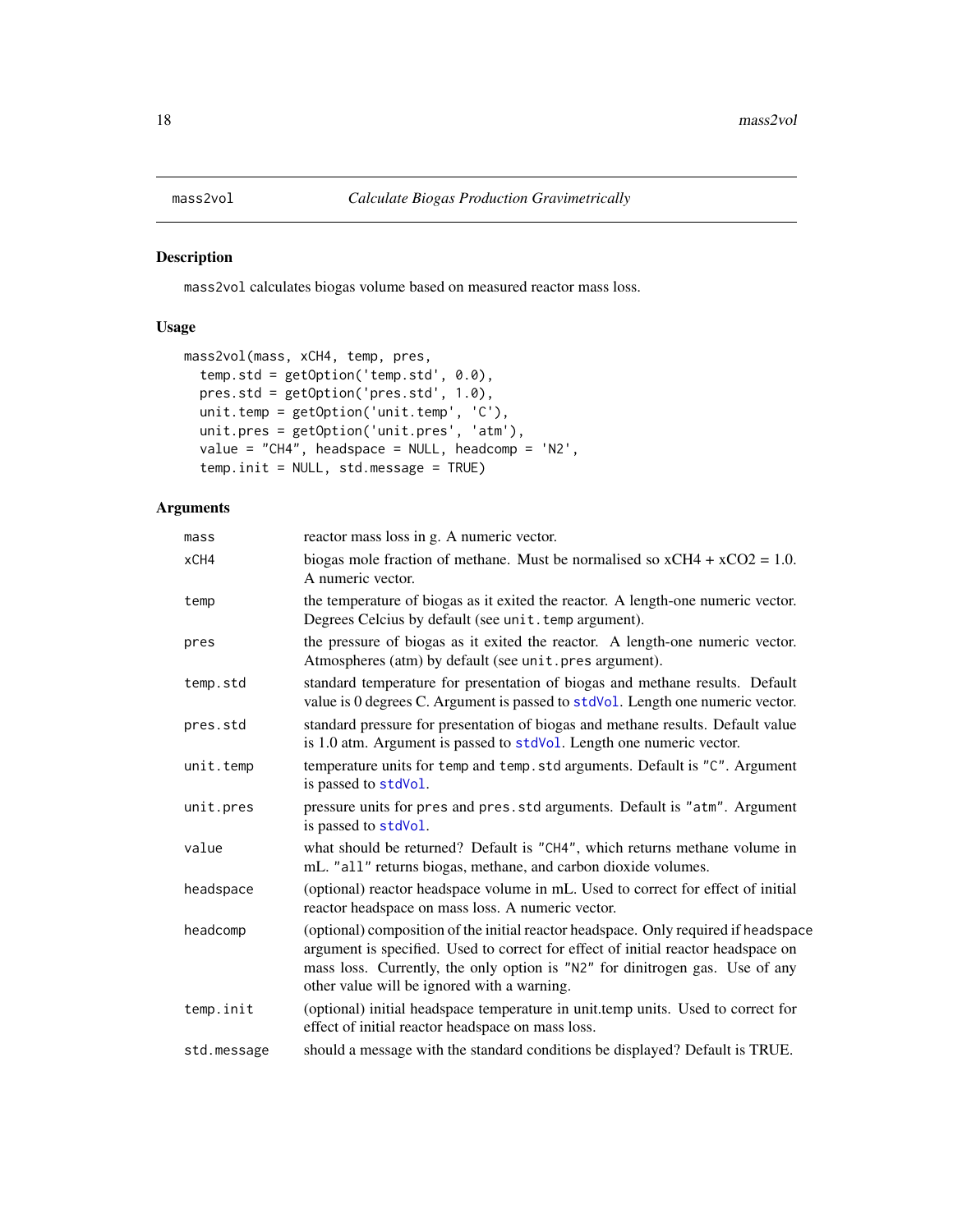#### <span id="page-18-0"></span> $mass2vol$  19

#### Details

This function uses the method described in Hafner et al. (2015) to calculate biogas production from reactor mass loss. It is essential that the only change in reactor mass is due to biogas removal! Users are advised to read the original reference before applying the method. This function is vectorized. Instead of using this function directly when working with multiple measurements on multiple reactors, use the [cumBg](#page-5-1) function (which can call up mass2vol).

Standard values and units of temperature and pressure can be globally set using the function [options](#page-0-0).

#### Value

volume of methane in mL as a numeric vector (if value = "CH4") or a matrix with columns for biogas, methane, and carbon dioxide volumes in mL.

| vBg  | standardised volume of biogas in mL         |
|------|---------------------------------------------|
| vCH4 | standardised volume of methane in mL        |
| vCH4 | standardised volume of carbon dioxyde in mL |

All volumes are standardised using pres.std and temp.std arguments (see [stdVol](#page-33-1)).

#### Author(s)

Sasha D. Hafner and Charlotte Rennuit

#### References

Hafner, S.D., Rennuit, C., Triolo, J.M., Richards, B.K. 2015. Validation of a simple gravimetric method for measuring biogas production in laboratory experiments. *Biomass and Bioenergy* 83, 297-301.

#### See Also

[vol2mass](#page-45-1), [stdVol](#page-33-1), [cumBg](#page-5-1), [options](#page-0-0)

#### Examples

```
# Volume of methane if measured mass loss was 3.1 g
mass2vol(3.1, xCH4 = 0.65, temp = 35, pres = 1)# More details
mass2vol(3.1, xCH4 = 0.65, temp = 35, pres = 1, value = "all")# Vectorized
data("massw")
massw$massloss <- massw$start - massw$end
massw$vCH4 <- mass2vol(massw$massloss, xCH4 = 0.65, temp = 35,
                      pres = 1)massw
```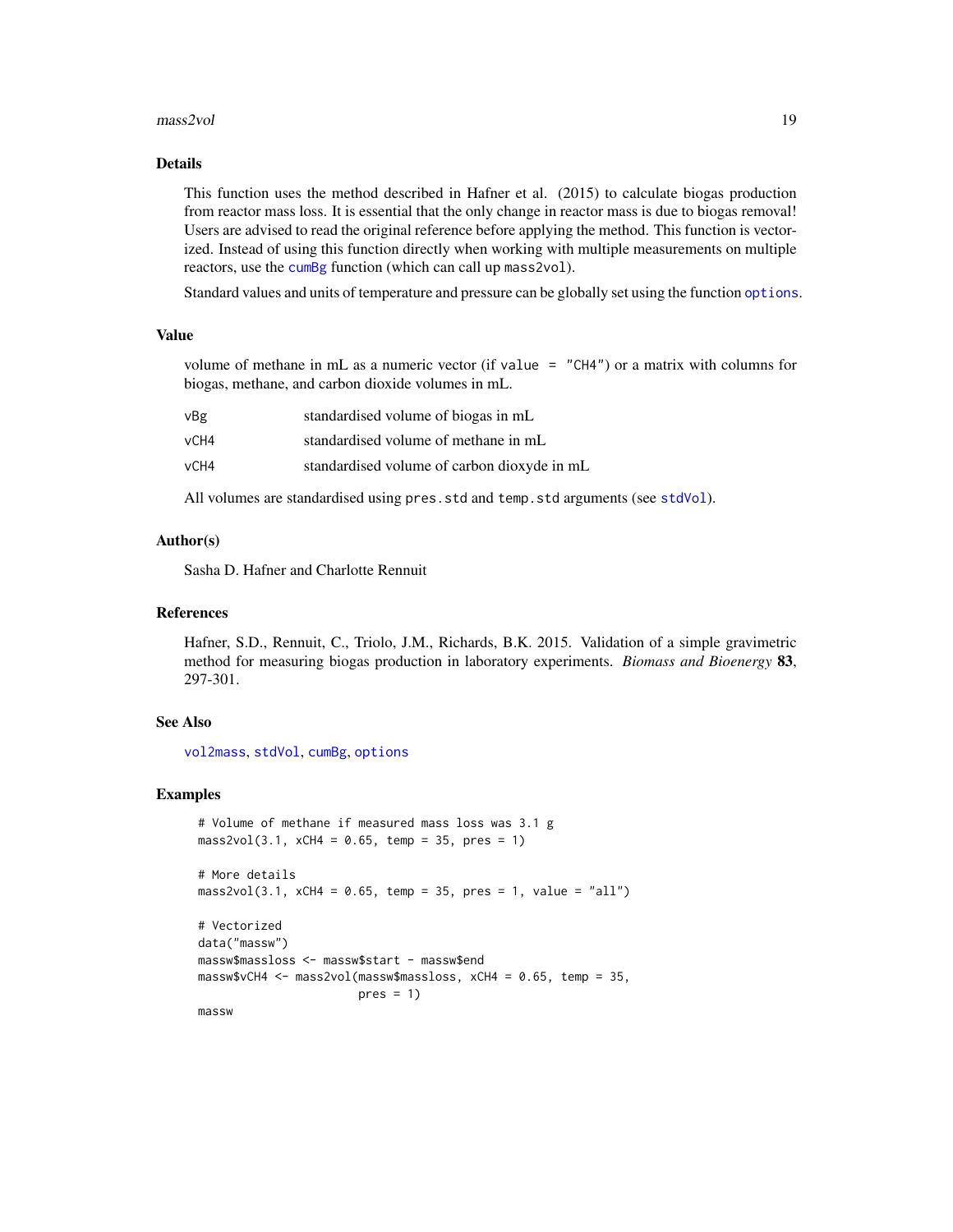<span id="page-19-0"></span>

Mass measurements for 9 batch anaerobic reactors in a "wide" format (separate columns for initial and final mass).

#### Usage

data("massw")

#### Format

A data frame with 9 observations on the following 3 variables.

id identification code, a unique value for each reactor in the dataset. A factor with levels 2\_1, 2\_2, 2\_3, 2\_4, 2\_5, 2\_6, 2\_10, 2\_11, and 2\_12

start total reactor mass at the start of its incubation in g, a numeric vector.

end total reactor mass at the end of its incubation in g, a numeric vector.

#### Details

These data are meant to be example data for application of [mass2vol](#page-17-1), for gravimetric determination of biogas production. Reactors were 500 mL glass serum bottles with butyl rubber septa and screw caps. Masses were measured with an electronic balance to 100 mg. These are the same data as in mass, but simply in a "wide" format. Data in vol, mass, massw, comp, and setup are from the same reactors.

#### Source

Measurements by Charlotte Rennuit and Sasha Hafner.

#### Examples

data(massw)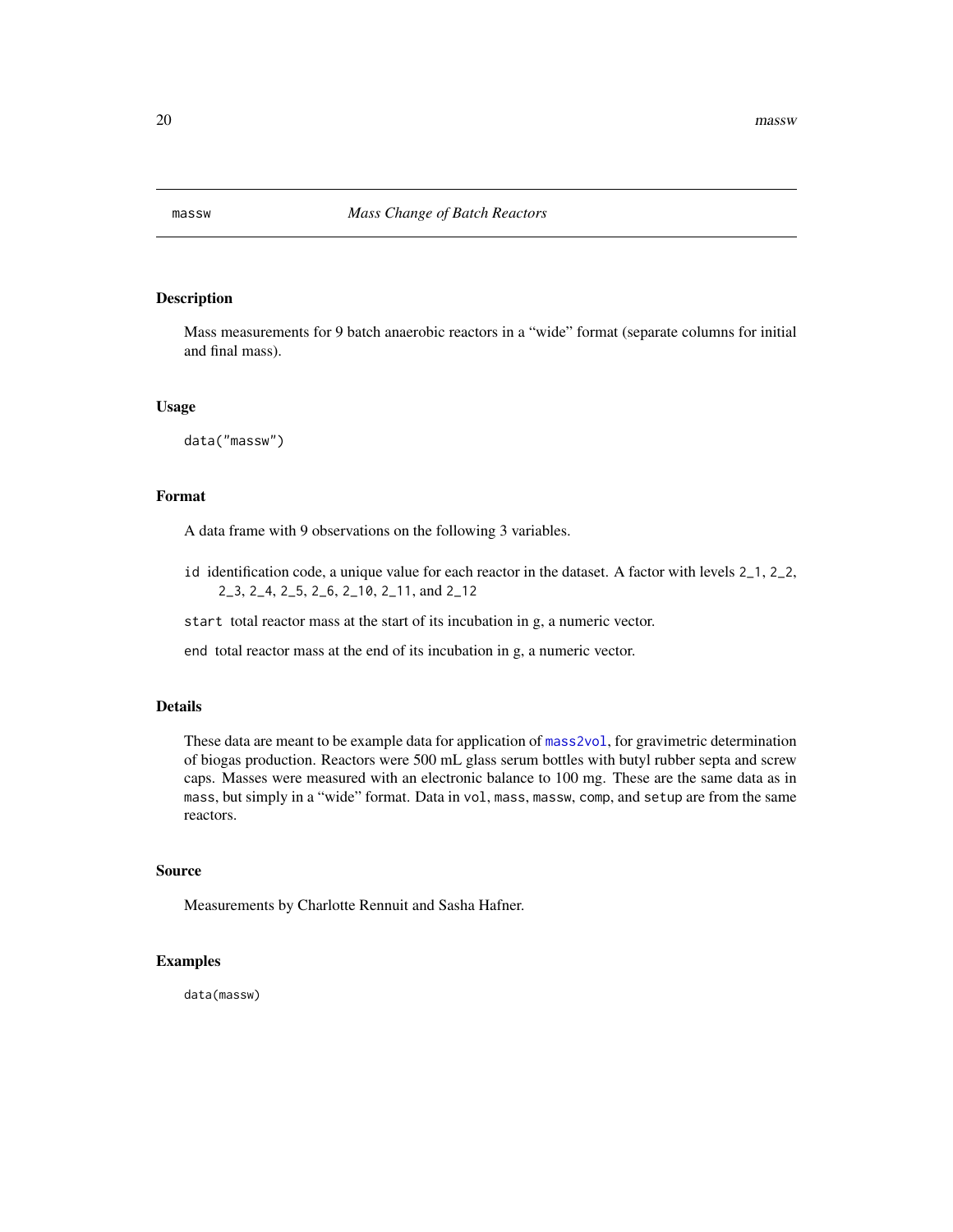<span id="page-20-1"></span><span id="page-20-0"></span>

molMass calculates the molar mass of any organic compound (and some salts) based on its chemical formula.

#### Usage

molMass(form)

#### Arguments

form a chemical formula, as a character vector, e.g., "C6H12O6" for glucose or "CH3COOH" for acetic acid, or c("C6H12O6", "CH3COOH") for both at once.

#### Details

Standard atomic weights are from CIAAW, and were rounded to three or more digits (with the exception of Li) depending on the range of the reported interval for "normal materials". In general form should follow capitalization rules for elements (i.e., first letter capitalized, second lower-case). However, if form contains single-letter elements only, it is possible to use lower-case letters for all elements (but for clarity this is not recommended). The function is vectorized.

#### Value

Numeric vector with length equal to length of form with molar mass (g/mol)

#### Author(s)

Charlotte Rennuit and Sasha D. Hafner

#### References

CIAAW <http://www.ciaaw.org/atomic-weights.htm>

#### See Also

[calcCOD](#page-1-1)

#### Examples

molMass("C6H12O6")

molMass("CH3COOH")

molMass("CH3CH2OH")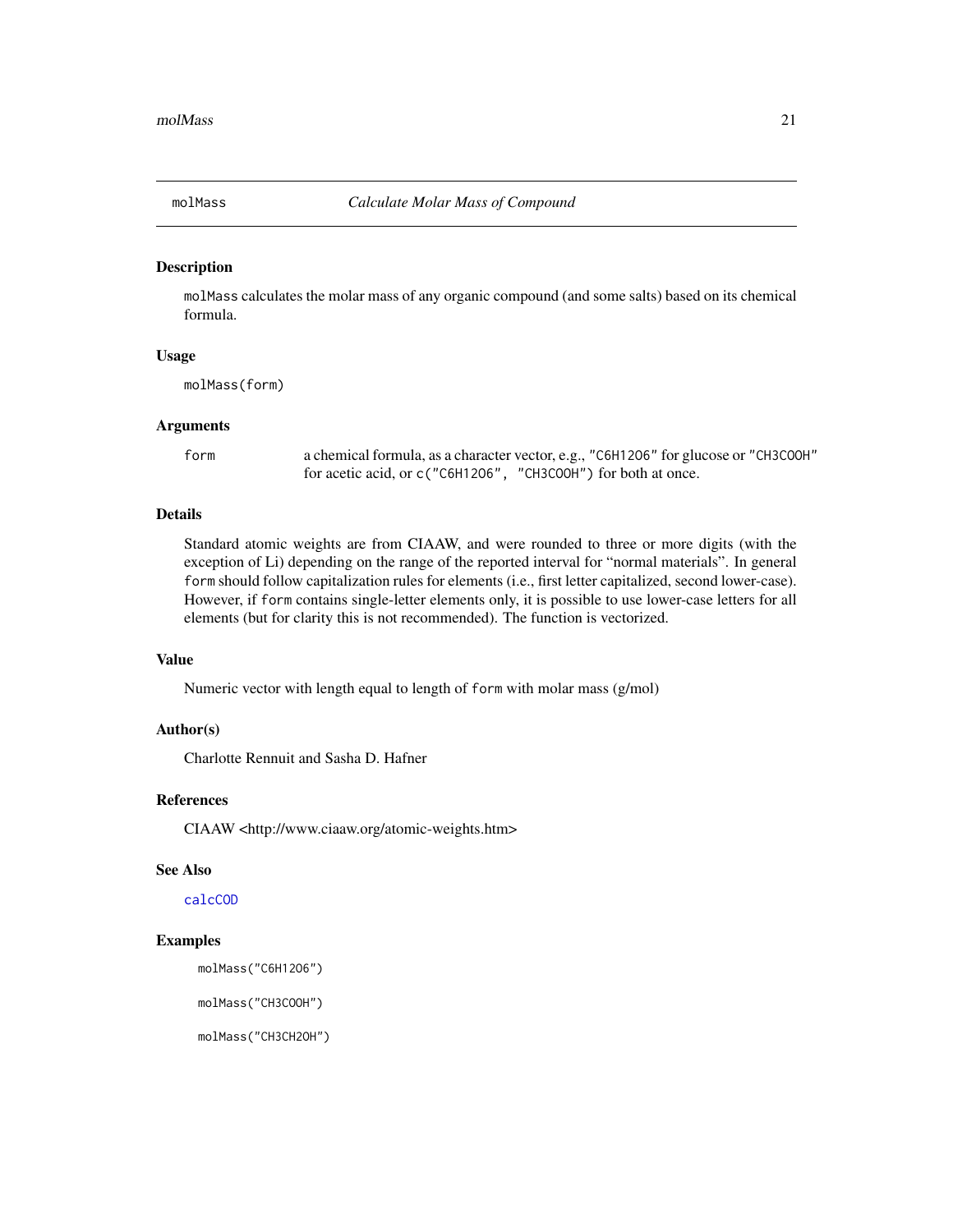```
molMass("CH4")
molMass("ch4")
molMass(c("C6H12O6", "CH3COOH", "CH3CH2OH"))
# Case-sentitive for two letter elements
molMass("NaHCO3")
# Complex formulas OK
molMass("H3C(CH2)5COOH")
molMass("(C6H12O6)0.24999 (H3COOH)0.75001")
# Database is quite complete
molMass('CdSiO3')
# Use care for, e.g., hydrates
molMass('FeSO4(H2O)7')
```
planBMP *Claculate Inoculum and Substrate Mass for BMP Experiments*

#### Description

planBMP assists in the design of BMP experiments. It can be used to determine inoculum and substrate masses based on inoculum-to-substrate ratio and volatile solids concentrations, or to calculate inoculum-to-substrate ratio based on masses.

#### Usage

```
planBMP(vs.inoc, vs.sub, isr = NA, m.inoc = NA, m.sub = NA,
       m.tot = NA, m.vs.sub = vs.sub * m.sub, digits = 3, warn = TRUE,
       nice = TRUE)
```
#### Arguments

| vs.inoc  | volatile solids (VS) concentration of inoculum $(g/g = g VS)$ per g inoculum).<br>Required. Numeric vector.     |
|----------|-----------------------------------------------------------------------------------------------------------------|
| vs.sub   | volatile solids (VS) concentration of substrate ( $g/g = g VS$ per g substrate). Re-<br>quired. Numeric vector. |
| isr      | inoculum-to-substrate ratio, VS mass basis. Optional. Numeric vector.                                           |
| m.inoc   | total mass of inoculum (g). Optional. Numeric vector.                                                           |
| m.sub    | total mass of substrate (g). Optional. Numeric vector.                                                          |
| m.tot    | total mass of mixture (inoculum plus substrate) (g). Optional. Numeric vector.                                  |
| m.vs.sub | VS mass of substrate (g). Optional. Numeric vector.                                                             |

<span id="page-21-0"></span>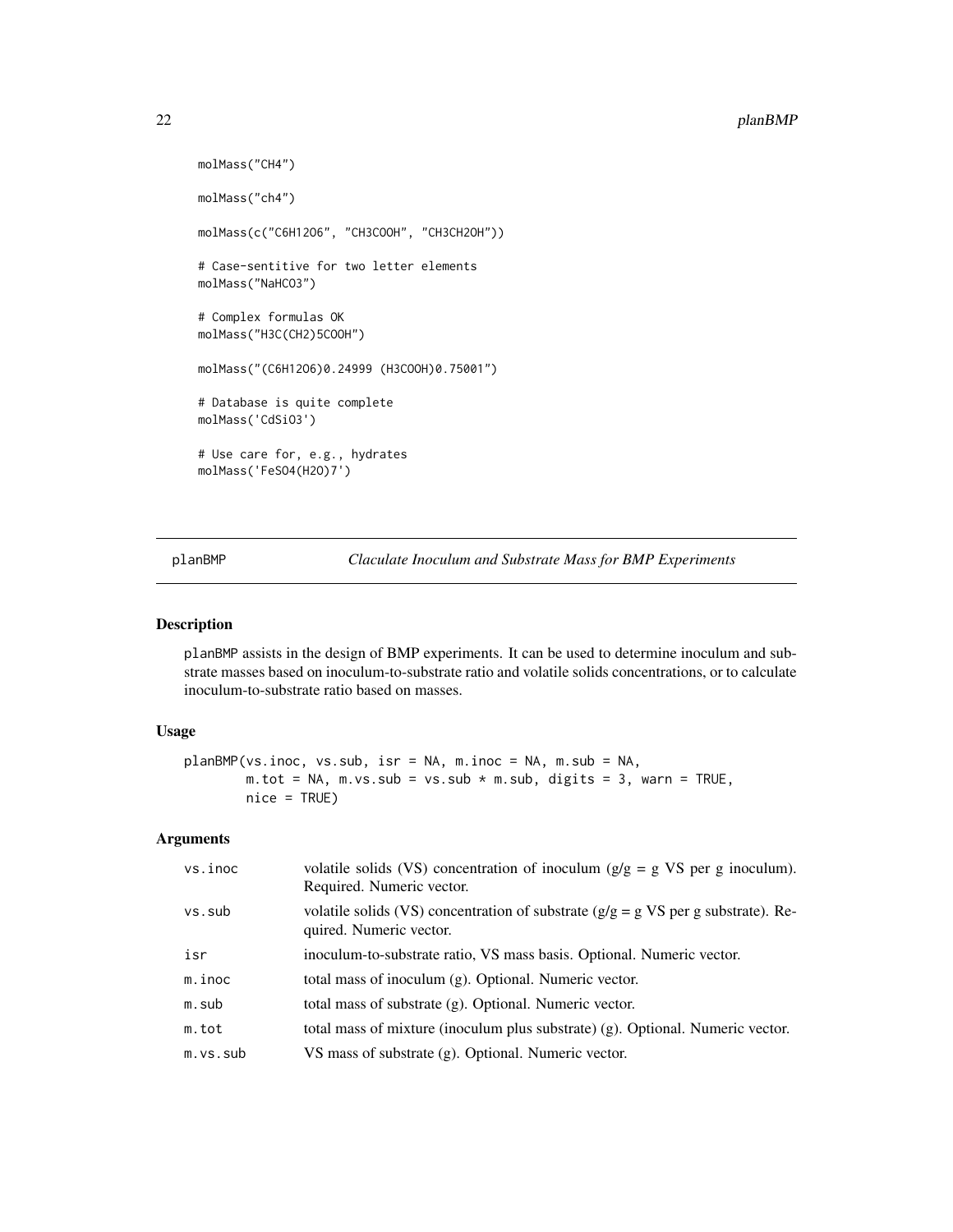#### planBMP 23

| digits | number of significant digits to display in output. Default of 3. Integer vector<br>with length 1.                                                                                  |
|--------|------------------------------------------------------------------------------------------------------------------------------------------------------------------------------------|
| warn   | control whether warnings are displayed. Default of TRUE. Logical vector with<br>length 1.                                                                                          |
| nice   | control whether output is formatted to look nice and make reading easier. De-<br>fault of TRUE. Only applied for non-vectorized (length 1) calls. Logical vector<br>with length 1. |

#### Details

BMP experiments should be designed giving consideration to the inoculum-to-substrate ratio (ISR), the substrate VS mass, and the mixture VS concentration. This function calculates inoculum and substrate masses based on VS concentrations and ISR, along with either total mixture mass or substrate VS mass. Alternatively, it can be used to calculate ISR if the masses have been selected. Warnings are based on the guidelines of Holliger et al. (2016).

#### Value

A named numeric vector, or (if any of the first 7 input arguments have a length > 1, i.e., a vectorized call), a data frame. Names and interpretation are identical to the first 7 input arguments, and also include:

| vs.mix   | VS concentration in mixture $(g/g)$ |
|----------|-------------------------------------|
| m.vs.tot | total VS mass in mixture $(g)$      |

For non-vectorized calls, the results is returned invisibly and a easy-to-read summary is printed (see nice argument).

#### Note

Calculations used in this function are trivial, and they could also be done with a spreadsheet or even pencil and paper. The advantage here is ease and some flexibility. In addition to ISR and the other parameters included in this function, expected biogas production rate and bottle headspace volume are important, depending on the method. For more details, see Holliger et al. (2016).

#### Author(s)

Sasha D. Hafner

#### References

Holliger, C., Alves, M., Andrade, D., Angelidaki, I., Astals, S., Baier, U., Bougrier, C., Buffiere, P., Carbella, M., de Wilde, V., Ebertseder, F., Fernandez, B., Ficara, E., Fotidis, I., Frigon, J.-C., Fruteau de Laclos, H., S. M. Ghasimi, D., Hack, G., Hartel, M., Heerenklage, J., Sarvari Horvath, I., Jenicek, P., Koch, K., Krautwald, J., Lizasoain, J., Liu, J., Mosberger, L., Nistor, M., Oechsner, H., Oliveira, J.V., Paterson, M., Pauss, A., Pommier, S., Porqueddu, I., Raposo, F., Ribeiro, T., Rusch Pfund, F., Stromberg, S., Torrijos, M., van Eekert, M., van Lier, J., Wedwitschka, H., Wierinck, I., 2016. Towards a standardization of biomethane potential tests. *Water Science and Technology* 74, 2515-2522.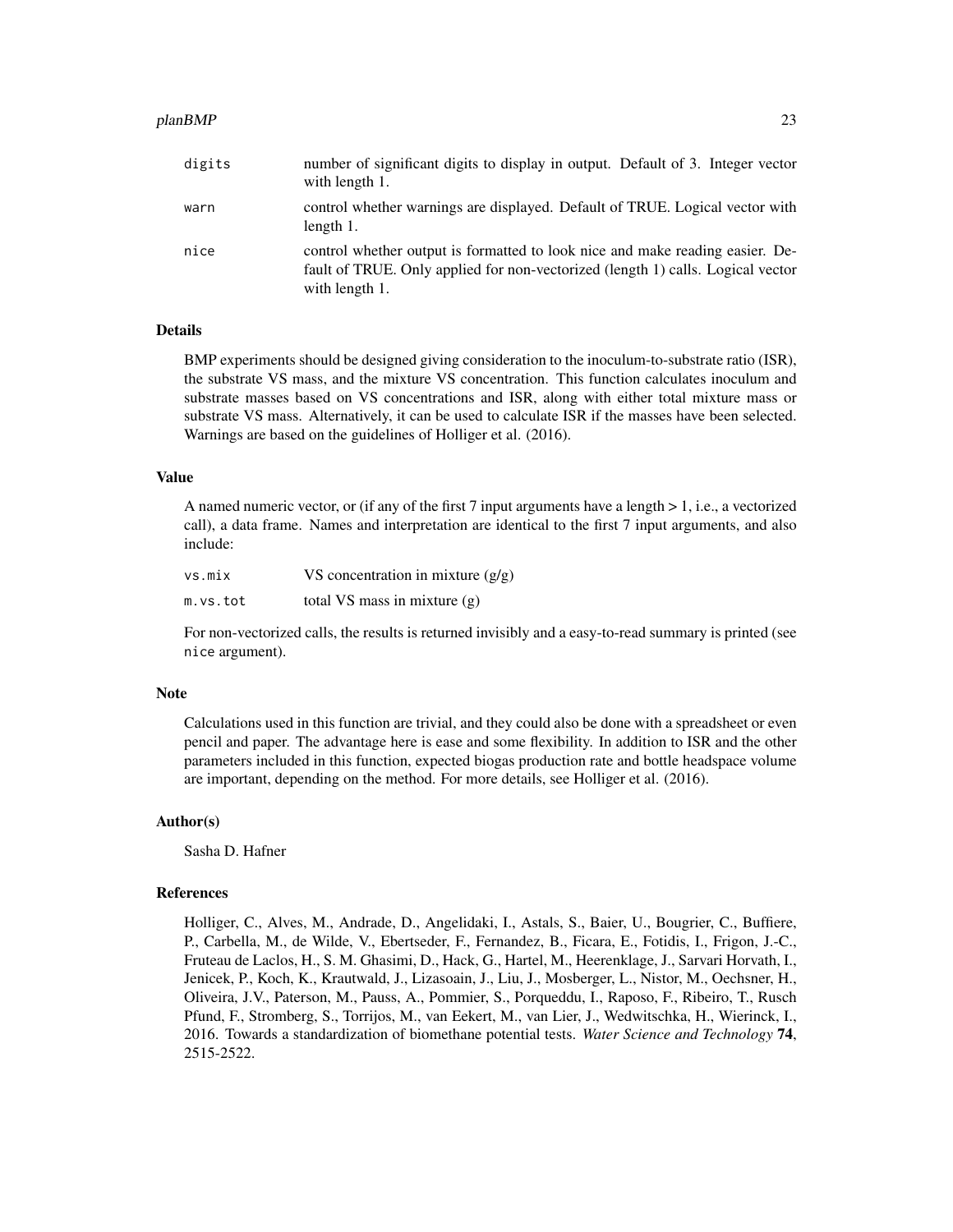24 predBg predBg predBg predBg predBg predBg predBg predBg predBg predBg predBg predBg predBg predBg predBg predBg

#### See Also

[cumBg](#page-5-1), [summBg](#page-39-1),

#### Examples

```
# Bottles are 500 mL, substrate is wastewater sludge.
# Assume we want no more than 250 mL reacting volume (~250 g)
# First try setting ISR and total mass.
# VS concentrations: 0.02 g/g in inoculum, 0.07 g/g for substrate, ISR = 2.
planBMP(vs.inoc = 0.02, vs.sub = 0.07, isr = 2, m.tot = 250)
# Get 31 g substrate, 220 g inoculum.
# After setup, we can check final values.
planBMP(vs.inoc = 0.018, vs.sub = 0.072, m.sub = 32, m.inoc = 218)
# We didn't quite meet our target in this case--next time use more inoculum to be sure
# We can alternatively specify substrate VS mass
planBMP(vs.inoc = 0.02, vs.sub = 0.07, isr = 2, m.vs.sub = 2)# Some options
planBMP(vs.inoc = 0.02, vs.sub = 0.07, isr = 2, m.vs.sub = 2, nice = FALSE)
# Perhaps we want to use three different ISRs
planBMP(vs.inoc = 0.02, vs.sub = 0.07, isr = 2:4, m.vs.sub = 2, nice = FALSE)
```
<span id="page-23-1"></span>

| aв<br>Æ. | v |
|----------|---|
|----------|---|

**Predict Biogas Production** 

#### Description

predBg predicts biogas and methane production based on composition and other, optional, details.

#### Usage

```
predBg(form = NULL, mass = 1, mol = NULL, fs = 0, fd = 1,mcomp = NULL, COD = NULL, conc.sub = NULL, pH = NULL,temp = NULL, mu = 0.1, shortform = NULL, value = "CH4")
```
#### Arguments

| form | (optional) a chemical formula for the substrate, as a character vector of length<br>one, e.g., "C6H1206" for glucose or "CH3C00H" for acetic acid. |
|------|----------------------------------------------------------------------------------------------------------------------------------------------------|
| mass | mass of substrate present, in g. A numeric vector.                                                                                                 |
| mol  | (optional) moles of substrate present. A numeric vector.                                                                                           |
| fs   | fraction of substrate used for microbial biomass production $(0 \le f \le \le 1)$ . See<br>"Details". A numeric vector.                            |

<span id="page-23-0"></span>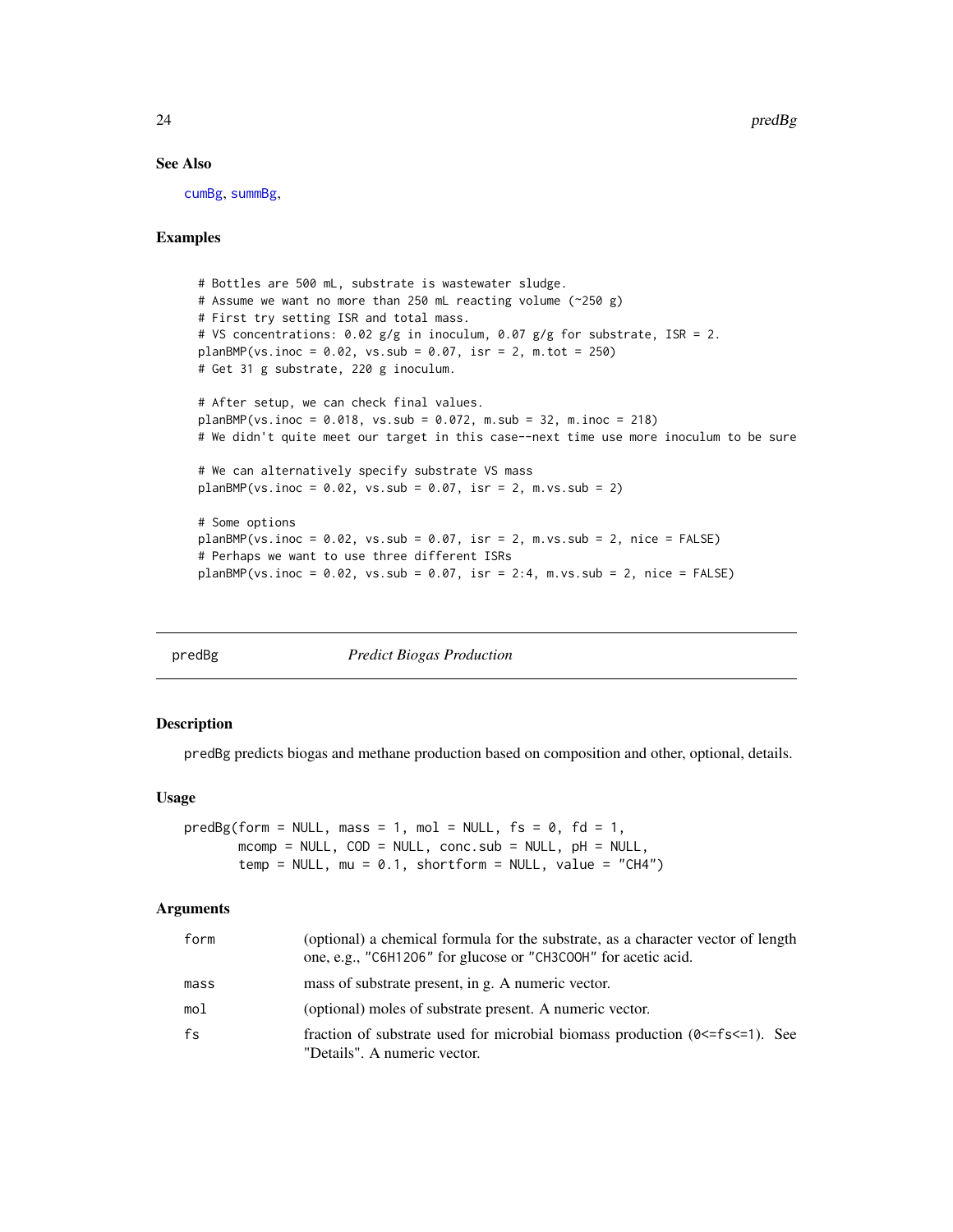#### $\mathsf{predBg}$  25

| fraction of substrate that is degradable (0 <= fd <= 1). See "Details". A numeric<br>vector.                                                                                                                                                                                                                                                                                                                         |
|----------------------------------------------------------------------------------------------------------------------------------------------------------------------------------------------------------------------------------------------------------------------------------------------------------------------------------------------------------------------------------------------------------------------|
| (optional) "macromolecule"-based composition of the substrate. A named nu-<br>meric vector with relative masses of macromolecular groups or any chemical.<br>Options for macromolecular groups include: VFA (volatile fatty acids, VFAs),<br>protein, carbohydrate, lipid, and lignin. An empirical form will be calcu-<br>lated from fixed chemical formulas. To see the available options, use biogas:::std.forms. |
| (optional) chemical oxygen demand (COD) of the substrate (g oxygen). If pro-<br>vided, mass will be ignored. A numeric vector.                                                                                                                                                                                                                                                                                       |
| (optional) concentration of the substrate relative to water, as g substrate per kg<br>water. Used only for carbon dioxide partitioning. A numeric vector.                                                                                                                                                                                                                                                            |
| (optional) pH of the solution. Used only for carbon dioxide partitioning. A<br>numeric vector.                                                                                                                                                                                                                                                                                                                       |
| (optional) temperature of the system in degrees C. Used only for carbon dioxide<br>partitioning. A numeric vector.                                                                                                                                                                                                                                                                                                   |
| (optional) ionic strength of the solution. Used only for carbon dioxide partition-<br>ing. A numeric vector.                                                                                                                                                                                                                                                                                                         |
| should formula from form or mcomp arguments be shortened? Default is FALSE<br>if form is used, TRUE if mcomp is used.                                                                                                                                                                                                                                                                                                |
| what should be returned? Four options are currently available. "CH4" (default)<br>returns standardised methane volume only. "all" returns all available additional<br>results. "reactionn" returns a numeric reaction (names are chemical species).<br>"reactionc" returns a text reaction. Length-one character vector.                                                                                             |
|                                                                                                                                                                                                                                                                                                                                                                                                                      |

#### Details

predBg is a flexible function that returns different details depending on the data provided. Calculations can be based on form, COD, or mcomp (at least one of these is required). See 'Examples' for more information.

In its simplest usage, predBg calculates theoretical biochemical methane potential (theoretical BMP).

With more parameters, it can also predict carbon dioxide partitioning, total biogas production and composition, as well as microbial biomass production and nitrogen requirement. Stoichiometry is based on Eq. 13.5 in Rittmann and McCarty (2001). Partitioning of carbon dioxide is based on an equilibrium speciation model using temperature-dependent parameters (Henry's law constant and dissociation constants) based on Hafner et al. (2012). predBg is vectorized for all arguments except mcomp, and will recycle argument elements as needed.

#### Value

Standardised volume (at 0 degrees C and 1 atmosphere) of methane produced in mL (for value = "CH4"), or a data frame with some of these columns (depending on provided arguments):

| form     | empirical chemical formula of substrate, typically from the input argument |
|----------|----------------------------------------------------------------------------|
| mass     | substrate mass in g, typically from the input argument                     |
| mol.mass | substrate molar mass in g/mol                                              |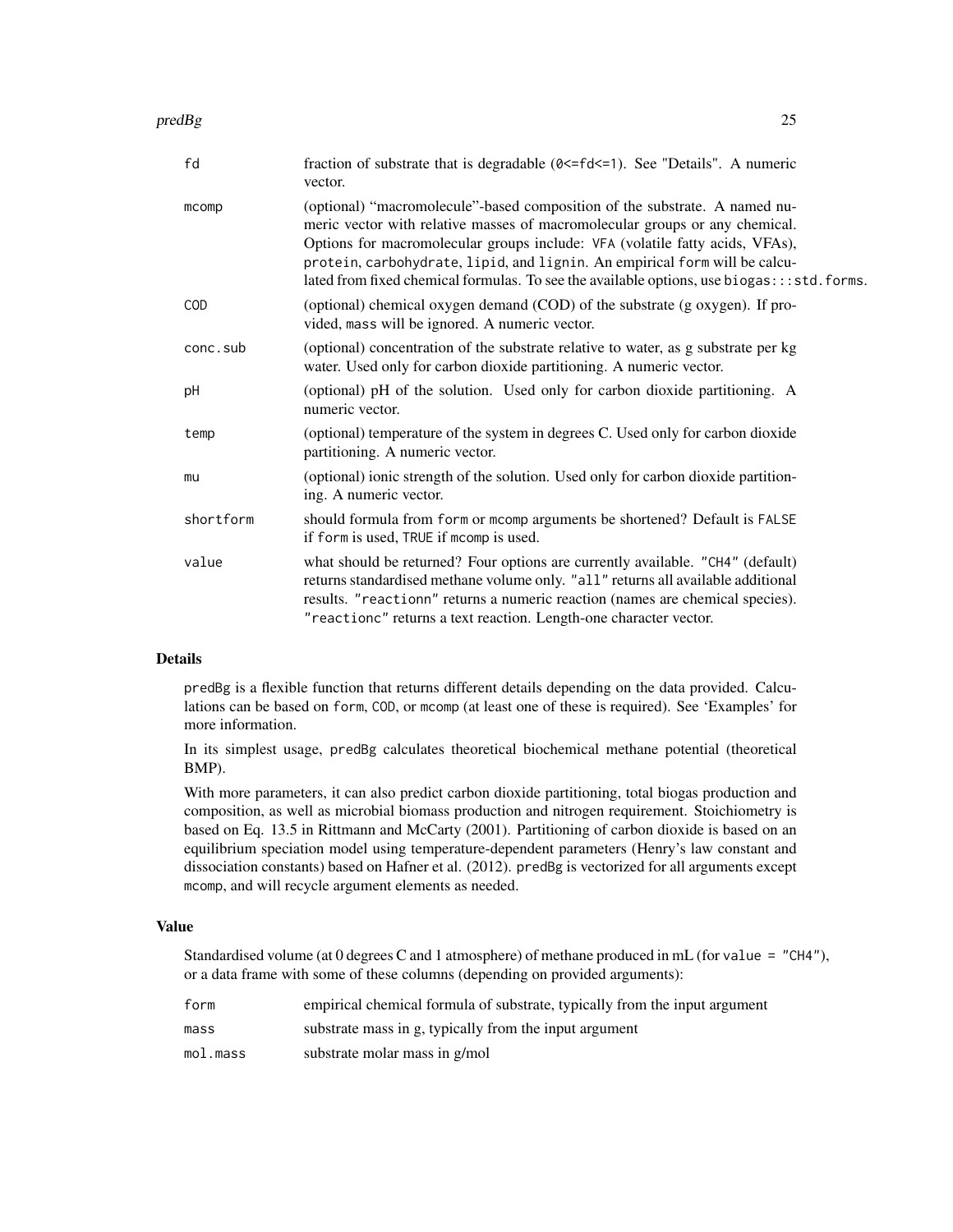| moles            | moles of subtrate                                                                                                                                                                        |
|------------------|------------------------------------------------------------------------------------------------------------------------------------------------------------------------------------------|
| <b>COD</b>       | total calculated oxygen demand (COD') based on form (or echoed chemical<br>oxygen demand (COD)) of substrate in g oxygen                                                                 |
| fs               | fs argument echoed                                                                                                                                                                       |
| fe               | Rittmann and McCarty's fe (fe = $1 - fs$ )                                                                                                                                               |
| fd               | fd argument echoed                                                                                                                                                                       |
| conc.sub         | conc.sub argument echoed                                                                                                                                                                 |
| temp             | temp argument echoed                                                                                                                                                                     |
| рH               | pH argument echoed                                                                                                                                                                       |
| hydro            | hydrolytic water consumption (g water)                                                                                                                                                   |
| fCH4             | moles methane producted divided by the sum of methane and carbon dioxide<br>moles. Equal to xCH4 in biogas if carbon dioxide (and related aqueous species)<br>in solution are negligible |
| xCH4             | mole fraction of methane in dry biogas                                                                                                                                                   |
| vCH4             | standardised volume (dry, 0 degrees C, 1.0 atm) of methane produced in mL                                                                                                                |
| mCH4             | mass of methane produced in g                                                                                                                                                            |
| mCO <sub>2</sub> | mass of carbon dioxide produced in g (including both biogas and inorganic car-<br>bon in solution)                                                                                       |
| mCO2Bg           | mass of carbon dioxide in biogas in g                                                                                                                                                    |
| $mCO2$ .sol      | mass of inorganic carbon in solution in g                                                                                                                                                |
| <b>cTIC</b>      | concentration of inorganic carbon in solution in mol/kg (per kg water)                                                                                                                   |
| m.bio            | mass of microbial biomass produced, VS only, in g                                                                                                                                        |
| N.reg            | nitrogen required for production of required microbial biomass in g of N. Neg-<br>ative value indicates mineralization                                                                   |

#### Note

Predictions will only be as good as the parameter values provided, and maybe not even that good. fs should be interpreted as \$f\_s\$ in Ritttmann and McCarty (2001), i.e., the effective value after decay of microbial biomass, and not \$f\_s^0\$. The original reference (Section 2.3 and Eq. (3.33) in Rittmann and McCarty (2001)) and the predBg vignette provide more details. Partitioning of carbon dioxide is based on equilibrium between all biogas produced and the solution, and represents a continuous reactor running at steady-state.

#### Author(s)

Sasha D. Hafner and Charlotte Rennuit

#### References

Hafner, S.D. 2007 *Ammonia Speciation in Anaerobic Digesters*. PhD dissertation, Cornell University.

Hafner, S.D., Montes, F., Rotz, C.A. 2012 The role of carbon dioxide in emission of ammonia from manure. *Atmospheric Environment* 66, 63-71.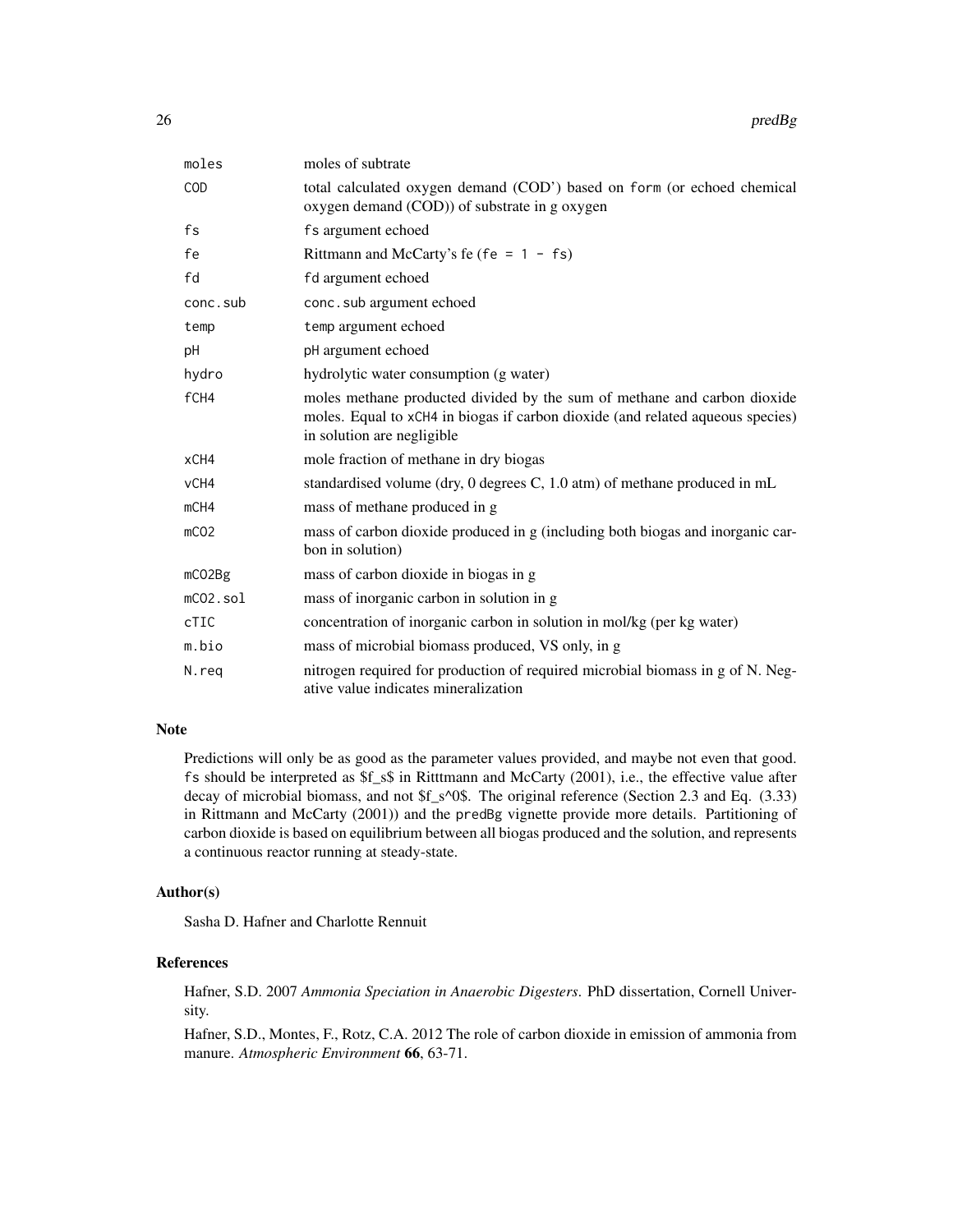#### <span id="page-26-0"></span> $\mathsf{predBg}$  27

Moller, H.B., Sommer, S.G., Ahring, B.K. 2004 Methane productivity of manure, straw and solid fractions of manure. *Biomass and Bioenergy* 26, 485-495.

Rittmann, B., McCarty, P. 2001 *Environmental Biotechnology*. McGraw-Hill.

Triolo, J.M., Sommer, S.G., Moller, H.B., Weisbjerg, M.R., Jiang, X.Y. 2011 A new algorithm to characterize biodegradability of biomass during anaerobic digestion: Influence of lignin concentration on methane production potential. *Bioresource Technology* 102, 9395-9402.

#### See Also

[calcCOD](#page-1-1), [molMass](#page-20-1)

#### Examples

```
# BMP of cellulose in mL CH4/g
predBg("C6H10O5")
# How much is produced in a real reactor? Assume 10% goes to
# biomass production
predBg("C6H1005", fs = 0.1)# And substrate is 80% degradable
predBg("C6H1005", fs = 0.1, fd = 0.8)# More detailed results
predBg("C6H10O5", value = "all")
# Given a substrate with a COD of 1.4 g
predBg(COD = 1.4)# But CH4 production is reduced if substrate is 80% degradable
# and 10% goes to cell synthesis
predBg(COD = 1.4, fd = 0.8, fs = 0.1)# Can use macromolecule composition, e.g., for pig manure
predBg(mcomp = c(vfa = 0.2, protein = 0.25, carbohydrate = 0.32,lipid = 0.15, lignin = 0.08),
       value = "all")# Function expects sum(mcomp) == 1 but this is not required
# But unless mass is set, mass is taken as sum(mcomp)
predBg(mcomp = c(vfa = 20, protein = 25, carbohydrate = 32,lipid = 15, lignin = 8),
      value = "all")
# Specify mass if this is not the case
predBg(mcomp = c(vfa = 20, protein = 25, carbohydrate = 32,lipid = 15, lignin = 8),
      mass = 1, value = "all")
# Can mix formulas and macromolecular groups in mcomp
predBg(mcomp = c(C6H1206 = 0.5, protein = 0.5))
```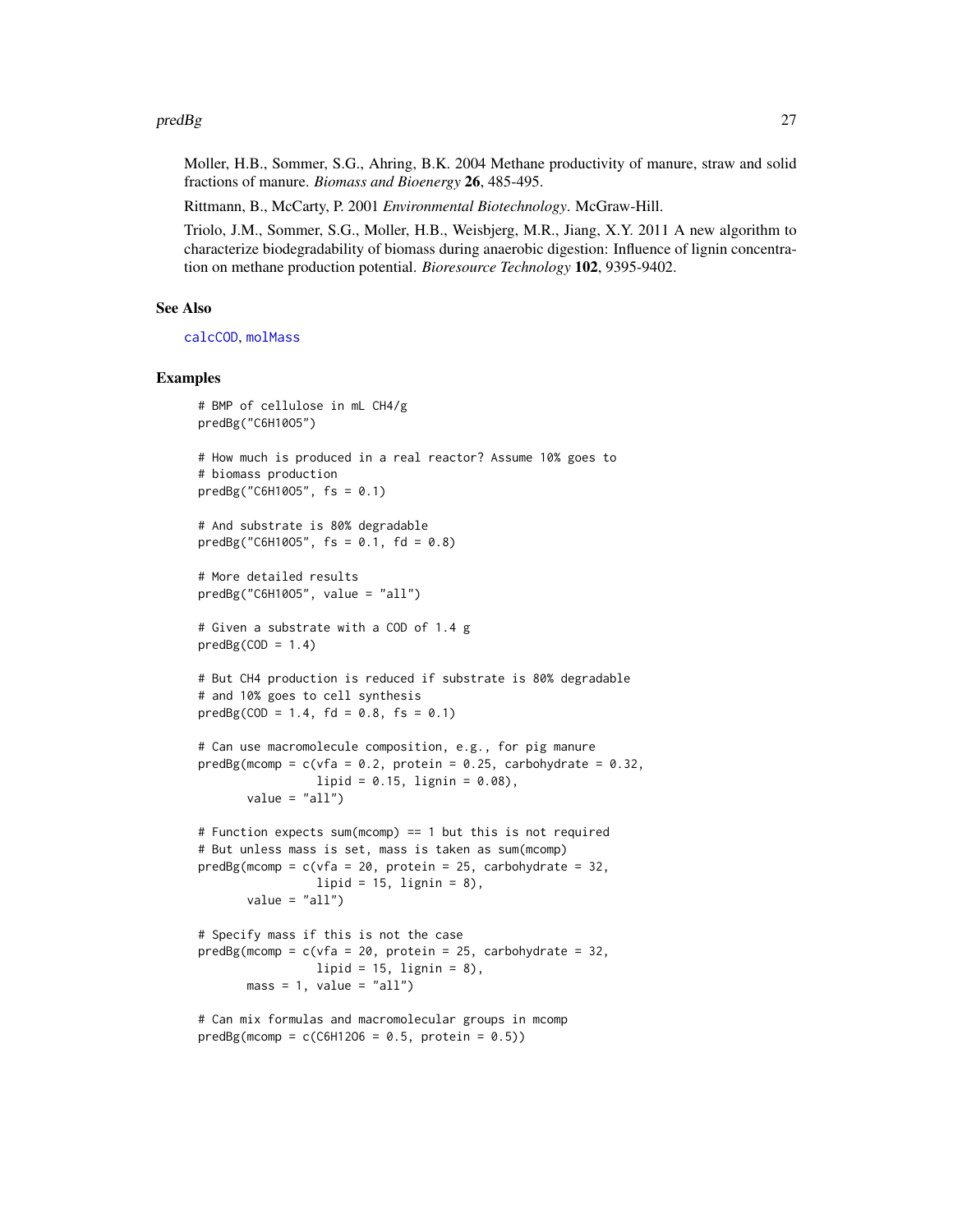```
# For CO2 partitioning, must provide conc.sub, pH, and temp
# cattle manure example from Hafner (2007)
predBg("C13H20011N", mass = 1, fs = 0.1, fd = 0.56,conc.sub = 85, pH = 7.7, temp = 35, value = "all")
# Or, mix of waste paper and waste vegetable oil from vignette
predBg(mcomp = c(C6H1005 = 5/6, C54H10007 = 1/6), mass = 1,fd = 0.8, fs = 0.1, conc.sub = 50, pH = 7.5, temp = 35,
value = "all")# Note that form can also be used for mixtures, but here it is
# molar ratios that are specified
predBg('(C6H10O5)5(C54H100O7)1)', mass = 1,
fd = 0.8, fs = 0.1, conc.sub = 50, pH = 7.5, temp = 35,
value = "all")# Function is vectorized for everything except mcomp, e.g.,
# fs
predBg("C6H1005", fs = c(0, 0.05, 0.1), value = "all")# form
predBg(c("C6H10O5", "C10H19O3N", "CH3CH2OH"), value = "all")
# pH
predBg("C13H20011N", conc.sub = 85, fs = 0.1, fd = 0.56,pH = 7+0:10/10, temp = 35, value = "all")
```
#### s3compl *Methane Content of Biogas from Batch Reactors*

#### Description

Methane content (biogas composition) measurements from three batch bottles, organized in a "long" format.

#### Usage

data("s3compl")

#### Format

A data frame with 14 observations on the following 3 variables:

id identification code, a unique value for each bottle in the dataset.

- time.d elapsed time of mass measurements (from bottle setup) in days, a numeric vector.
- xCH4 biogas methane content as a mole fraction, excluding water and all other gases other than carbon dioxide, a numeric vector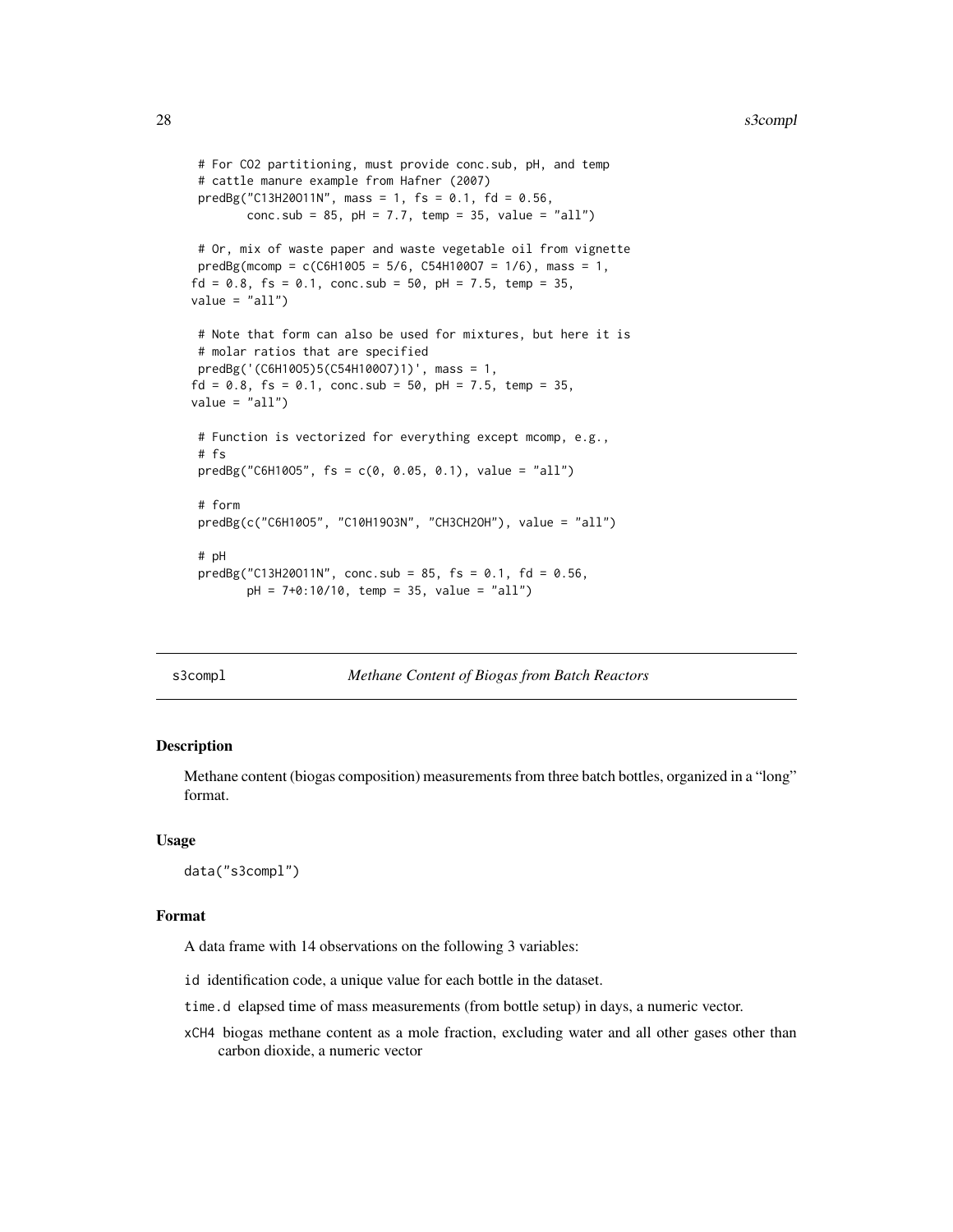#### <span id="page-28-0"></span>s3compw 29

#### Details

These data are meant to be example data for [cumBg](#page-5-1). Reactors were 300 mL glass serum bottles with butyl rubber septa and screw caps. Substrate was municipal wastewater sludge. Methane and carbon dioxide contents were determined by gas chromatography using a thermal conductivity detector and normalised so methane and carbon dioxide sum to 1.0. Data in s3voll, s3compl, s3volw, s3compw, and s3lcombo are from the same bottles.

#### Source

Sasha D. Hafner. Measurements by Johanna Maria Pedersen.

#### Examples

data(s3compl)

s3compw *Methane Content of Biogas from Batch Reactors*

#### **Description**

Methane content (biogas composition) measurements from three batch bottles, organized in a "wide" format.

#### Usage

data("vol")

#### Format

A data frame with 5 observations on the following 4 variables:

time.d elapsed time of mass measurements (from bottle setup) in days, a numeric vector.

- D biogas methane content at time from bottle "D" as mole fraction, a numeric vector.
- E biogas methane content at time from bottle "E" as mole fraction, a numeric vector.
- F biogas methane content at time from bottle "F" as mole fraction, a numeric vector.

#### Details

These data are meant to be example data for [cumBg](#page-5-1). Reactors were 300 mL glass serum bottles with butyl rubber septa and screw caps. Substrate was municipal wastewater sludge. Methane and carbon dioxide contents were determined by gas chromatography using a thermal conductivity detector and normalised so methane and carbon dioxide sum to 1.0. Data in s3voll, s3compl, s3volw, s3compw, and s3lcombo are from the same bottles.

#### Source

Sasha D. Hafner. Measurements by Johanna Maria Pedersen.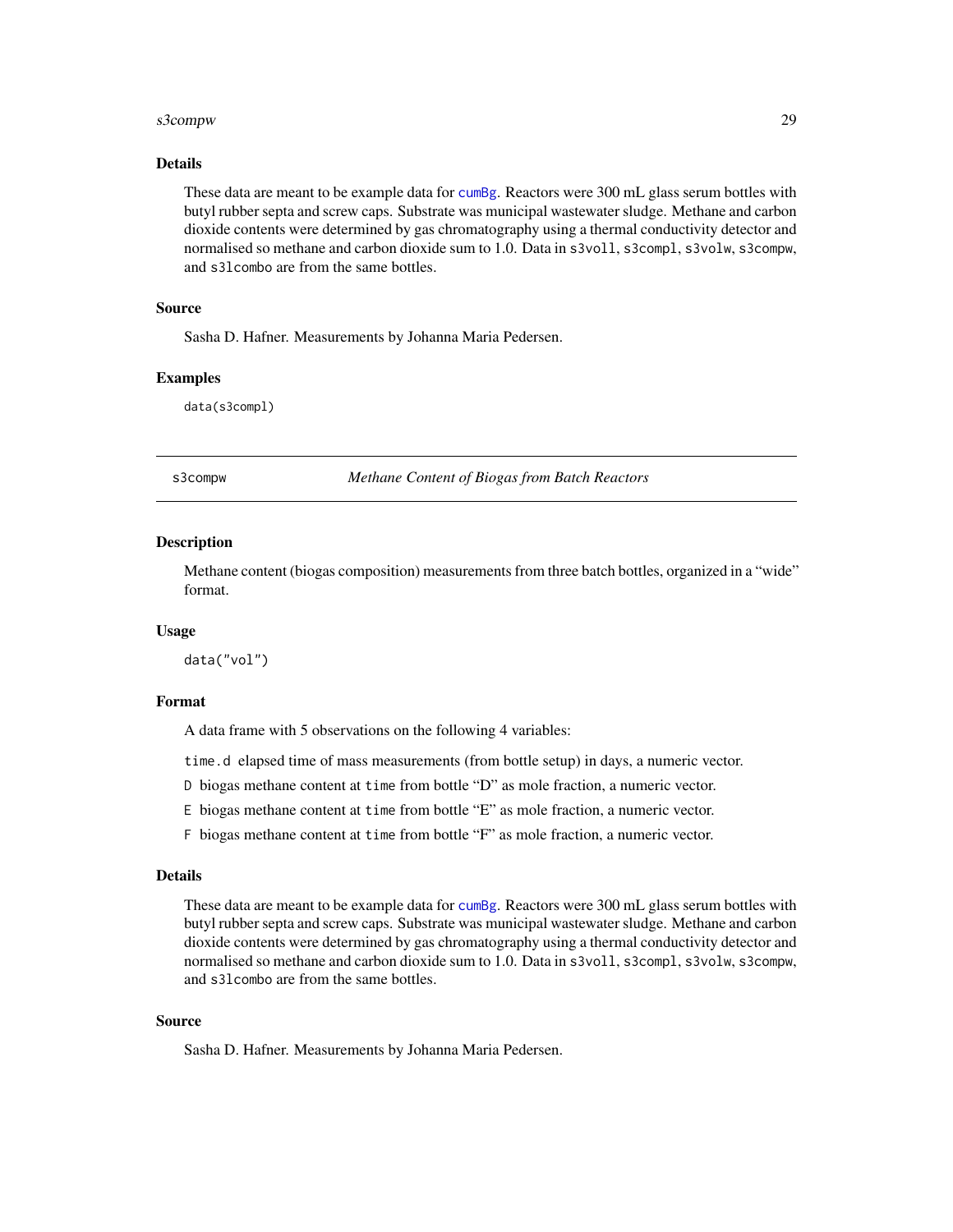#### <span id="page-29-0"></span>Examples

data(s3compw)

s3lcombo *Biogas Volume and Methane Content from Batch Bottles*

#### Description

Biogas volume and methane content measurements from three batch bottles, organized in a "long" format.

#### Usage

data("s3lcombo")

#### Format

A data frame with 21 observations on the following 4 variables:

- id identification code, a unique value for each bottle in the dataset.
- time.d elapsed time of mass measurements (from bottle setup) in days, a numeric vector.
- vol.ml volume of biogas removed at time in mL, a numeric vector.
- xCH4 biogas methane content as a mole fraction, excluding water and all other gases other than carbon dioxide, a numeric vector

#### Details

These data are meant to be example data for [cumBg](#page-5-1). Reactors were 300 mL glass serum bottles with butyl rubber septa and screw caps. Substrate was municipal wastewater sludge. Volume was measured using syringes. Methane and carbon dioxide contents were determined by gas chromatography using a thermal conductivity detector and normalised so methane and carbon dioxide sum to 1.0. Data in s3voll, s3compl, s3volw, s3compw, and s3lcombo are from the same bottles.

#### Source

Sasha D. Hafner. Measurements by Johanna Maria Pedersen.

#### Examples

data(s3lcombo)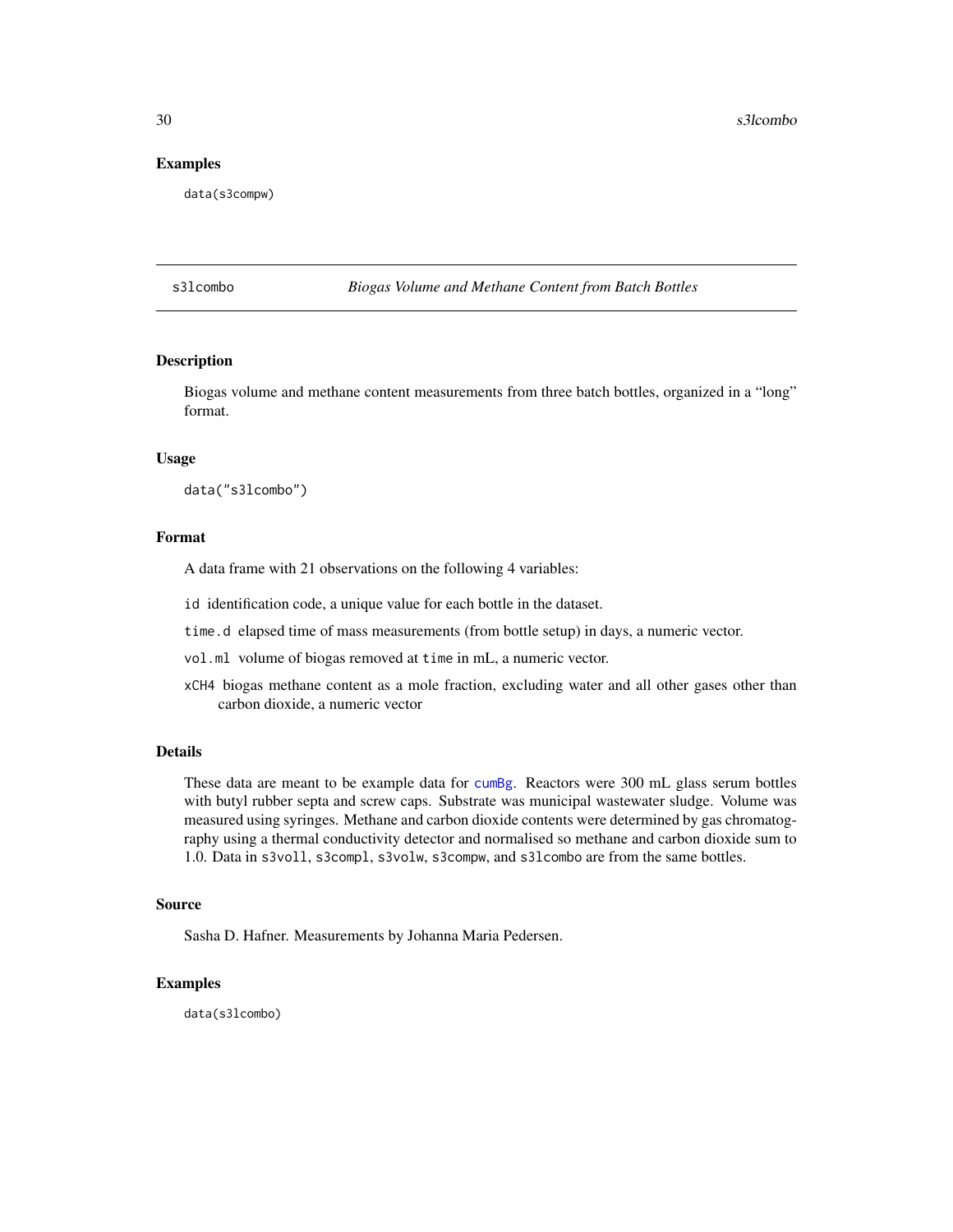<span id="page-30-0"></span>

Biogas volume measurements from three batch bottles, organized in a "long" format.

#### Usage

```
data("s3voll")
```
#### Format

A data frame with 21 observations on the following 4 variables:

id identification code, a unique value for each bottle in the dataset.

time.d elapsed time of mass measurements (from bottle setup) in days, a numeric vector.

vol.ml volume of biogas removed at time in mL, a numeric vector.

cvol.ml cumulative sum of vol.

#### Details

These data are meant to be example data for [cumBg](#page-5-1). Reactors were 300 mL glass serum bottles with butyl rubber septa and screw caps. Substrate was municipal wastewater sludge. Volume was measured using syringes. Data in s3voll, s3compl, s3volw, s3compw, and s3lcombo are from the same bottles.

#### Source

Sasha D. Hafner. Measurements by Johanna Maria Pedersen.

#### Examples

data(s3voll)

s3volw *Biogas Volume from Batch Reactors*

#### Description

Biogas volume measurements from three batch bottles, organized in a "wide" format.

#### Usage

data("vol")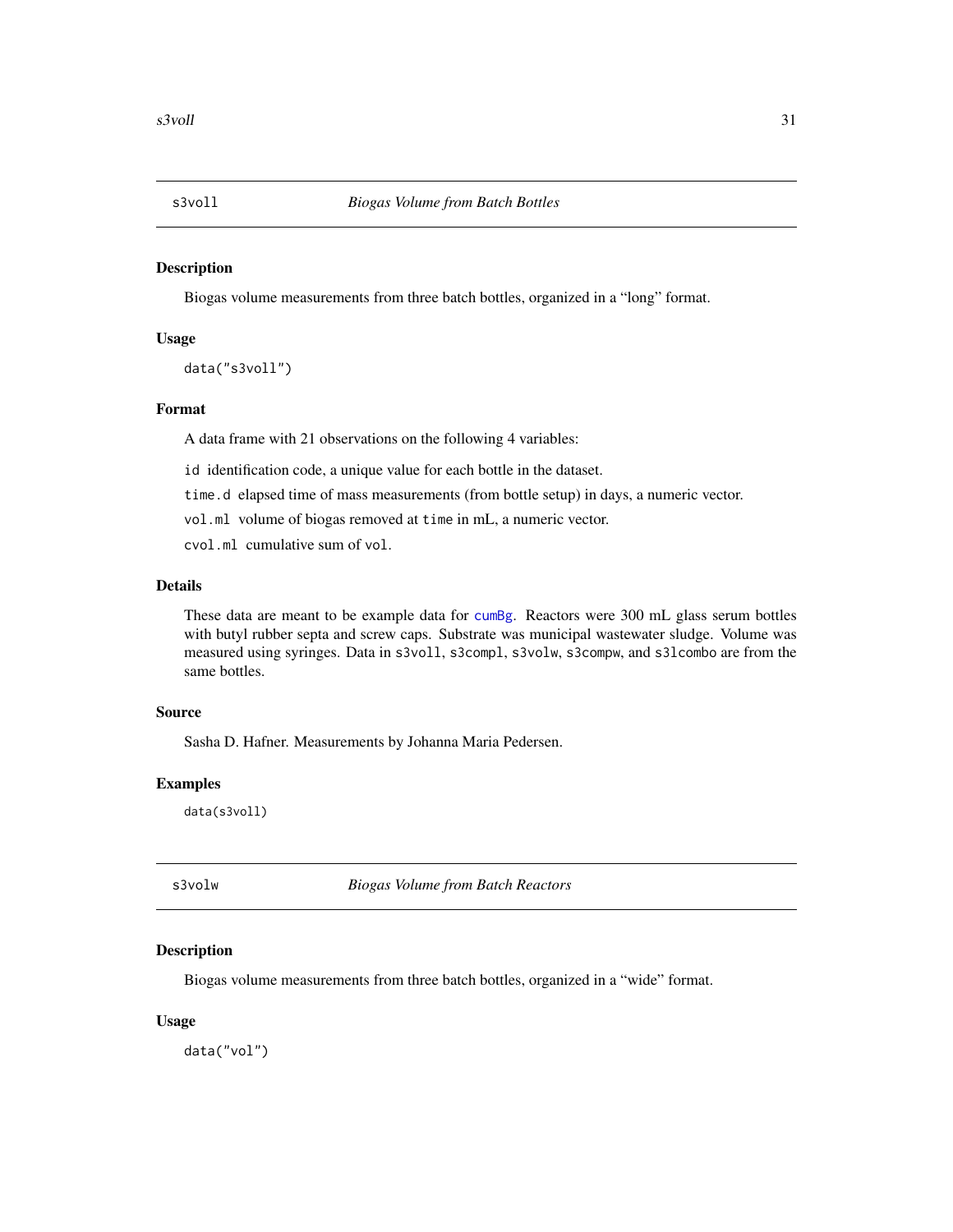#### <span id="page-31-0"></span>Format

A data frame with 7 observations on the following 5 variables:

time.d elapsed time of mass measurements (from bottle setup) in days, a numeric vector.

- D volume of biogas removed at time from bottle "D" in mL, a numeric vector.
- E volume of biogas removed at time from bottle "E" in mL, a numeric vector.
- F volume of biogas removed at time from bottle "F" in mL, a numeric vector.

#### Details

These data are meant to be example data for [cumBg](#page-5-1). Reactors were 300 mL glass serum bottles with butyl rubber septa and screw caps. Volume was measured using syringes. Data in s3voll, s3compl, s3volw, s3compw, and s31combo are from the same bottles.

#### Source

Sasha D. Hafner. Measurements by Johanna Maria Pedersen.

#### Examples

data(vol)

setup *Setup Details for Batch Reactors*

#### Description

Description of reactor substrates and information on reactor, substrates and, inoculum initial masses for twelve anaerobic reactors.

#### Usage

data("setup")

#### Format

A data frame with 12 observations on the following 11 variables:

id identification code, a unique value for each reactor in the dataset. A factor with levels 2\_1, 2\_2, 2\_3, 2\_4, 2\_5, 2\_6, 2\_7, 2\_8, 2\_9, 2\_10, 2\_11, and 2\_12

descrip description of substrate, a factor with levels A B inoc.

msub mass of substrate added to the reactor at the start in g, a numeric vector.

minoc mass of inoculum added to the reactor at the start in g, a numeric vector.

mvs.sub mass of volatile solids (VS) of substrate added to the reactor at the start in g, a numeric vector.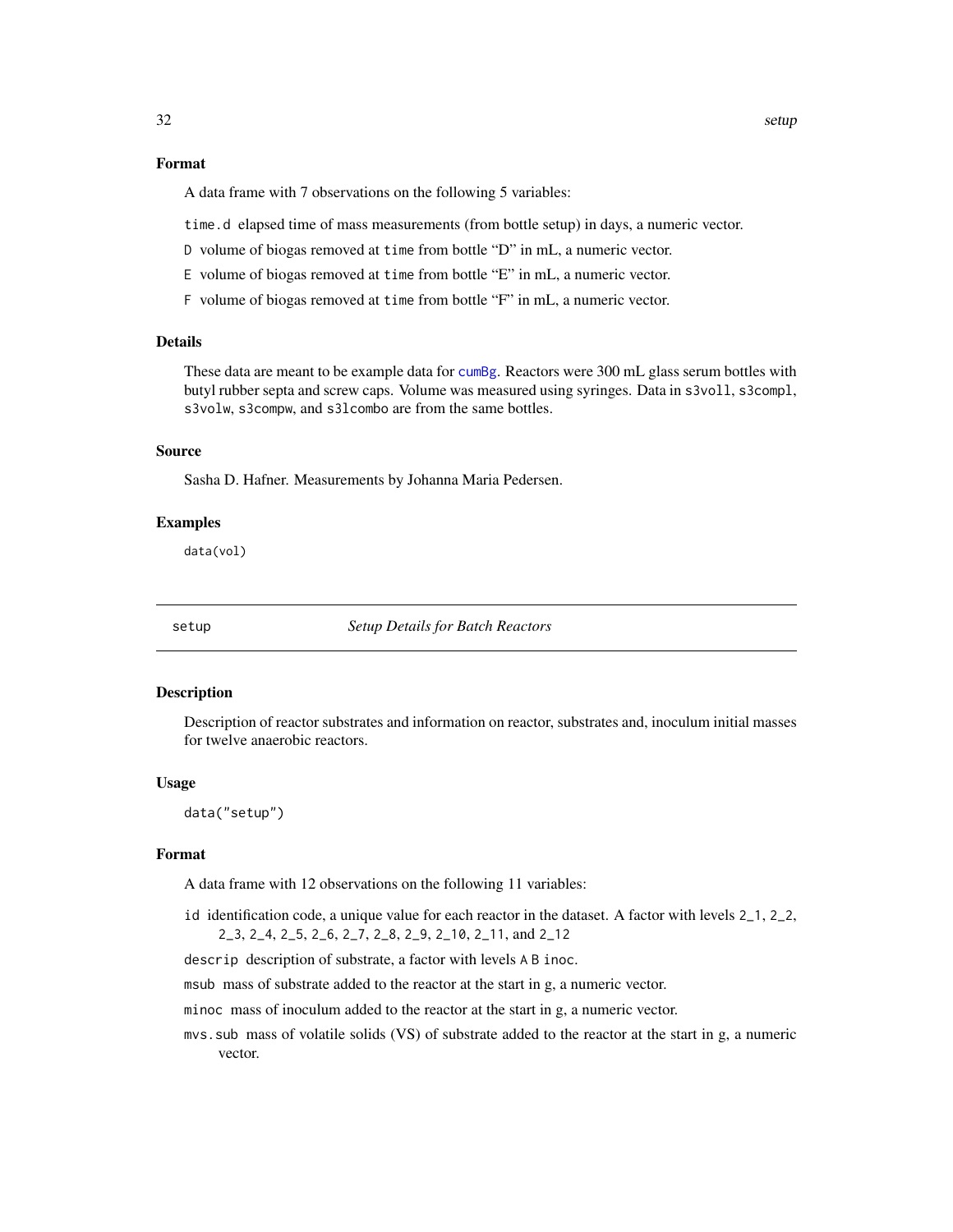#### <span id="page-32-0"></span> $setup2$  33

- mvs.inoc mass of volatile solids (VS) of inoculum added to the reactor at the start in g, a numeric vector.
- mcod.sub mass of chemical oxygen demand (COD) of substrate added to the reactor at the start in g oxygen, a numeric vector.
- mcod.inoc mass of chemical oxygen demand (COD) of inoculum added to the reactor at the start in g oxygen, a numeric vector.
- m.tot total mass added to the reactor at the start in g, a numeric vector.

mvs.tot total mass of VS in the reactor at the start in g, a numeric vector.

mcod.tot total mass of COD in the reactor at the start in g oxygen, a numeric vector.

#### Details

These data are meant to be example data for [summBg](#page-39-1). Reactors were 500 mL glass serum bottles with butyl rubber septa and screw caps. Data in vol, mass, massw, comp, and setup are from the same reactors.

#### Source

Measurements made by Charlotte Rennuit and Ali Heidarzadeh Vazifehkhoran

#### Examples

data(setup)

setup2 *Setup Details for Some Batch Reactors*

#### **Description**

Information on reactor substrates and substrate and inoculum masses for 15 anaerobic reactors.

#### Usage

data("setup2")

#### Format

A data frame with 15 observations on the following 4 variables:

bottle identification code, a unique value for each reactor in the dataset. A factor with levels 1\_1,  $1, 2, 1, 3, 2, 1, 2, 2, 2, 2, 2, \ldots$  through 5.3. The first number indicates the sample, the second the replicate.

description description of substrate, a factor.

sub.vs mass of substrate volatile solids (VS) added to the reactor at the start in g, a numeric vector

inoc.mass mass of inoculum added to the reactor at the start in g, a numeric vector.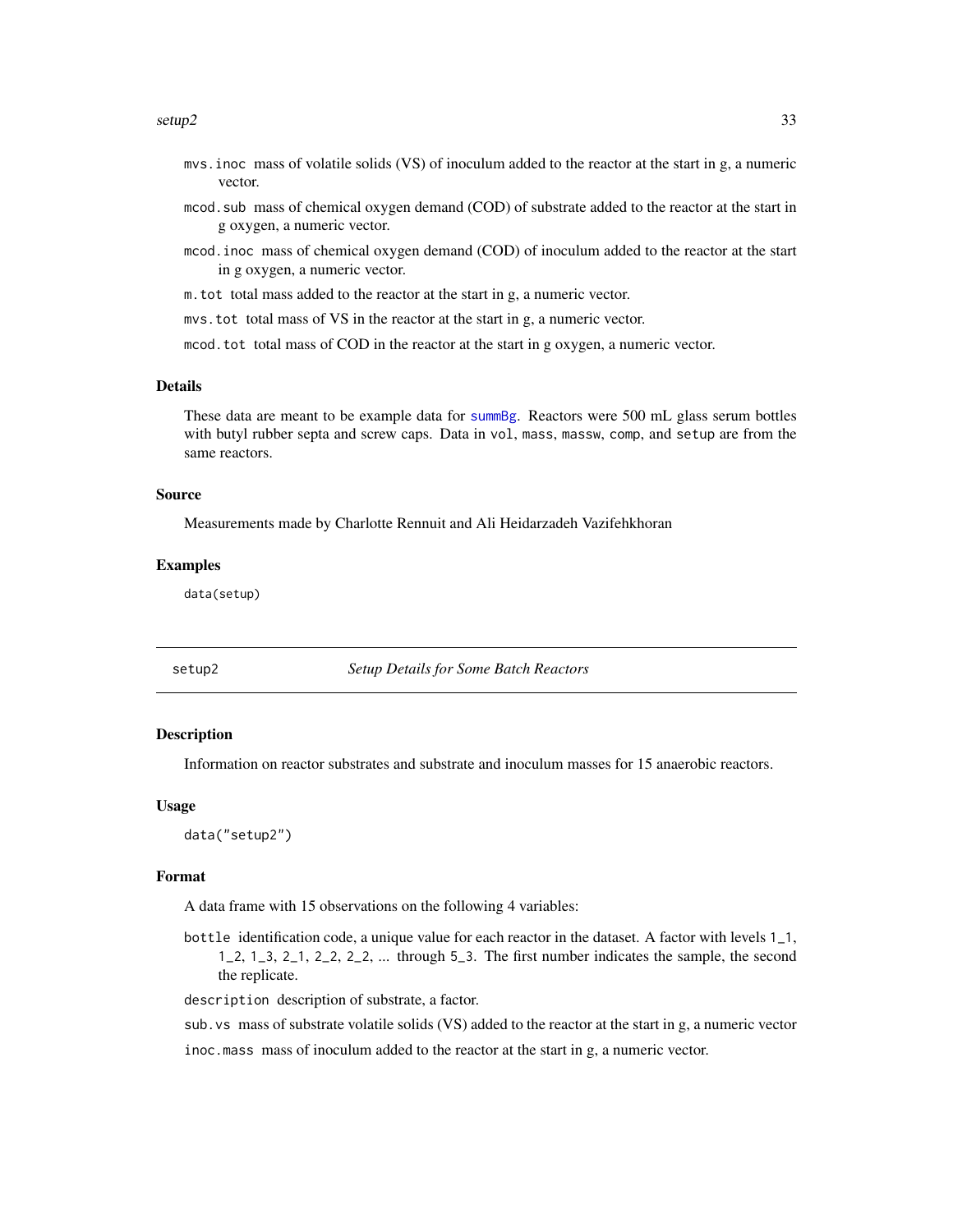#### <span id="page-33-0"></span>Details

These data are meant to be example data for [summBg](#page-39-1). Reactors were 500 mL or 1000 mL glass serum bottles with butyl rubber septa and screw caps. Data in vol2, xCH42, and setup2 are from the same reactors.

#### Source

Measurements made by Ali Heidarzadeh Vazifehkhoran

#### Examples

data(setup2)

<span id="page-33-1"></span>stdVol *Correct Gas Volume to 'Standard' Conditions*

#### Description

stdVol corrects gas volumes to dry conditions at a specified temperature and pressure.

#### Usage

```
stdVol(vol, temp, pres, rh = 1,
       temp.std = getOption('temp.std', as.numeric(NA)),
       pres.std = getOption('pres.std', as.numeric(NA)),
       unit.temp = getOption('unit.temp', 'C'),
       unit.pres = getOption('unit.pres', 'atm'),
       std.message = TRUE, warn = TRUE)
```
#### Arguments

| vol         | measured gas volume at temp temperature, pres pressure, and rh relative hu-<br>midity. A numeric vector.                                 |
|-------------|------------------------------------------------------------------------------------------------------------------------------------------|
| temp        | temperature of gas in degrees C by default (see unit.temp). A numeric vector.                                                            |
| pres        | pressure of gas in atm by default (see unit. pres). A numeric vector.                                                                    |
| rh          | relative humidity of the gas ( $0 \le r$ h $\le 1$ ). Typically should be 1.0 (the default).<br>A numeric vector.                        |
| temp.std    | "standard" temperature. Default value is 0 degrees C.                                                                                    |
| pres.std    | "standard" pressure. Default value is 1.0 atm.                                                                                           |
| unit.pres   | pressure units for pres and pres.std arguments. Options are "atm" (the de-<br>fault), "Pa", "kPa", "hPa", and "bar".                     |
| unit.temp   | temperature units for temp and temp. std arguments. Options are "C" (degrees<br>Celcius), "F" (degrees Fahrenheit), and "K" (Kelvin).    |
| std.message | should a message with the standard conditions be displayed? Default is TRUE.                                                             |
| warn        | if TRUE, will return a warning if temperature is below $0 \text{ C}$ or above 100 C, or if<br>pressure is below 50 kPa or above 150 kPa. |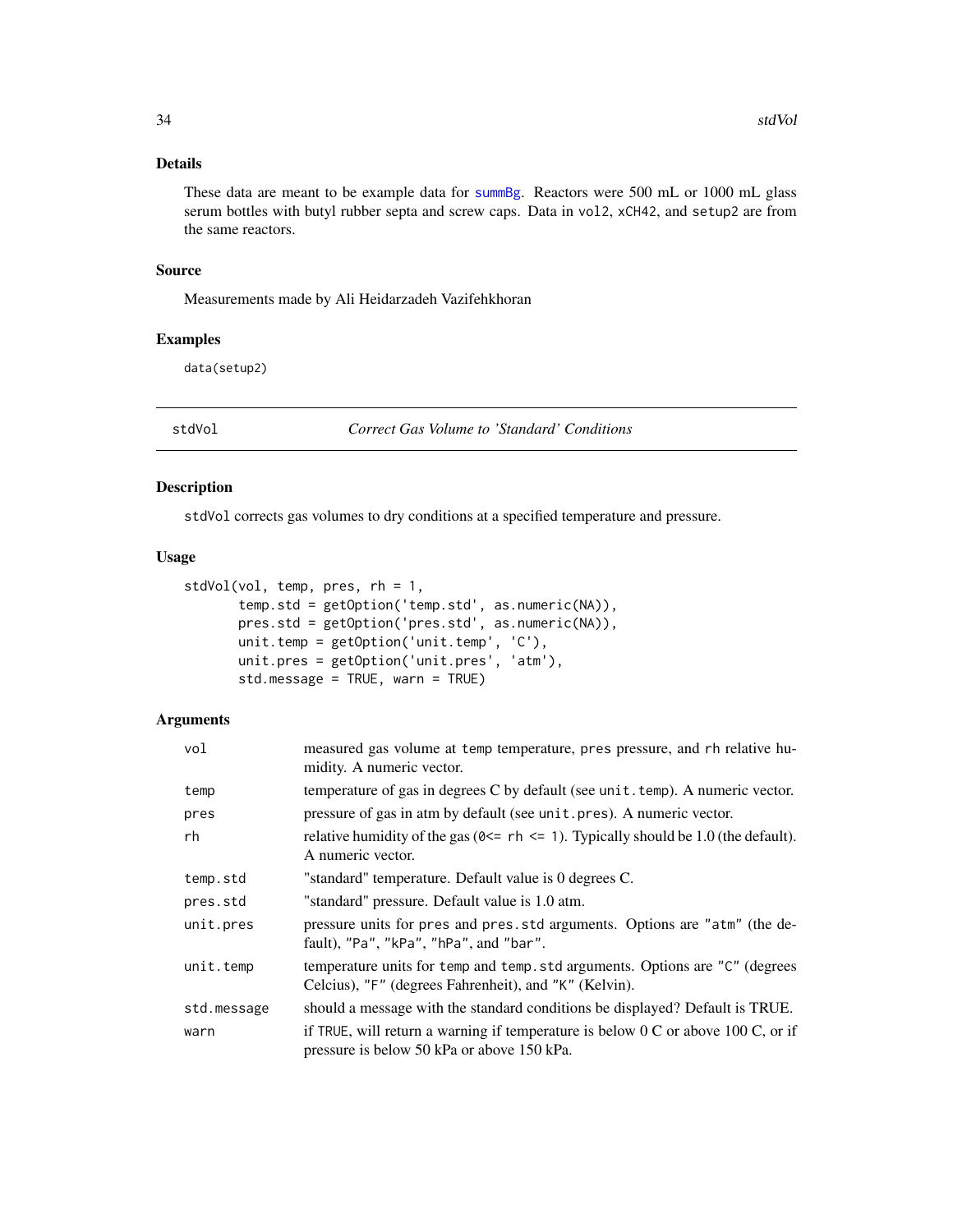#### <span id="page-34-0"></span>stdVol 35

#### Details

Standardisation is done in a two-step process following Hafner et al. (2015). First, the contribution of water vapor is removed and volume is corrected to the standard pressure:

 $vd = \text{vm}*(\text{pm} - \text{rh}*\text{pw})/\text{ps}$ 

where vd = dry volume at standard pressure ps,  $vm$  = measured volume at pressure pm,  $pw$  = saturation vapor pressure of water (all pressures in Pa), and rh = relative humidity (rh above). Water vapor pressure pw is calculated from the Magnus form equation given in Alduchov and Eskridge (1996) (Eqs. (21) and (22)). In the second step, the volume is adjusted for temperature.

 $vs = v d*Ts/T$ 

where  $vs =$  standardised volume and  $Ts =$  standardisation temperature (K, converted from temp. std argument). This approach is based on Charles's and Boyle's laws. Comparison with calculations using the Peng-Robinson equation of state suggests that error in stdVol is around 0.1% for typical biogas with volume measured at 25 degrees C, and higher at higher temperatures (up to 0.3% at 55 degrees C).

Standard temperature and pressure and their units can be defined by the user using the temp.std, pres.std, temp.unit, and pres.unit arguments. Alternatively, standard values and units of temperature and pressure can be globally set using the function [options](#page-0-0). Default values are 0 degrees C and 1.0 atm. stdVol is vectorized, and if one argument has a shorter length than the others, it will be recycled.

#### Value

Standardised gas volume in the same units as vol. A numeric vector.

#### Author(s)

Sasha D. Hafner and Charlotte Rennuit

#### References

Hafner, S.D., Rennuit, C., Triolo, J.M., Richards, B.K. 2015. Validation of a simple gravimetric method for measuring biogas production in laboratory experiments. *Biomass and Bioenergy* 83, 297-301.

Richards, B.K., Cummings, R.J., White, T.E., Jewell, W.J. 1991. Methods for kinetic analysis of methane fermentation in high solids biomass digesters. *Biomass and Bioenergy* 1, 65-73.

#### See Also

[cumBg](#page-5-1), [summBg](#page-39-1), [stdVol](#page-33-1), [options](#page-0-0)

#### Examples

```
# 100 mL, measured at 35 C
stdVol(100, temp = 35, pres = 1)# Or, with different units
stdVol(100, temp = 35, pres = 103, unit.pres = "kPa", pres.std = 101.325)
```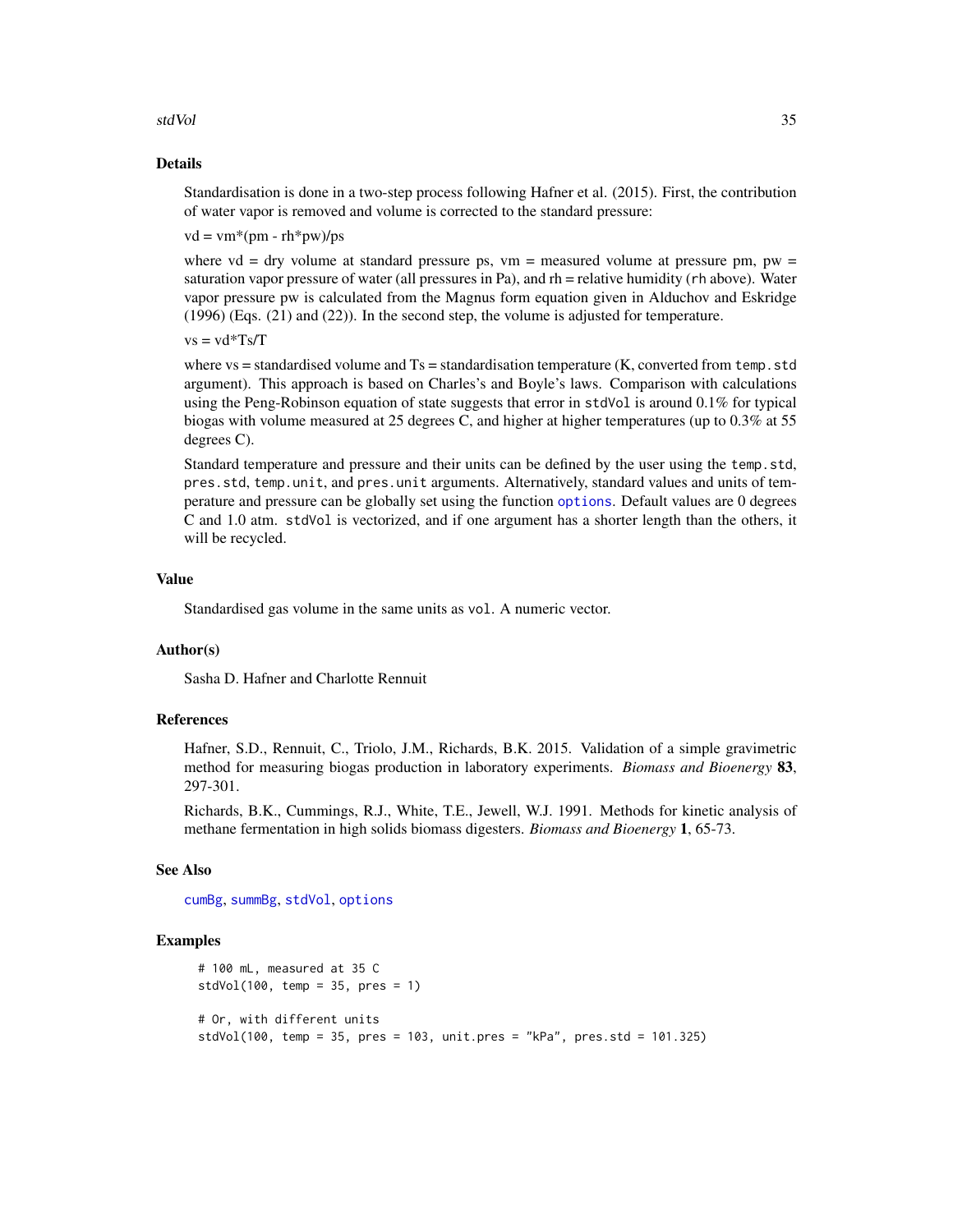```
# Vectorized
data(vol)
head(vol)
vol$vol.std <- stdVol(vol$vol, temp = 20, pres = 1.02)
head(vol)
#using options() (recommended!)
oldoptions <- options(temp.std = 273.15, pres.std = 101325,
                      unit.temp = 'K', unit.pres = 'Pa')
vol$vol.std <- stdVol(vol$vol, temp = 293.15, pres = 101325)
head(vol)
options(oldoptions)
```
strawComp *Methane Content of Biogas*

#### Description

Methane content (biogas composition) measurements from 12 anaerobic batch reactors with straw for substrate.

#### Usage

data("comp")

#### Format

A data frame with 63 observations on the following 4 variables.

- bottle identification code, a unique value for each reactor in the dataset. Integer with all values from 1 to 12.
- date.time date and time of mass measurement, a POSIXct object.
- time elapsed time of mass measurements (from reactor setup) in days, a numeric vector.
- xCH4 biogas methane content as a mole fraction, excluding water and all other gases other than carbon dioxide, a numeric vector

#### Details

These data are meant to be example data for [cumBg](#page-5-1). Reactors were ca. 600 mL glass serum bottles with butyl rubber septa and screw caps. Pressure was measured using an electronic manometer. Data in strawMass, strawSetup, and strawPressure are from the same reactors.

#### Source

Measurements by Charlotte Rennuit.

#### Examples

data(strawComp)

<span id="page-35-0"></span>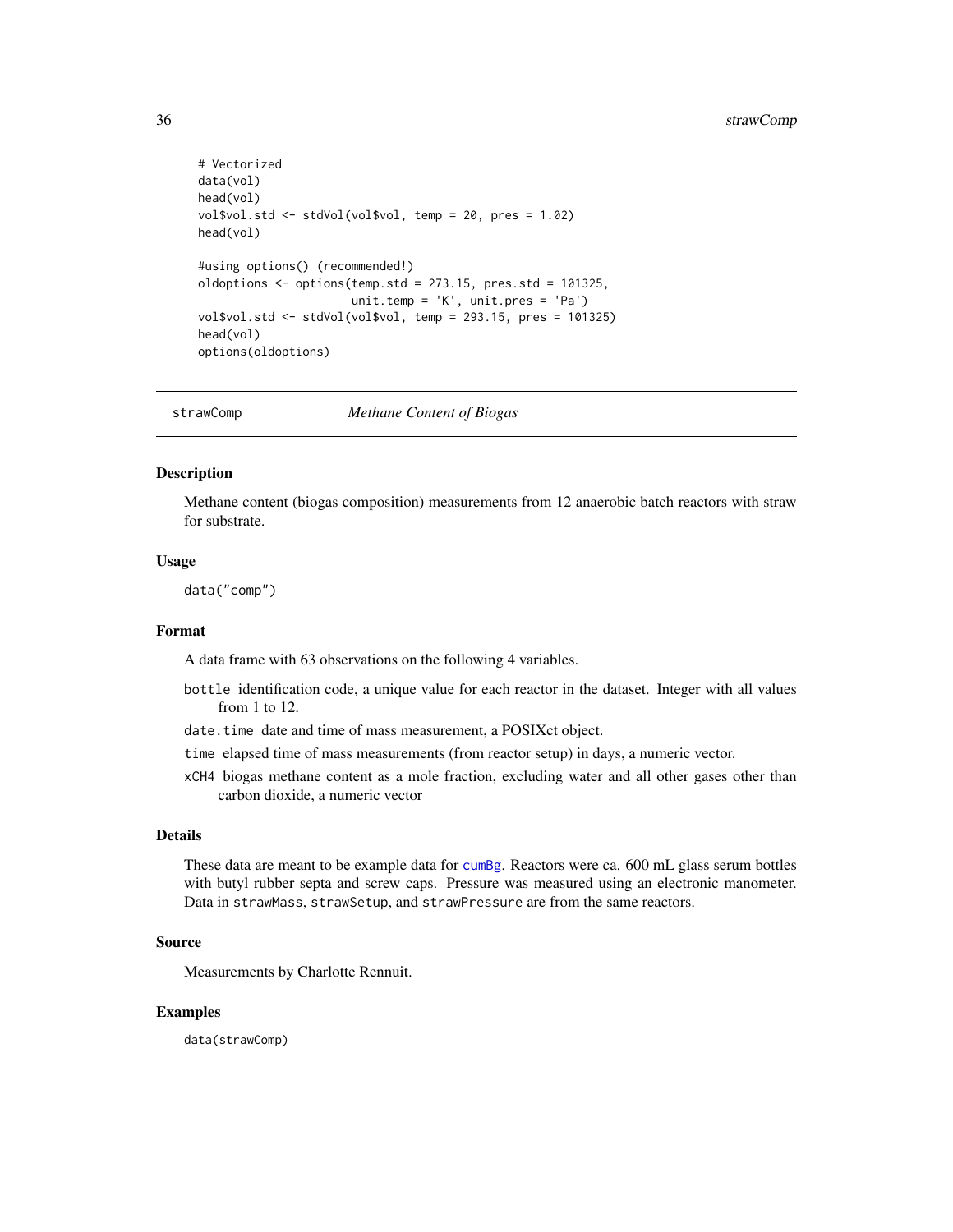<span id="page-36-0"></span>

Mass measurements for 12 batch anaerobic reactors with ground straw as a substrate.

#### Usage

data("mass")

#### Format

A data frame with 89 observations on the following 4 variables.

- bottle identification code, a unique value for each reactor in the dataset. Integer with all values from 1 to 12.
- date.time date and time of mass measurement, a POSIXct object.
- time elapsed time of mass measurements (from reactor setup) in days, a numeric vector.

mass total reactor mass in g, a numeric vector.

#### Details

These data are meant to be example data for [mass2vol](#page-17-1) or [cumBg](#page-5-1), for gravimetric determination of biogas production. Reactors were ca. 600 mL glass serum bottles with butyl rubber septa and screw caps. Masses were measured with an electronic balance to 10 mg. Data in strawPressure, strawSetup, and strawComp are from the same reactors.

#### Source

Measurements by Charlotte Rennuit.

#### Examples

data(strawMass)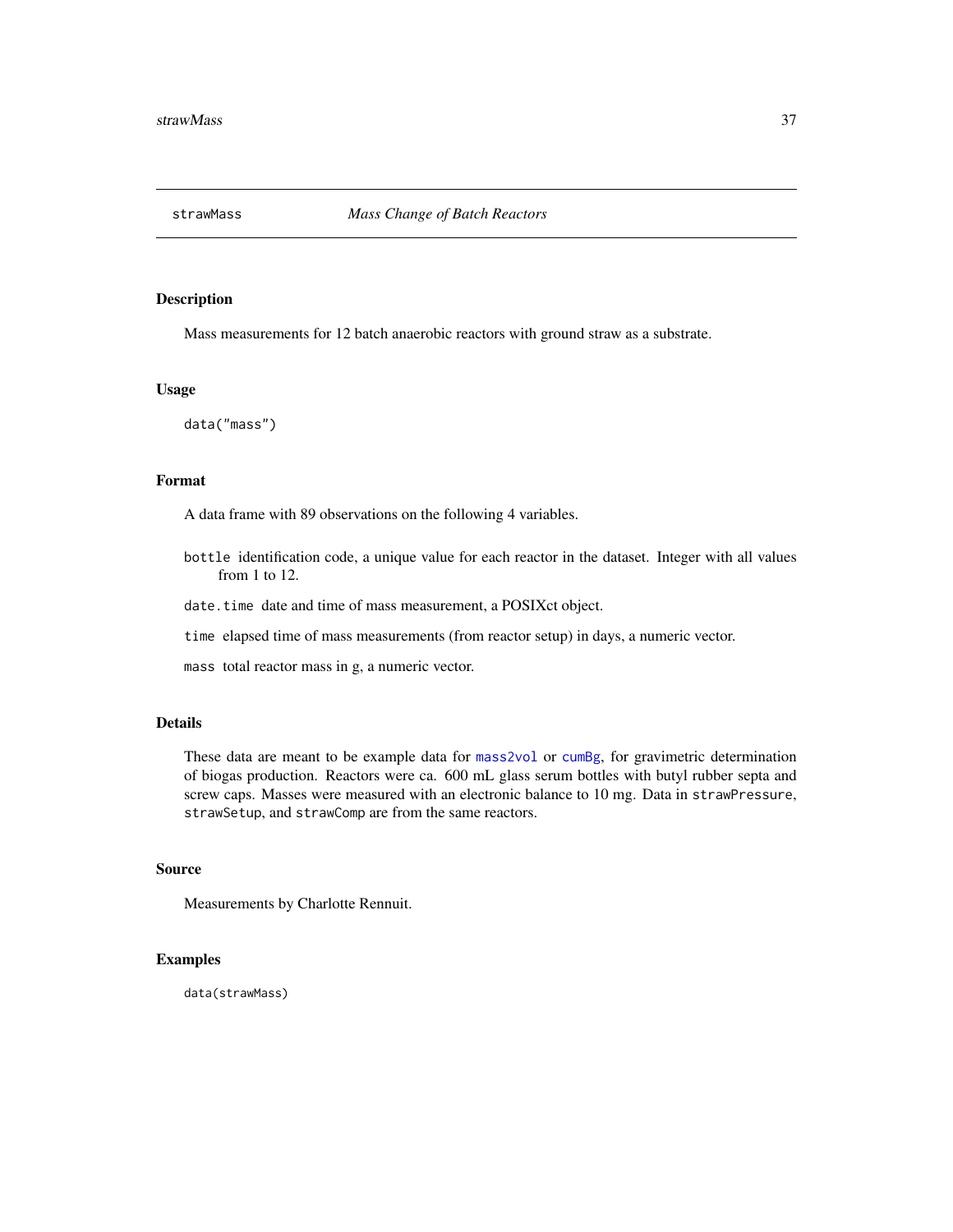<span id="page-37-0"></span>

Interval-based measurements of headspace pressure in 12 anaerobic batch reactors with straw as the substrate.

#### Usage

```
data("strawPressure")
```
#### Format

A data frame with 72 observations on the following 5 variables:

- bottle identification code, a unique value for each reactor in the dataset. Integer with all values from 1 to 12.
- date.time date and time of mass measurement, a POSIXct object.
- time elapsed time of mass measurements (from reactor setup) in days, a numeric vector.
- pres absolute bottle headspace pressure at the stated time, in kPa. Biogas accumulated in bottles from the previous time.
- pres.resid absolute bottle headspace pressure after venting, in kPa.

#### Details

These data are meant to be example data for [cumBg](#page-5-1). Reactors were ca. 600 mL glass serum bottles with butyl rubber septa and screw caps. Pressure was measured using an electronic manometer. Data in strawMass, strawSetup, and strawComp are from the same reactors.

#### Source

Measurements by Charlotte Rennuit.

#### Examples

data(vol)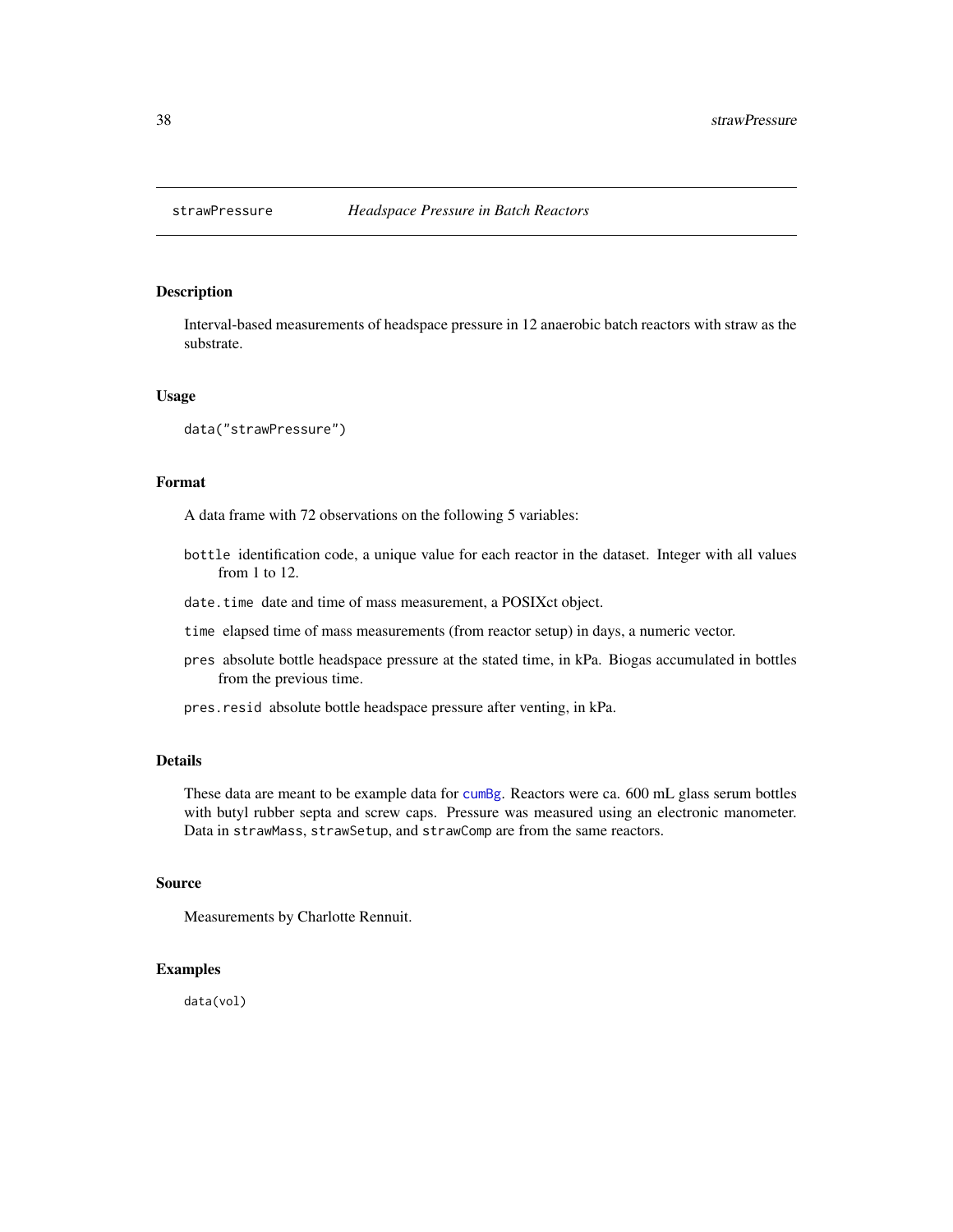<span id="page-38-0"></span>

Description of reactor substrates and information on reactor, substrates and, inoculum initial masses for 12 anaerobic reactors with straw for substrate.

#### Usage

data("setup")

#### Format

A data frame with 12 observations on the following 6 variables:

bottle identification code, a unique value for each reactor in the dataset. Integer with all values from 1 to 12.

treatment treatment of the substrate (ground straw), a factor.

start starting date and time, when the reactors were set up.

sub.mass mass of substrate added to the reactor at the start in g, a numeric vector.

inoc.mass mass of inoculum added to the reactor at the start in g, a numeric vector.

headspace bottle headspace volume, in mL. A numeric vector.

#### Details

These data are meant to be example data for [summBg](#page-39-1). Reactors were ca. 600 mL glass serum bottles with butyl rubber septa and screw caps. Masses were measured with an electronic balance to 10 mg. Data in strawPressure, strawMass, and strawComp are from the same reactors.

#### Source

Measurements by Charlotte Rennuit.

#### Examples

data(setup)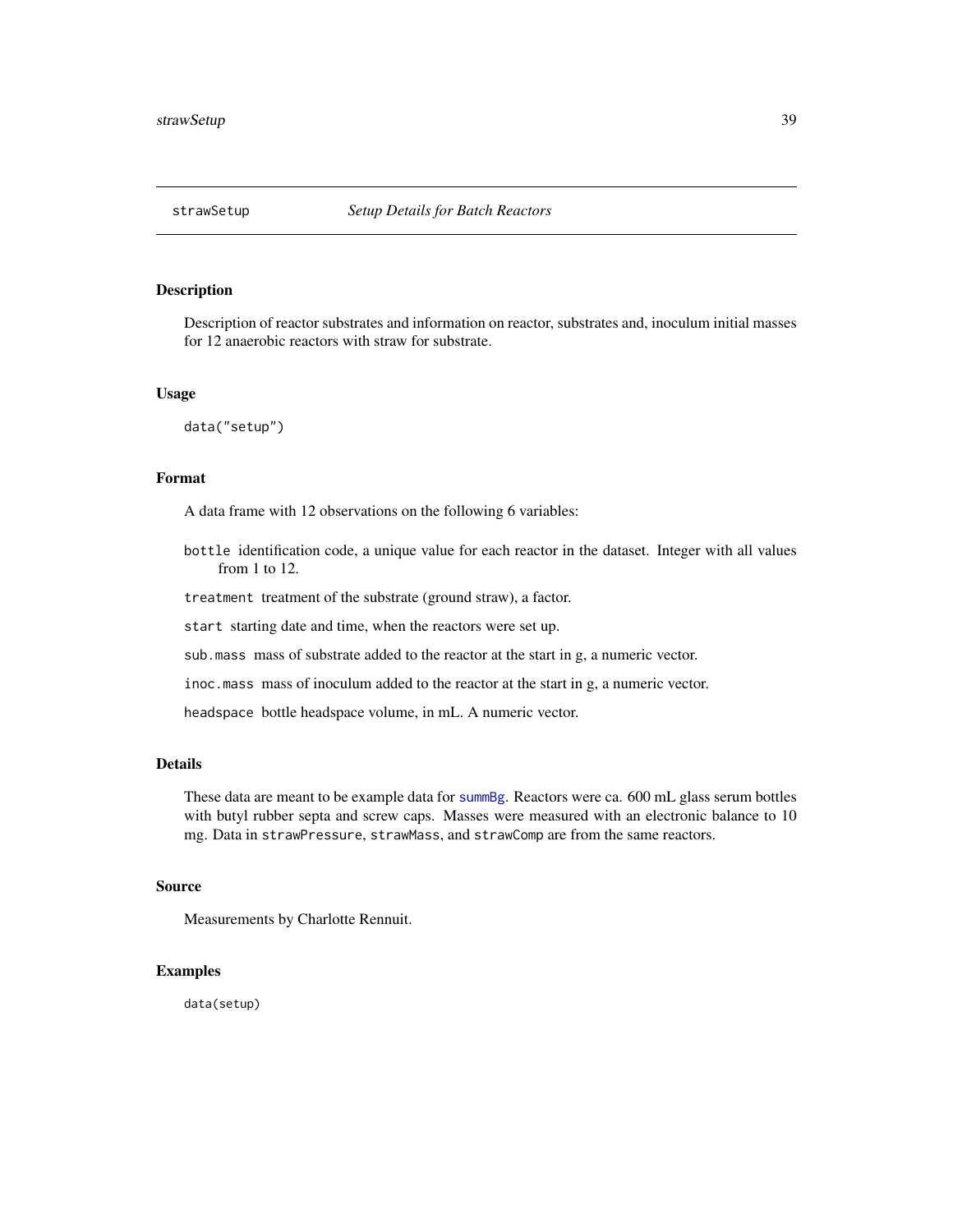<span id="page-39-1"></span><span id="page-39-0"></span>

From cumulative gas production, use summBg to standardise, interpolate, subtract innoculum contribution, normalise by substrate mass, and summarise the output calculating mean and standard devations for each type of sample (groups of replicates). The function is flexible: some, all, or none of these operations can be carried out in a call. Typically summBg is used to calculate biochemical methane potential (BMP) from cumulative methane production.

#### Usage

```
summBg(vol, setup, id.name = "id", time.name = "time",
      descrip.name = "descrip", inoc.name = NULL, inoc.m.name = NULL,
      norm.name = NULL, norm.se.name = NULL, vol.name = "cvCH4",
      imethod = "linear", extrap = FALSE, when = 30,
      show.obs = FALSE, show.rates = FALSE, show.more = FALSE,
      sort = TRUE, quiet = FALSE)
```
#### Arguments

| vol          | a data frame with the columns bottle identification code; time of measurement<br>(as numeric, or POSIX); and the response variable biogas volume or cumu-<br>lative volume. The names of these columns can be specified with id.name,<br>time.name, and vol.name. Or, the default names can be used. Additional<br>columns can be present- these will be returned in the output data frame. |
|--------------|---------------------------------------------------------------------------------------------------------------------------------------------------------------------------------------------------------------------------------------------------------------------------------------------------------------------------------------------------------------------------------------------|
| setup        | a data frame containing information to summarise, substract inoculum effect or<br>normalise the data. Should contain at least the column id.name (bottle identi-<br>fication code), and the additional columns depending on the operations desired.<br>See 'Details' for more information.                                                                                                  |
| id.name      | name of the bottle identification code column in vol and setup. Should be the<br>same in all data frames used in the function. Default is "id".                                                                                                                                                                                                                                             |
| time.name    | name of column containing time data in vol. Default is "time".                                                                                                                                                                                                                                                                                                                              |
| descrip.name | (optional) name of column containing a description of bottle substrate (or a code<br>for this) in setup data frame. The summary of the data will be made following<br>this column. Default is "descrip".                                                                                                                                                                                    |
| inoc.name    | (optional) the value in the descrip. name (setup data frame) column that is used<br>to describe the inoculum-only bottles. Length one character vector. Argument<br>not used by default.                                                                                                                                                                                                    |
| norm.name    | (optional) the name of the column in setup that has the mass to perform the<br>normalisation (typically substrate VS mass). Length one character vector. Ar-<br>gument not used by default.                                                                                                                                                                                                 |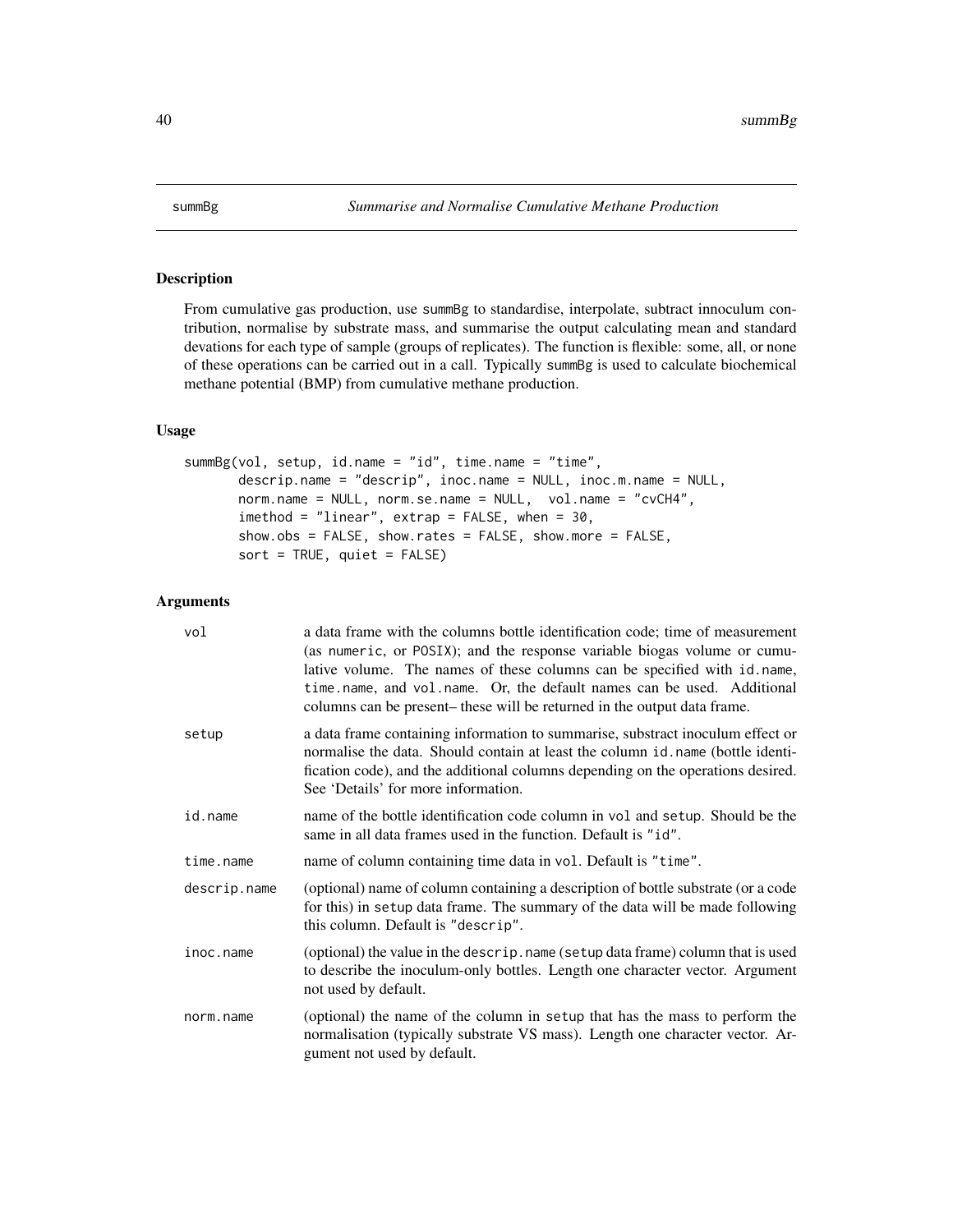<span id="page-40-0"></span>

| norm.se.name | (optional) the name of the column in setup that has the standard error of the data<br>in the column norm. name. Length one character vector. If provided, this error<br>in substrate mass will be included in the standard error and standard deviation<br>given in the output. Argument not used by default.                                                                                                                                                                                                                                                                                                                                                                                                                            |
|--------------|------------------------------------------------------------------------------------------------------------------------------------------------------------------------------------------------------------------------------------------------------------------------------------------------------------------------------------------------------------------------------------------------------------------------------------------------------------------------------------------------------------------------------------------------------------------------------------------------------------------------------------------------------------------------------------------------------------------------------------------|
| inoc.m.name  | (optional) the name of the column in setup that has inoculum mass. If specified,<br>these data are used to subtract the inoculum contribution to methane production.<br>Length one character vector. Default is "minoc".                                                                                                                                                                                                                                                                                                                                                                                                                                                                                                                 |
| vol.name     | the name of the column in vol that contains the response variable used for the<br>summary-typically cumulative methane volume. The default is "cvCH4" for<br>cumulative volume of methane (CH4).                                                                                                                                                                                                                                                                                                                                                                                                                                                                                                                                         |
| imethod      | the interpolation method to be used. This is passed as the method argument to<br>interp. Length one character vector. Default is "linear" for linear interpola-<br>tion.                                                                                                                                                                                                                                                                                                                                                                                                                                                                                                                                                                 |
| extrap       | should extrapolation be carried out? Set to TRUE if extrapolation wanted. Length<br>one logical vector. This is passed as the extrap argument to interp. Default is<br><b>FALSE</b>                                                                                                                                                                                                                                                                                                                                                                                                                                                                                                                                                      |
| when         | value(s) of time. name in vol data frame at which the results should be evalu-<br>ated. Alternatively, set to "end" (to return the latest values for each bottle) or<br>"meas" (to return a value for each measured time for each bottle). To select a<br>time for each bottle based on the methane production rate, use, e.g., "1p3d" for<br>1% per day for at least 3 d (any values can be used, even something impractical<br>like "0.1p10d"). In this case, the earliest time where production rate drops be-<br>low 1% of cumulative production per day for at least 3 days will be used. Where<br>this time differs for multiple bottles with the same descrip. name, the latest one<br>will be used. Numeric or character vector. |
| show.obs     | set to TRUE to return all observations, otherwise means and standard deviations<br>are returned. Default is FALSE.                                                                                                                                                                                                                                                                                                                                                                                                                                                                                                                                                                                                                       |
| show.rates   | set to TRUE to return all observations with relative rates. Used to check rates for<br>evaluation time. The when argument will be ignored if show.rates = TRUE.<br>Default is FALSE.                                                                                                                                                                                                                                                                                                                                                                                                                                                                                                                                                     |
| show.more    | set to TRUE to return additional details, including fraction of total methane pro-<br>duced by inoculum. Default is FALSE.                                                                                                                                                                                                                                                                                                                                                                                                                                                                                                                                                                                                               |
| sort         | controls sorting of results, which is by descrip. name and then time. name by<br>default. Set to FALSE to use order of descrip. name from the setup data frame.<br>Default is TRUE.                                                                                                                                                                                                                                                                                                                                                                                                                                                                                                                                                      |
| quiet        | use to suppress messages. Default is FALSE.                                                                                                                                                                                                                                                                                                                                                                                                                                                                                                                                                                                                                                                                                              |

#### Details

summBg was primarily designed to calculate the biochemical methane potential (BMP) from cumulative methane production of a set of batch bottles through these steps: interpolation of cumulative production to a specified time (if needed), subtratction of apparent innoculum contribution, normalisation of the results by substrate mass (typically volatile solids (VS) mass, but could be the mass of anything within the bottle) and calculation of mean and standard deviation for each sample type (set of replicates, identified by descrip.name).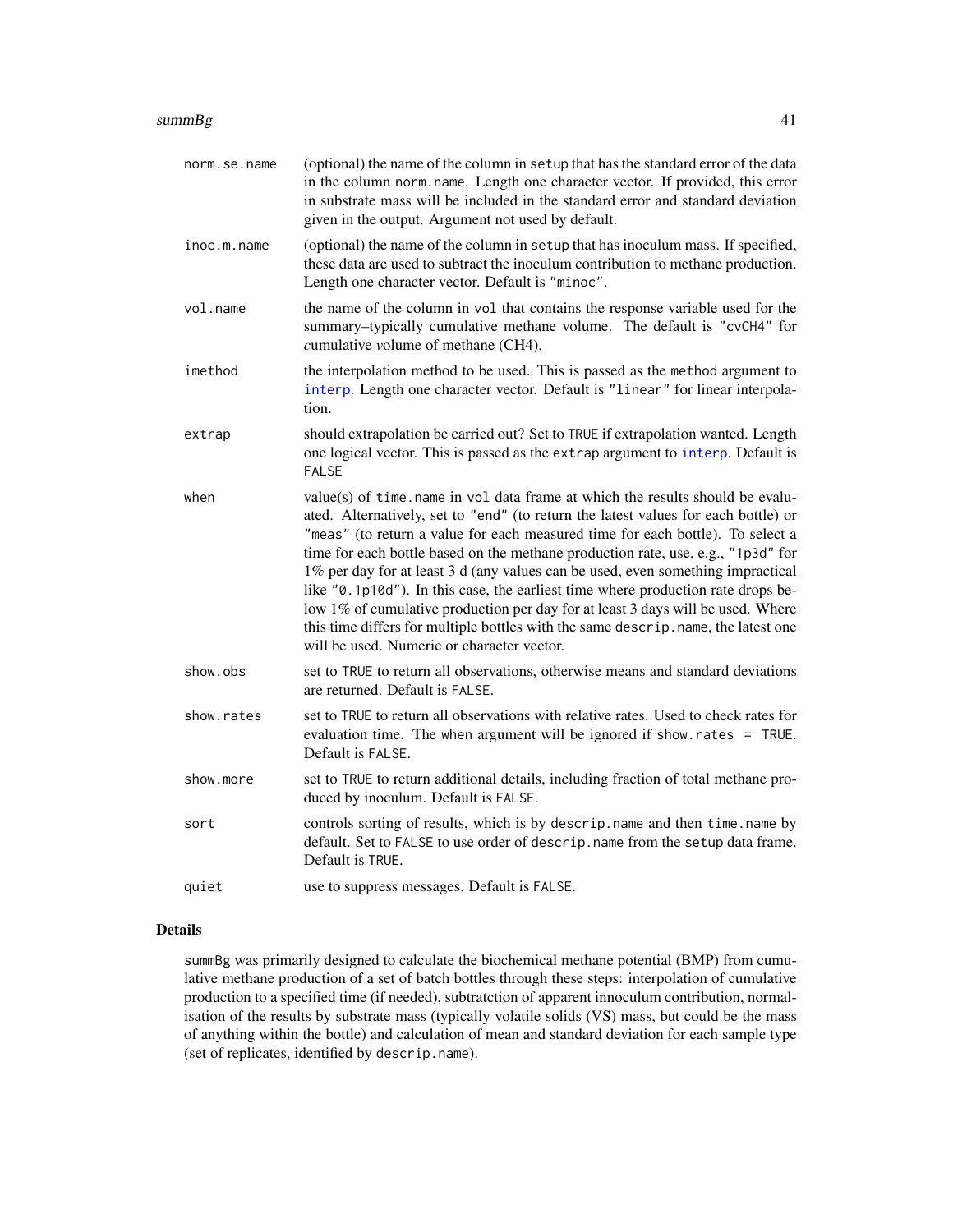If needed summBg can return values for all observations and be used for simpler operations e.g., determining cumulative biogas production at some specified time or normalising gas volume by different substrate characteristics.

To summarise data, the setup data frame should have a column with a description of bottle substrate (or a code for this). The name of the column is set by the descrip.name argument. If the inoculum effect is to be subtracted out, a column named descrip.name (for identifying replicates) and a column with the mass of inoculum present (any units), with a name set by inoc.m.name are both required in setup. To normalise by substrate mass (or any mass to be used for normalisation), an additional column with the mass of substrate is needed in setup –its name is set by norm.name.

This function is probably easier to understand by example. See 'Examples'.

#### Value

a data frame, with the colums:

| descrip | from the input data frames                            |
|---------|-------------------------------------------------------|
| mean    | mean of the response variable vol. name               |
| sd      | standard deviation of the response variable vol. name |
| se      | standard error of the response variable vol. name     |
| n       | number of bottles                                     |

#### Note

Reported standard deviation and standard error includes an estimate of variability from subtracting the inoculum contribution when this is done.

#### Author(s)

Sasha D. Hafner and Charlotte Rennuit

#### See Also

[cumBg](#page-5-1)

#### Examples

```
data("vol")
data("comp")
data("setup")
```

```
# First need to calculate cumulative methane production data
cum.prod \leq cumBg(vol, comp = comp, temp = 20, pres = 1,
                  time.name = "days", extrap = TRUE)
```
head(cum.prod)

```
# Cumulative methane production (default) at 30 d
# Uses default names for some columns
summBg(vol = cum.prod, setup = setup, time.name = "days", when = 30)
```
<span id="page-41-0"></span>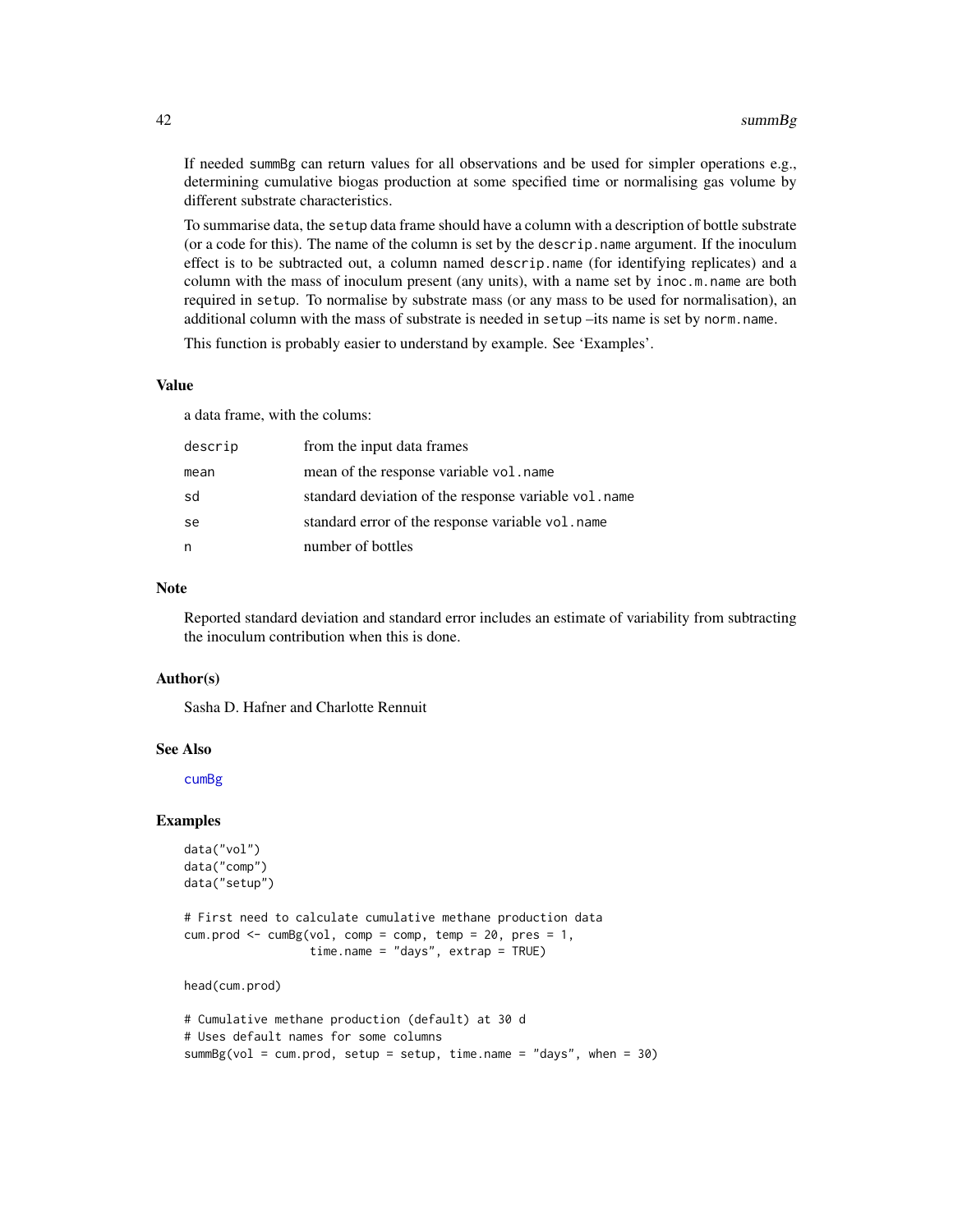```
# Or total cumulative biogas
summBg(vol = cum.prod, setup = setup, time.name = "days",
       vol.name = "cvBg", when = 30)# Cumulative CH4 only, subtract inoculum contribution
summBg(vol = cum.prod, setup = setup, time.name = "days",
       inoc.name = "inoc", inoc.m.name = "minoc", when = 30)
# And normalise by mvs.sub column (mass of substrate VS here) (so the result is BMP)
summBg(vol = cum.prod, setup = setup, time.name = "days",
       \text{inoc.name} = \text{"inoc", inoc.m.name} = \text{"minoc", when} = 30,norm.name = "mvs.sub")
# Same example, but return results for three times
summBg(vol = cum.prod, setup = setup, time.name = "days",
       \text{inoc.name} = \text{"inoc", inoc.m.name} = \text{"minoc", when} = c(10, 30, 60),norm.name = "mvs.sub")
# Back to earlier example, but return all individual observations
# (and total production and individual contributions of substrate
# and inoculum)
summBg(vol = cum.prod, setup = setup, time.name = "days",
       \text{inoc.name} = \text{"inoc", inoc.m.name} = \text{"minoc", when} = 30,norm.name = "mvs.sub", show.obs = TRUE)
# Something different: interpolated biogas production rates
summBg(vol = cum.prod, setup = setup, time.name = "days",
       vol.name = "rvBg", when = 30, show.obs = TRUE)
# The when argument could also be 'meas', 'end', or '1p3d' (or related) for any of these examples
summBg(vol = cum.prod, setup = setup, time.name = "days",
       inoc.name = "inoc", inoc.m.name = "minoc", when = "end",
       norm.name = "mvs.sub")
summBg(vol = cum.prod, setup = setup, time.name = "days",
       inoc.name = "inoc", inoc.m.name = "minoc", when = "meas",
       norm.name = "mvs.sub")
summBg(vol = cum.prod, setup = setup, time.name = "days",
       inoc.name = "inoc", inoc.m.name = "minoc", when = "1p3d",
       norm.name = "mvs.sub")
# If you want to apply the 1% criterion but also want a single fixed time for all bottles,
# you have to use two calls
summBg(vol = cum.prod, setup = setup, time.name = "days",
       \text{inoc.name} = \text{"inoc", inoc.m.name} = \text{"minoc", when} = \text{"1p3d",}norm.name = "mvs.sub")
# From the first call, the longest time is 42 days, so use when = 42
summBg(vol = cum.prod, setup = setup, time.name = "days",
       inoc.name = "inoc", inoc.m.name = "minoc", when = 42,
       norm.name = "mvs.sub")
```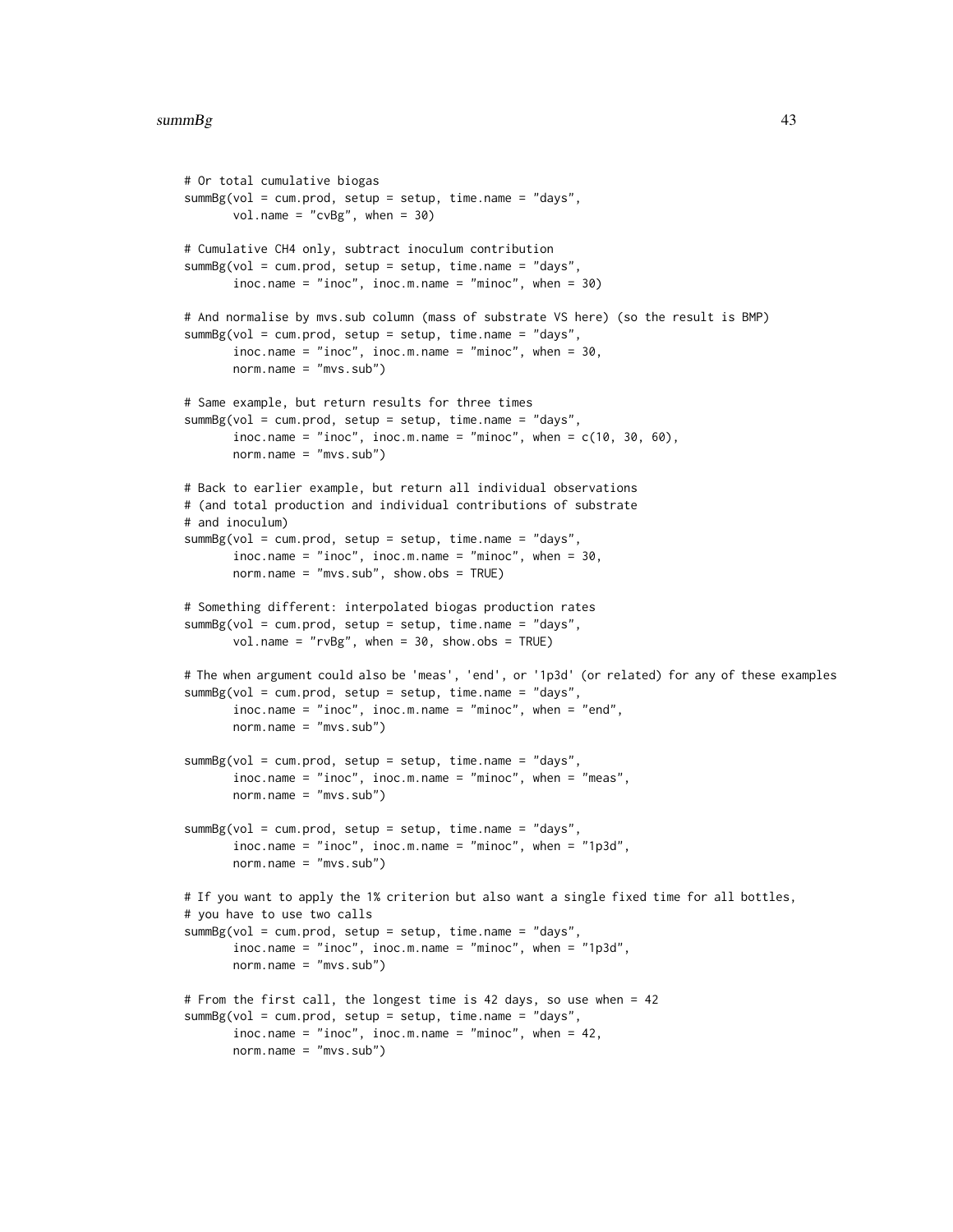## Not run:

```
# If an error is thrown because a bottle doesn't meet the 1% criterion, use
# show.rates = TRUE to see rates
# Will return error
cpshort <- cum.prod[cum.prod$days < 10, ]
summBg(vol = cpshort, setup = setup, time.name = "days",
      inoc.name = "inoc", inoc.m.name = "minoc", when = "1p",
      norm.name = "mvs.sub")
## End(Not run)
# So then use this to see which bottles are causing problems
cpshort <- cum.prod[cum.prod$days < 10, ]
summBg(vol = cpshort, setup = setup, time.name = "days",
      inoc.name = "inoc", inoc.m.name = "minoc", when = "1p",
      norm.name = "mvs.sub", show.rates = TRUE)
# Example with dataset with different column names
data("vol2")
data("comp2")
data("setup2")
# First need to calculate cumulative methane production data
cum.prod \leq cumBg(vol2, comp = comp2, temp = 20, pres = 1,
```

```
id.name = "bottle", time.name = "days",
dat.name = "meas.vol", comp.name = "CH4.conc",
                extrap = TRUE)
```
head(cum.prod)

```
# Cumulative CH4 production at 30 d, subtract inoculum contribution
# and normalise by sub.vs column (mass of substrate VS here) (look at setup2).
summBg(vol = cum.prod, setup = setup2, id.name = "bottle",
      time.name = "days", descrip.name = "description",
      inoc.name = "Inoculum", inoc.m.name = "inoc.mass",
      norm.name = "sub.vs", when = 30)
```
vol *Biogas Volume from Batch Reactors*

#### Description

Biogas volume measurements from twelve batch reactors.

#### Usage

data("vol")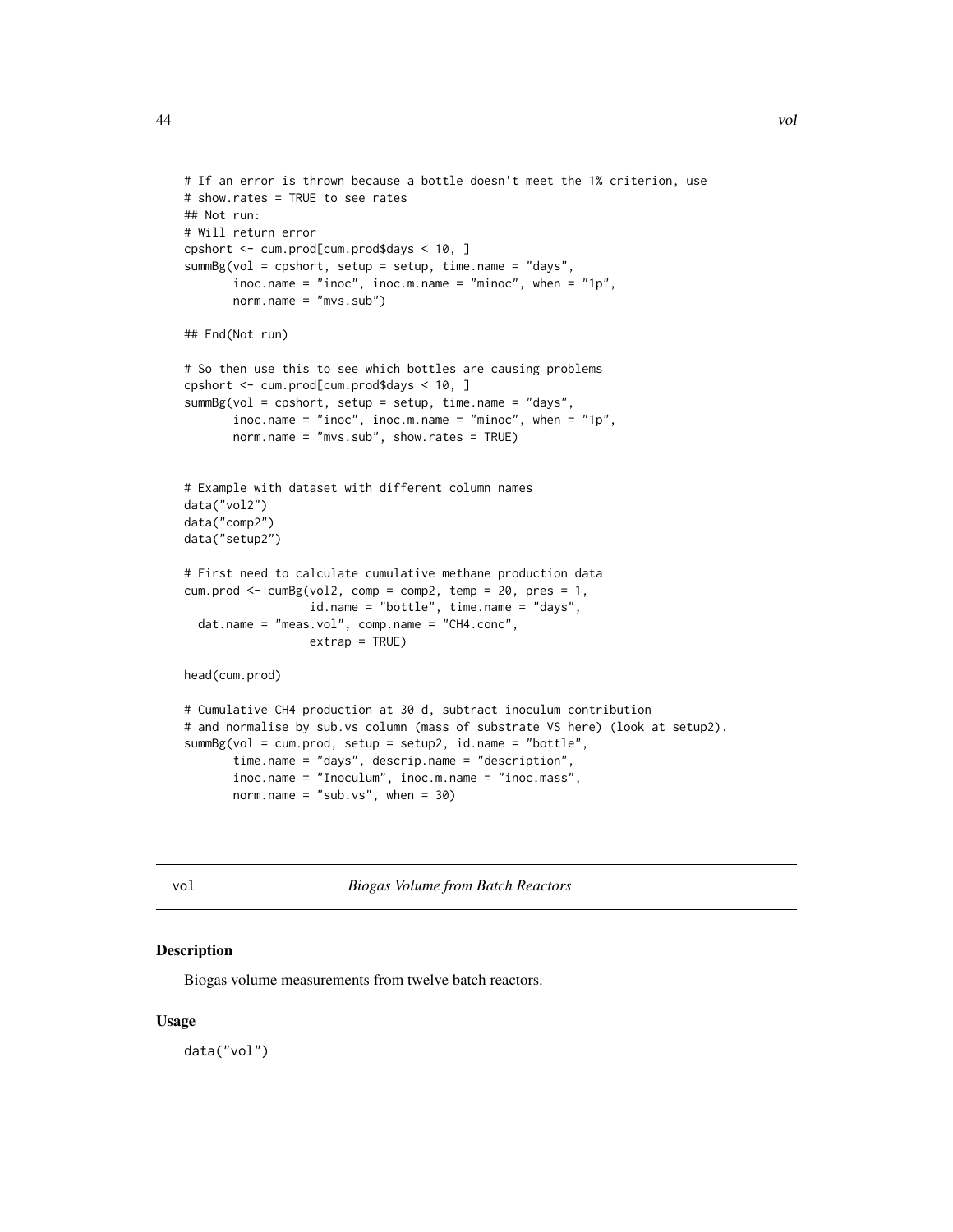#### <span id="page-44-0"></span>Format

A data frame with 288 observations on the following 4 variables:

- id identification code, a unique value for each reactor in the dataset. A factor with levels 2\_1, 2\_2, 2\_3, 2\_4, 2\_5, 2\_6, 2\_7, 2\_8, 2\_9, 2\_10, 2\_11, and 2\_12
- date.time date and time of mass measurement, a POSIXct object.
- days elapsed time of mass measurements (from reactor setup) in days, a numeric vector.
- vol volume of biogas removed at date.time in mL, a numeric vector.

#### Details

These data are meant to be example data for multiple functions, e.g., [stdVol](#page-33-1), [cumBg](#page-5-1), or [summBg](#page-39-1). Reactors were 500 mL glass serum bottles with butyl rubber septa and screw caps. Volume was measured using syringes. Data in vol, mass, xCH4, and setup are from the same reactors.

#### Source

Measurements by Charlotte Rennuit and Ali Heidarzadeh Vazifehkhoran.

#### Examples

data(vol)

#### vol2 *Biogas Volume from Batch Reactors*

#### Description

Biogas volume measurements from 15 batch reactors.

#### Usage

data("vol2")

#### Format

A data frame with 216 observations on the following 4 variables:

bottle identification code, a unique value for each reactor in the dataset. A factor with levels 1\_1,  $1, 2, 1, 3, 2, 1, 2, 2, 2, 2, \ldots$  through 5.3. The first number indicates the sample, the second the replicate.

days elapsed time of mass measurements (from reactor setup) in days, a numeric vector.

meas.vol volume of biogas removed at days in mL, a numeric vector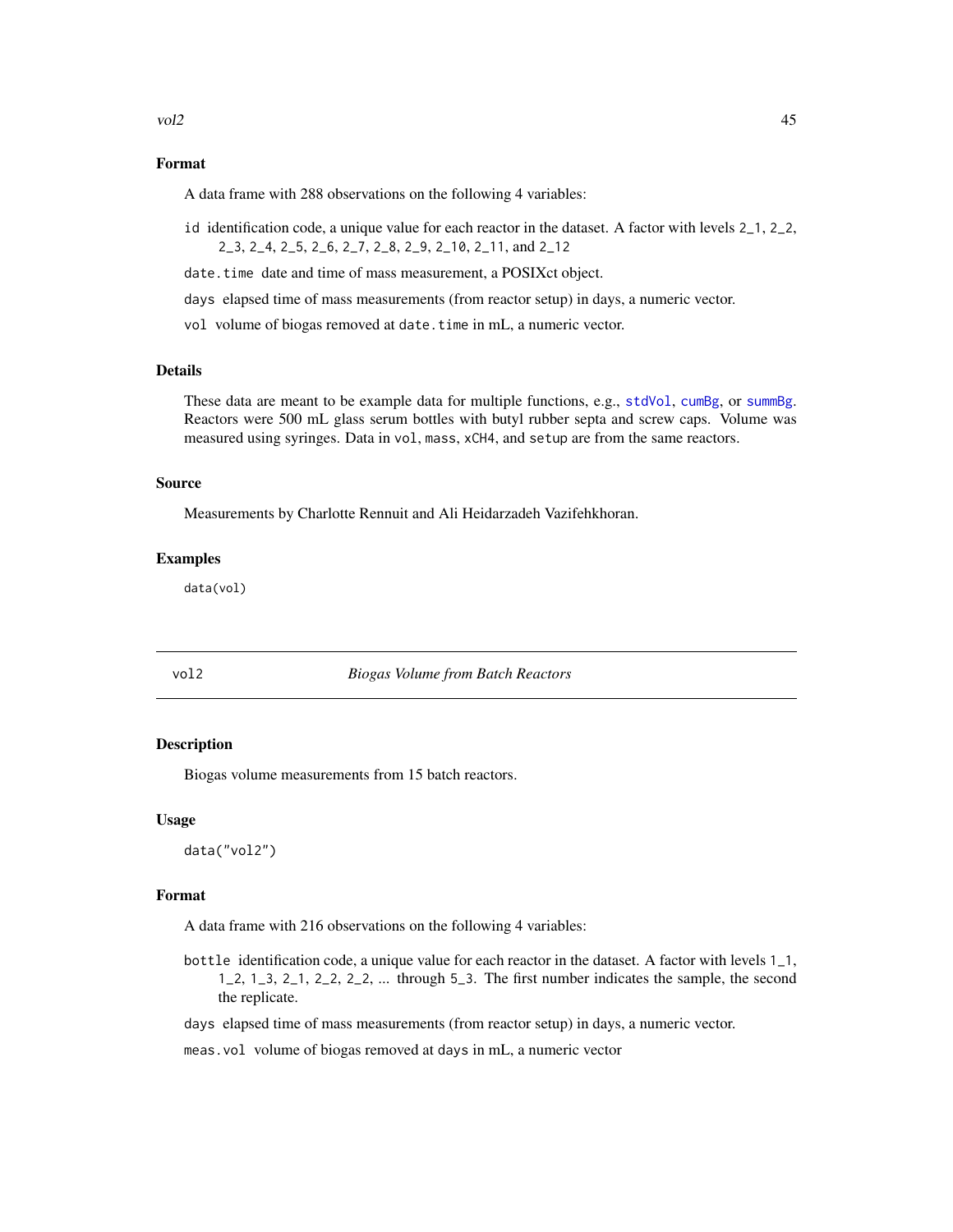#### <span id="page-45-0"></span>Details

These data are meant to be example data for multiple functions, e.g., [stdVol](#page-33-1), [cumBg](#page-5-1), or [summBg](#page-39-1). Reactors were 500 mL or 1000 mL glass serum bottles with butyl rubber septa and screw caps. Volume was measured using syringes. Data in vol2, xCH42, and setup2 are from the same reactors.

#### Source

Measurements by Ali Heidarzadeh Vazifehkhoran.

#### Examples

data(vol2)

<span id="page-45-1"></span>vol2mass *Calculate Mass of Biogas*

#### Description

vol2mass calculates the mass of biogas removed from a reactor, based on its composition, temperature, and pressure. This function is the inverse of mass2vol.

#### Usage

```
vol2mass(volBg, xCH4, temp.hs, temp.vol, pres.hs, pres.vol,
  unit.temp = getOption('unit.temp', 'C'),
 unit.pres = getOption('unit.pres', 'atm'),
  rh.s = 1, rh.vol = 1)
```
#### Arguments

| volBg     | measured (not standardised) biogas volume in mL. Numeric vector.                                                                                           |
|-----------|------------------------------------------------------------------------------------------------------------------------------------------------------------|
| xCH4      | mole fraction of methane within biogas (dry, methane and carbon dioxide only).<br>Numeric vector.                                                          |
| temp.hs   | temperature of biogas just prior to removal, in the units specified in unit. temp<br>(default of degrees C). Numeric vector.                               |
| temp.vol  | temperature of biogas at the time of volume measurement, in the units specified<br>in unit. temp (default of degrees C). Numeric vector.                   |
| pres.hs   | pressure of biogas just prior to removal, in the units specified in unit.pres<br>(default of atm). Identical to pres argument in mass2vol. Numeric vector. |
| pres.vol  | pressure of gas at the time of measurement in atm by default (see unit.pres).<br>Identical to pres argument of stdVol. Numeric vector.                     |
| unit.pres | pressure units. Options are "atm" (the default), "Pa", "kPa", "hPa", and "bar".<br>Length-one character vector.                                            |
| unit.temp | temperature units. Options are "C" (degrees Celcius, the default), "F", and "K".<br>Length-one character vector.                                           |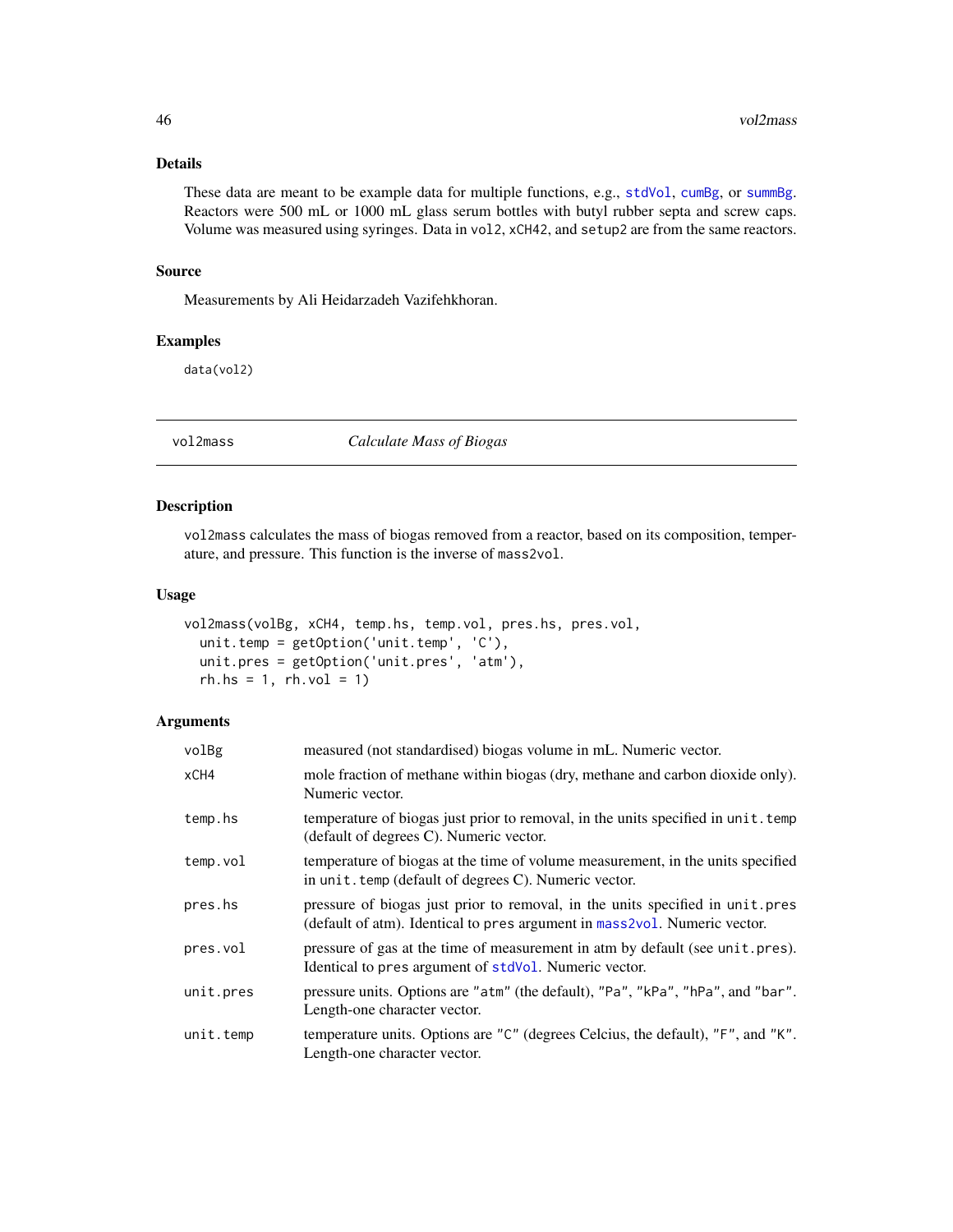#### <span id="page-46-0"></span>vol2mass **47**

| rh.hs  | relative humidity of the reactor headspace just prior to biogas removal. Length |
|--------|---------------------------------------------------------------------------------|
|        | one numeric vector between zero and 1.0.                                        |
| rh.vol | relative humidity of the biogas at the time of volume measurement. Length one   |
|        | numeric vector between zero and 1.0.                                            |

#### Details

This function is vectorized. Argument elements will be recycled as needed. Note that this function is conceptually but not numerically the inverse of mass2vol, because the volBg argument here is not standardised, and is assumed to be saturated with water vapor just prior to removal. The mass that is calculated may not be equal to the mass of the biogas at the time of volume measurement–as long as temp. vol is less than temp. hs, some of the water lost from the reactor condenses and is not present in the biogas at the time of volume measurement.

Standard values and units of temperature and pressure can be globally set using the function [options](#page-0-0).

#### Value

biogas mass in g as a numeric vector.

#### Author(s)

Sasha D. Hafner and Charlotte Rennuit

#### References

Hafner, S.D., Rennuit, C., Triolo, J.M., Richards, B.K. In review. A gravimetric method for measuring biogas production. Biomass and Bioenergy.

#### See Also

#### [mass2vol](#page-17-1), [options](#page-0-0)

#### Examples

```
# Mass loss from reactor for 100 mL biogas measured at 20 degrees C
# and 1.0 atm, with headspace at 1.5 atm and 35 degrees C at the
# time of biogas exit
vol2mass(100, xCH4 = 0.65, temp.hs = 35, temp.vol = 20,
        pres.hs = 1.5, pres.vol = 1)# If the measured volume has already been standardised to dry
# conditions at 0 C and 1 atm
vol2mass(100, xCH4 = 0.65, temp.hs = 35, temp.vol = 0,
        pres.hs = 1.5, pres.vol = 1, rh.vol = 0)
# Here vol2mass *is* numerically the inverse of mass2vol
vol2mass(mass2vol(1.234, xCH4 = 0.65, temp = 35, pres = 1.5,
                  value = "Bg"),
         xCH4 = 0.65, temp.hs = 35, temp.vol = 0, pres.hs = 1.5,
        pres.vol = 1, rh.vol = 0)
```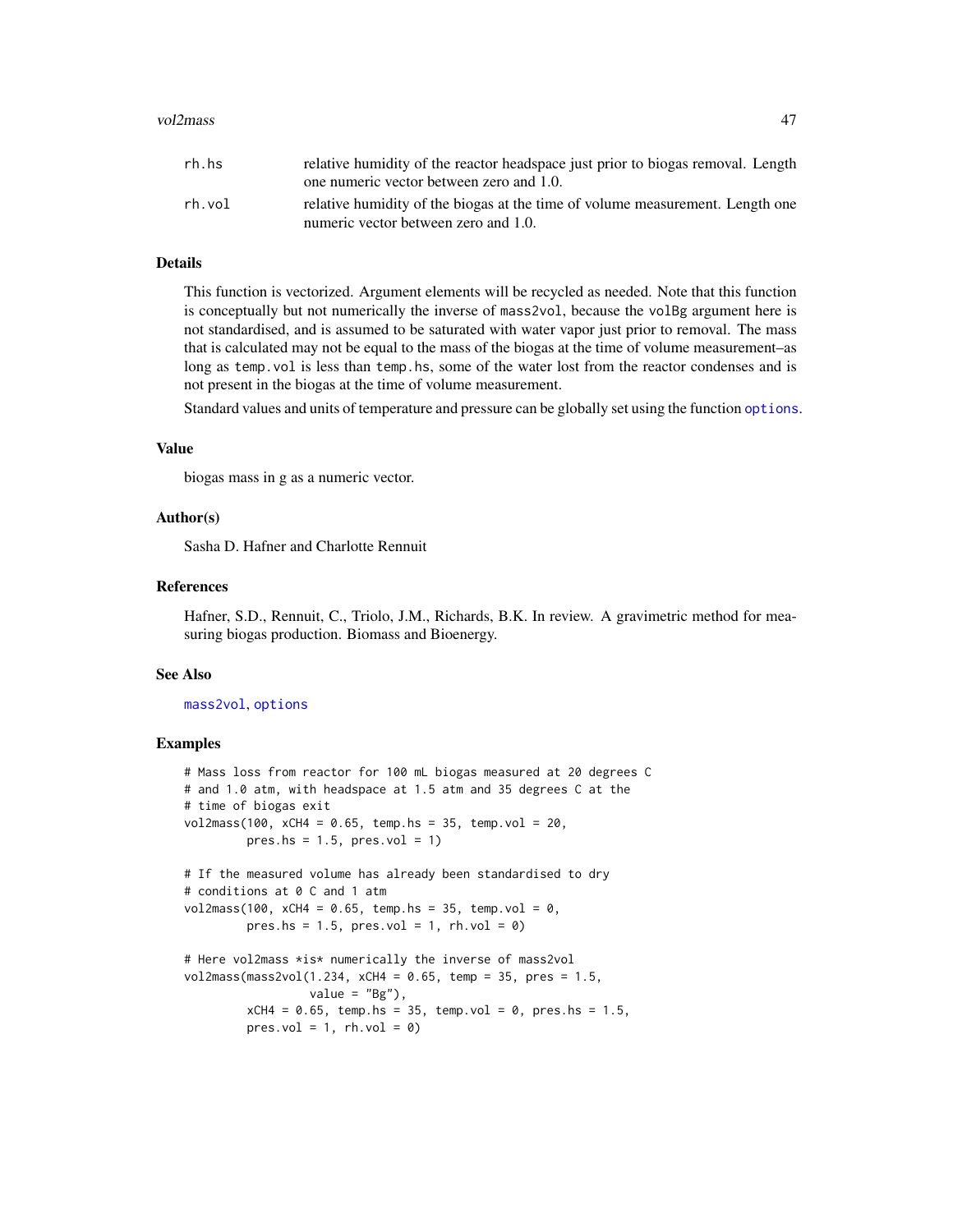<span id="page-47-0"></span>

vol2mol calculates the moles of a gas for a measured volume, temperature, and pressure.

#### Usage

```
vol2mol(vol, gas = "CH4", temp, pres, rh = 0,unit.temp = getOption('unit.temp', 'C'),
unit.pres = getOption('unit.pres', 'atm'),
tp.message = TRUE)
```
#### Arguments

| vol        | measured gas volume in mL. Numeric vector.                                                                                         |
|------------|------------------------------------------------------------------------------------------------------------------------------------|
| gas        | chemical formula of gas. Currently options are c("CH4", "CO2", "N2", "H2").<br>Character vector.                                   |
| temp       | temperature of gas at time of volume measurement. Numeric vector.                                                                  |
| pres       | pressure of gas at time of volume measurement, in the units specified in unit. pres<br>(default of atm). Numeric vector.           |
| rh         | relative humidity of the gas at time of measurement. Length one numeric vector<br>between zero and 1.0. Default is zero (dry gas). |
| unit.temp  | temperature units. Options are "C" (degrees Celcius, the default), "F", and "K".<br>Length-one character vector.                   |
| unit.pres  | pressure units. Options are "atm" (the default), "Pa", "kPa", "hPa", and "bar".<br>Length-one character vector.                    |
| tp.message | should a message display temp and pres to avoid unit mistakes? Length one<br>logical vector.                                       |

#### Details

This function uses a simple and approximate approach for the conversion, based on Charles's and Boyle's laws, with NIST values for 0 degrees C and 1.0 atm taken as the reference state (Lemmon et al. 2011). Measured volume is normalized to 1.0 atm and 0 degrees C using [stdVol](#page-33-1), and the result is divided by the molar volume at the same conditions, as reported by NIST. Resulting error should be within 0.5% for temperature and pressure close to ambient, and is usually below 0.2%.

#### Value

gas amount in moles as a numeric vector.

#### Author(s)

Sasha D. Hafner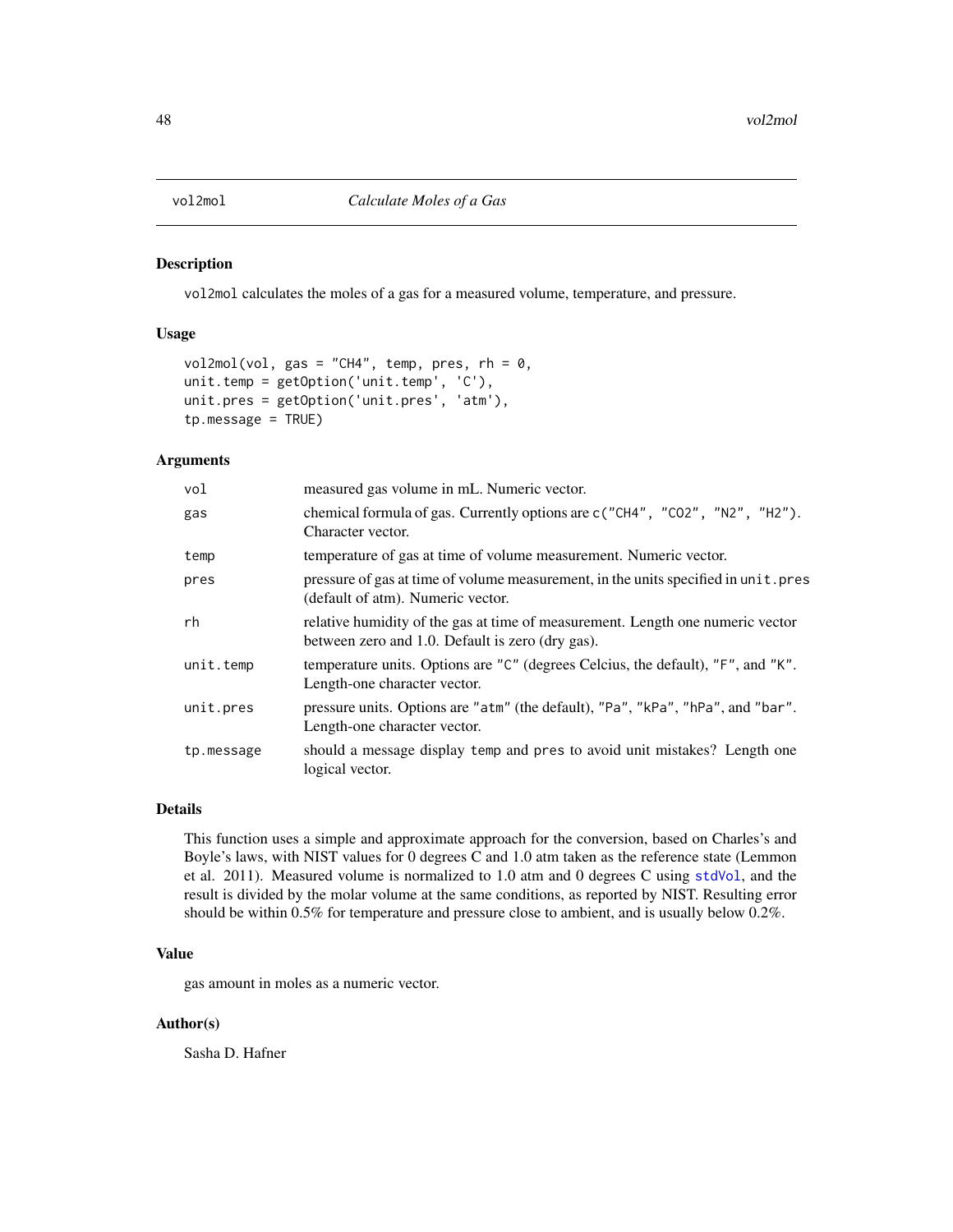#### <span id="page-48-0"></span>vol2mol 49

#### References

Lemmon EW, McLinden MO, Friend DG. Thermophysical Properties of Fluid Systems. In Linstrom PJ, Mallard WG, editors. *Chemistry WebBook*, NIST Standard Reference Database Number 69. Gaithersburg, MD: National Institute of Standards and Technology, 2011.

#### See Also

[vol2mass](#page-45-1), [mass2vol](#page-17-1), [options](#page-0-0)

#### Examples

```
# Assume we have measured 253 mL CH4 at 1.0 atm and 22 C, dry
vol2mol(253, "CH4", temp = 22, pres = 1)
# Compare to results to NIST values for the least ideal gas
# Results are within 0.5%
# Expect 0.04108 mol
vol2mol(1000, "CO2", temp = 25, pres = 1)
# Expect 0.08258 mol
vol2mol(1000, "CO2", temp = 25, pres = 2)
# Expect 0.07482 mol
```

```
vol2mol(1000, "CO2", temp = 55, pres = 2)
```